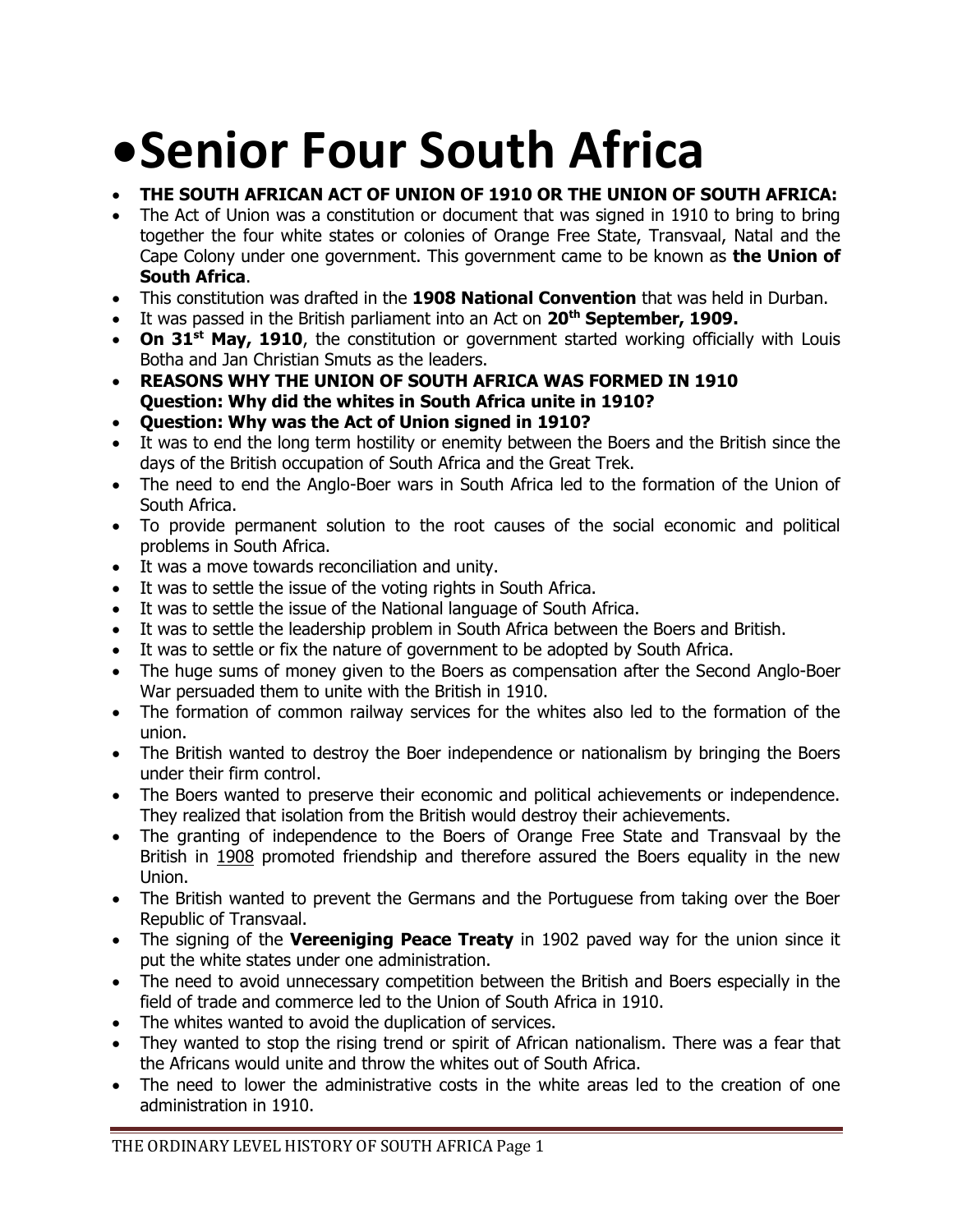- The formation of a **Customs Union** between the British and Boers in **1903** led to the closer co-operation between the two white communities which led to a political union in 1910.
- The calling of the 1908 **National Convention** or **Conference** in **Durban** cleared the way for the formation of a Union in 1910. This meeting debated, discussed and drafted the union.
- The need to develop a common racial policy towards the Africans made the whites to unite in 1910.
- The death or disappearance of the war-monger leaders from the South African scene like Cecil Rhodes in 1904 and Paul Kruger in 1902 led to the formation of the union.
- The appearance of new leaders on the South African political scene like Hertzog, Jan Christian Smuts and Louis Botha who were willing to co-operate with the British led to the formation of the Union of South Africa.
- The need to contain the rising number of Indians who had even started making political and economic demands made the whites to unite in 1910.
- The role played by the British personalities like **Sir George Grey** and **Selbourne** (the British High Commissioner to South Africa). They very much wanted the union of the white states in South Africa.
- The change in leadership in Great Britain i.e. the **Labour Party** that had come to power was liberal and therefore ready to change the British attitude towards the Boers led to the Union of South Africa.
- In conclusion, the Act of Union was mainly signed to settle the political, economic and social challenges affecting the whites' unity and peace in South Africa.
- **PROBLEMS THAT HINDERED THE UNION BEFORE 1910**
- The Boers never wanted to lose their independence.
- There were conflicts over the national language to be used until when both English and Dutch were adopted as equal languages.
- There were conflicts over the location of the Union Capital City.
- The commercial or economic competition between the two groups could not bring about a peaceful union.
- The British always wanted to dominate the union which scared the Boers.
- The two groups had also failed to resolve the issue of the voting rights in South Africa.
- Both groups feared to shoulder the financial burden of maintaining a bigger administrative structure in form of a union.
- The Boers were proud people who believed that their race was pure and therefore they wanted to maintain their racial purity.
- The growing strength of Boer Nationalism delayed the Union between the two groups.
- The presence of hard-line or *conservative* Boer leaders like Paul Kruger and Joubert who were not willing to co-operate with the British.
- The British leaders like Carnarvon who promoted the earlier Union attempts were arrogant and not good leaders like Selbourne.
- The 1852 Sand River and 1854 Bloemfontein Conventions or treaties that granted independence to the Boers also made the Boers arrogant or proud and therefore hindered unity.
- The British annexation of the Boer republic of Transvaal in 1877 annoyed the Boers and therefore made them to reject the union.
- The first Anglo Boer war of 1880-1881 increased enemity between the two groups, hence making union impossible.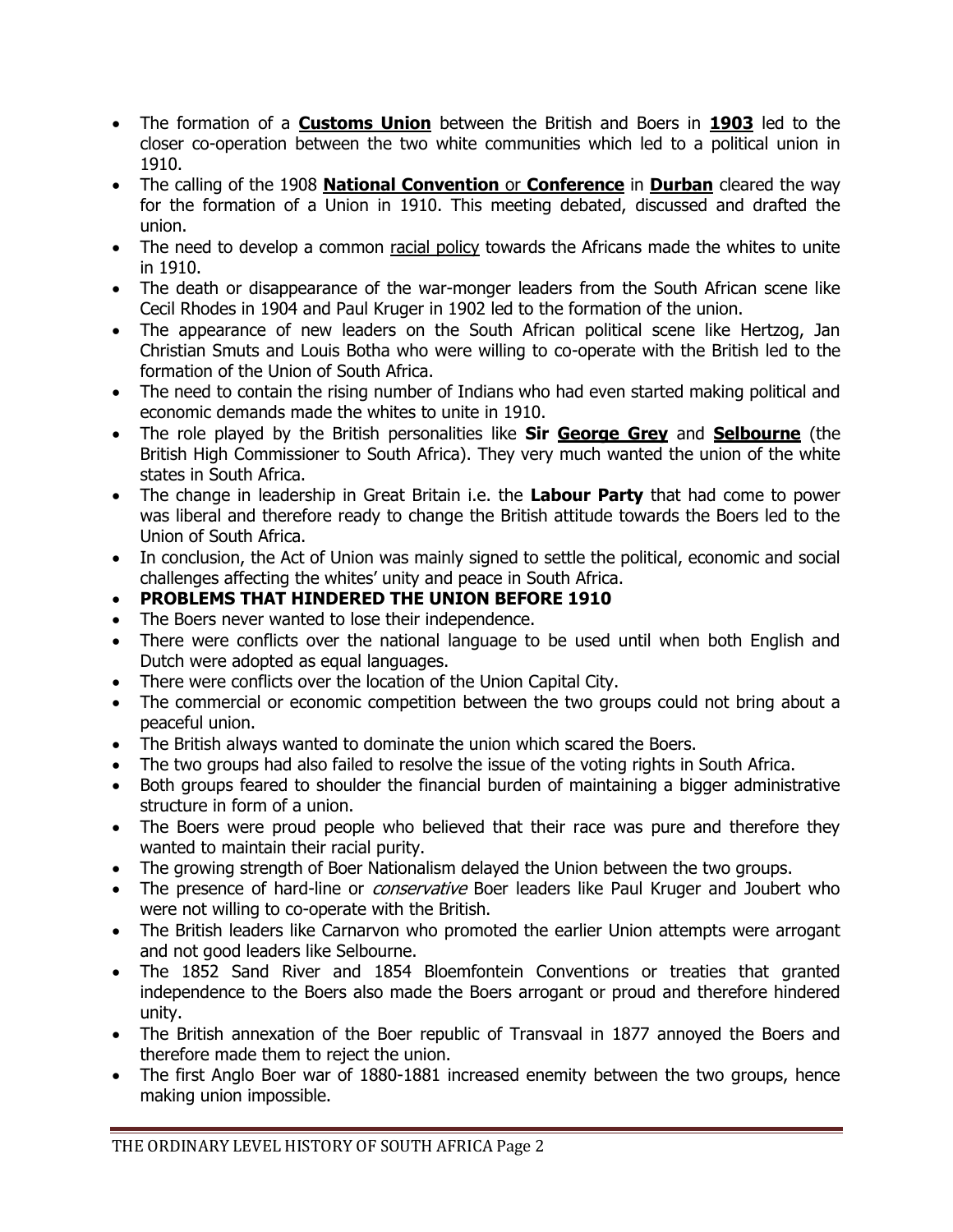- The aggressive nature of Cecil Rhodes against the Boers i.e. he wanted the whole of South Africa to be under the British control which scared Boers.
- The Jameson Raid of 1895 further worsened the Anglo Boer relations.
- At first the British government in London never supported the Union and it instead recalled George Grey who was the first advocate of the federation.
- The constant wars between the whites and the Africans especially between Mosheshe and the Boers diverted the Boers away from the union.
- The long term hatred between the two white communities since the days of the Great Trek could not bring about a closer union.
- The British protection of the Africans also annoyed the Boers hence hindering unity between the two groups.
- **TERMS OF THE ACT OF UNION:**
- **What was decided upon in the South African Act of Union in 1910?**
- **What were the major terms of 1910 Act of Union?**
- The terms of the Union were in the fields of leadership, voting, language, position of the non-whites, distribution of towns as well as the status of South Africa's neighbours.
- **Terms regarding leadership or Government**
- A unitary form of government was to be adopted.
- The Queen or King of England was to be the overall controller or Head of the government.
- The union government was to be headed by the Governor General as the Queen's representative and he was to be appointed by the British.
- A Prime Minister was to help the Governor General.
- A council of 10 (ten) ministers was to assist the Prime Minister.
- **Terms regarding the Parliament**
- A Union parliament was to be adopted.
- The union parliament was to be divided into two bodies i.e. the Lower House and the Upper House.
- The Lower House members were to serve for five years and then be re-elected.
- The Upper House also known as senate was to serve for ten years and then be re-elected.
- The Lower House members were to discuss and make laws in the parliament.
- The Upper House was to approve and pass laws in the parliament.
- **Terms regarding the position of states and towns**
- The four former white states were to become provinces of South Africa and they stopped to be called colonies.
- Each Province was to cater for its social and economic needs like health, power and education.
- Each province was to be governed by a union administrator appointed by the Union government.
- Orange River colony which was colonized by the British after the second Anglo-Boer war was renamed Orange Free State and its capital Bloemfontein was to be the judicial capital of the Union government.
- Cape Town was to be the Parliamentary or Legislative Headquarters of the Union Government.
- Pretoria was to become the Executive capital or Presidential seat of the union Government.
- **Terms regarding the position of the Africans**
- The African position and status in South Africa was to be lowered and therefore they became second class citizens.
- A white missionary was to be nominated to represent the Africans.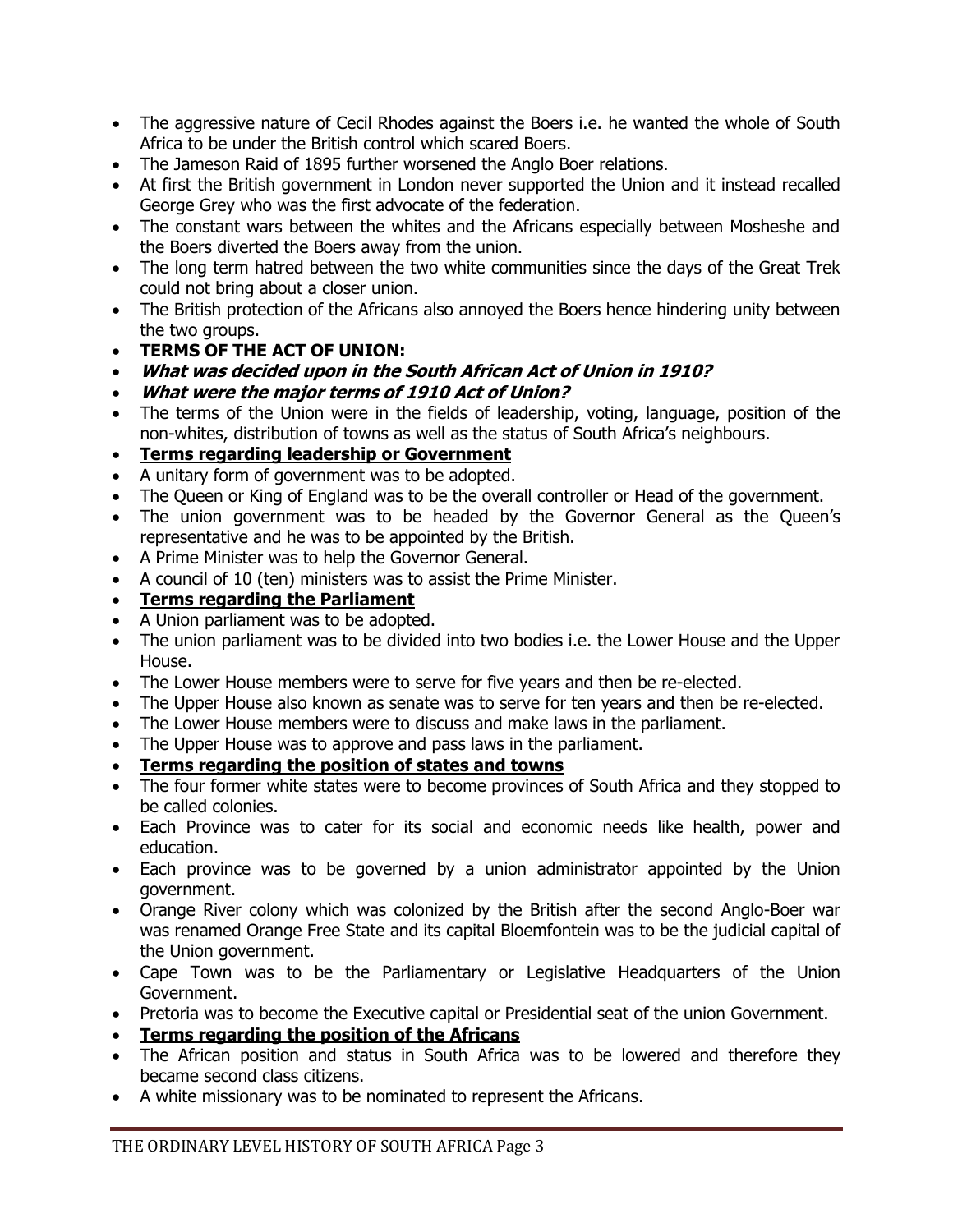- Only rich and educated Africans living in the British Cape and Natal provinces were to vote or be voted for.
- The British were to remain responsible for Basutoland, Swaziland and Botswana.
- There was to be a Supreme Court (overall court) for the union government (for the whole country) with provincial or district courts.
- The Africans were not to sit in the union parliament because it was restricted to only the whites.
- The Africans living in the Boer controlled areas were not to vote or to be voted for or therefore they were disfranchised.
- The African interests and rights were to be ignored in the New South Africa.
- **Terms regarding equality and language**
- There was to be equality among the white races.
- Both the British and the Boers were to forgive each other for their past mistakes or blunders.
- The English and Dutch languages were to be of equal status or official languages.
- Conclusively, the terms were intended to define the new status quo in South Africa.
- **EFFECTS OF THE UNION OF SOUTH AFRICA (THE ACT OF UNION OF 1910)**
- It united all the white states of South Africa under one administration.
- It restored peace in South Africa after many years of Anglo-Boer conflicts since the days of the Great Trek.
- It promoted the position of the whites in South Africa at the expense of the Africans.
- The Africans were put in an inferior position in relation to the whites i.e. they became second class citizens.
- English and Dutch languages become the official languages in South Africa.
- There was loss of land by the Africans to the whites. This was through Land Act of 1913 and Labour Act of 1911 which was passed after the union.
- The Africans were pushed into reserves known as Bantustans after losing their land to the whites.
- The Africans were no longer protected by the British i.e. the British gave up their policy of protecting the Africans rights and freedom in South Africa.
- It resulted into the creation of Apartheid policy in 1948 with all its bad practices.
- It confirmed the loss of independence by the Africans like they were denied the voting rights.
- It led to the growth of shanty towns and slums like Soweto in which the Africans became very poor, underdeveloped and backward, hence leading poor standards of living.
- The Africans resources especially minerals were fully exploited by the whites.
- The African labourers were cheaply employed by the whites.
- It promoted the economy of South Africa by abolishing trade restrictions across the borders of the four provinces.
- It led to rise of African Nationalism. For example, in 1912 the African National Congress (ANC) was formed to fight for the African rights and independence.
- It led to the establishment of the most powerful country (South Africa) on the African continent.
- The whites came to dominate the economy of South Africa especially after taking over the African land and minerals.
- Many Africans were killed as they organized mass protests against the whites for example at Soweto in 1976 - 1977.
- **THE APARTHEID POLICY IN SOUTH AFRICA (1948 -1994)**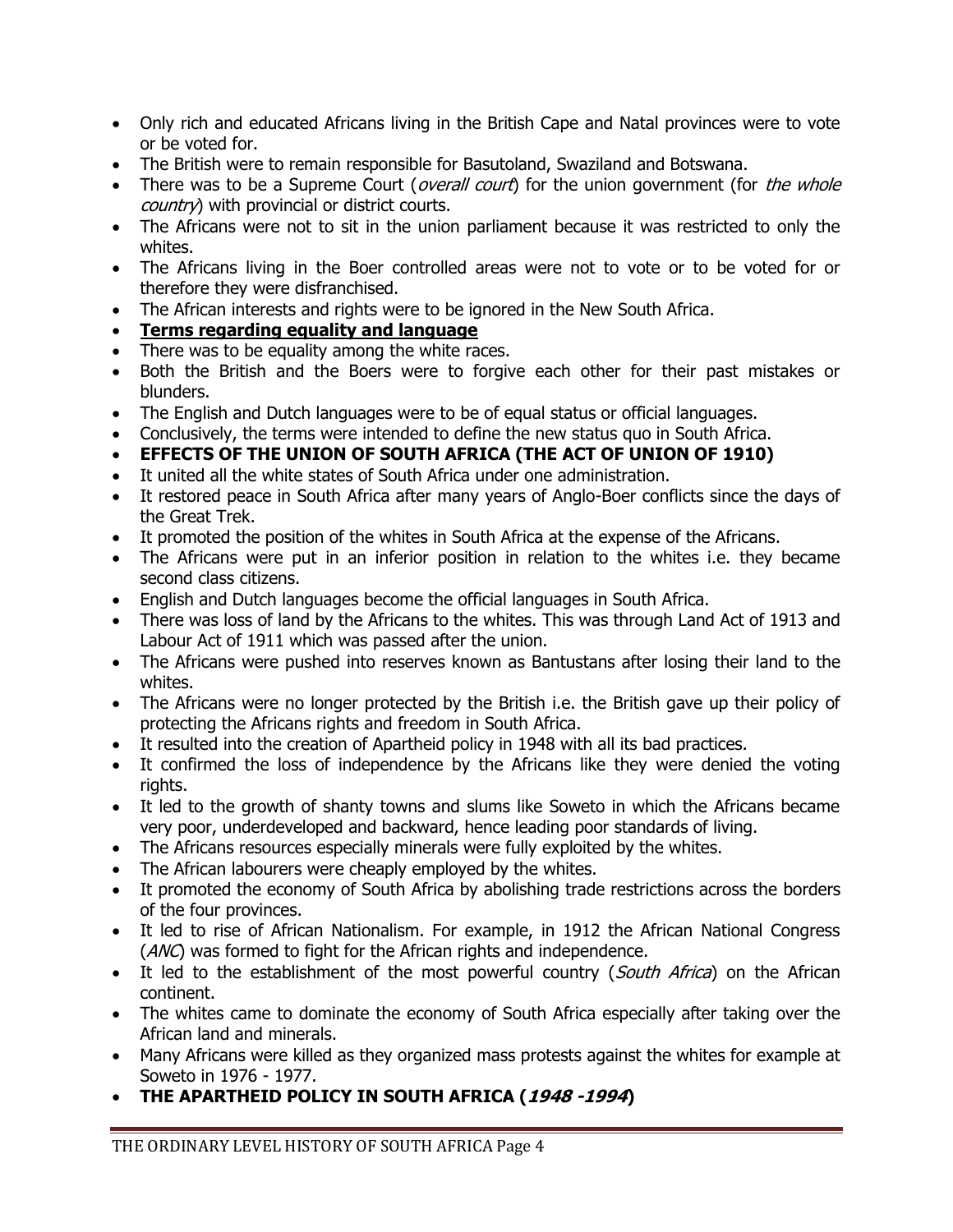- **What is Apartheid Policy?**
- Apartheid was an **Afrikaner** or **Boer** word meaning separateness or discrimination or apartness of races or people.
- It also meant separate development of the whites and non-whites in all affairs in South Africa.
- It started as a policy of racial discrimination since the days of the *Great Trek*.
- The policy was built over a long period of time.
- It was the Boers' favourite political policy.
- The policy was later designed and forwarded by the Afrikaner university professors and supported by establishing laws.
- The law to establish Apartheid was officially passed in 1948.
- In fact as early as 1960 all laws in South Africa had been changed to be in line with this policy.
- It was practiced in schools, beaches, bus-parks and hotels among others.
- It was officially started by **Daniel Malan**, the Prime Minister of South Africa in 1948
- The policy gave the Whites an upper hand in the running of the affairs of South Africa.
- It was characterized by the creation of separate home lands for the natives called Bantustans.
- The policy was mainly developed out of the Boers policy of **racial prejudice**.
- **AIMS OF APARTHEID OR WHY THE APARTHEID POLICY WAS INTRODUCED IN 1948**
- The whites feared being dominated by the Africans who were the majority in South Africa. Therefore, they wanted to maintain while domination of South Africa affairs.
- The influence of the Dutch Reformed Church (DRC) which preached Boer superiority over other races led to the introduction of Apartheid in South Africa.
- The Boers believed that they were a God chosen race they wanted to maintain white racial segregation.
- The whites wanted to suppress African rights and freedom as well as the Indians and coloureds living in South African
- They wanted to promote separate development of the Africans and whites.
- To separate the two races i.e. the whites and black and avoid any mixing.
- The whites wanted to promote white enslavement of the Africans for example through denying them good education.
- To isolate the Africans for the benefit of the whites i.e. the Africans would live in the Bantustans or reserve areas.
- They wanted to weaken African Nationalism and threats i.e. to crash the likely African rebellion.
- It was to ensure social discrimination in education, health and other social services.
- It was to isolate Africans from participating in the national politics of South Africa for example by removing voting rights from them.
- It was to disarm the Africans completely and make them defenseless.
- They wanted to prevent criticism from the outside world especially through giving Africans independence in the Bantustans.
- They wanted to get cheap labour by putting the Africans into reserves.
- It was to implement the terms of the Act of Union of 1910 which placed South African under the majority whites.
- They wanted to pretend that the Africans were citizens of separate states i.e. to deceive the Africans that they were independent.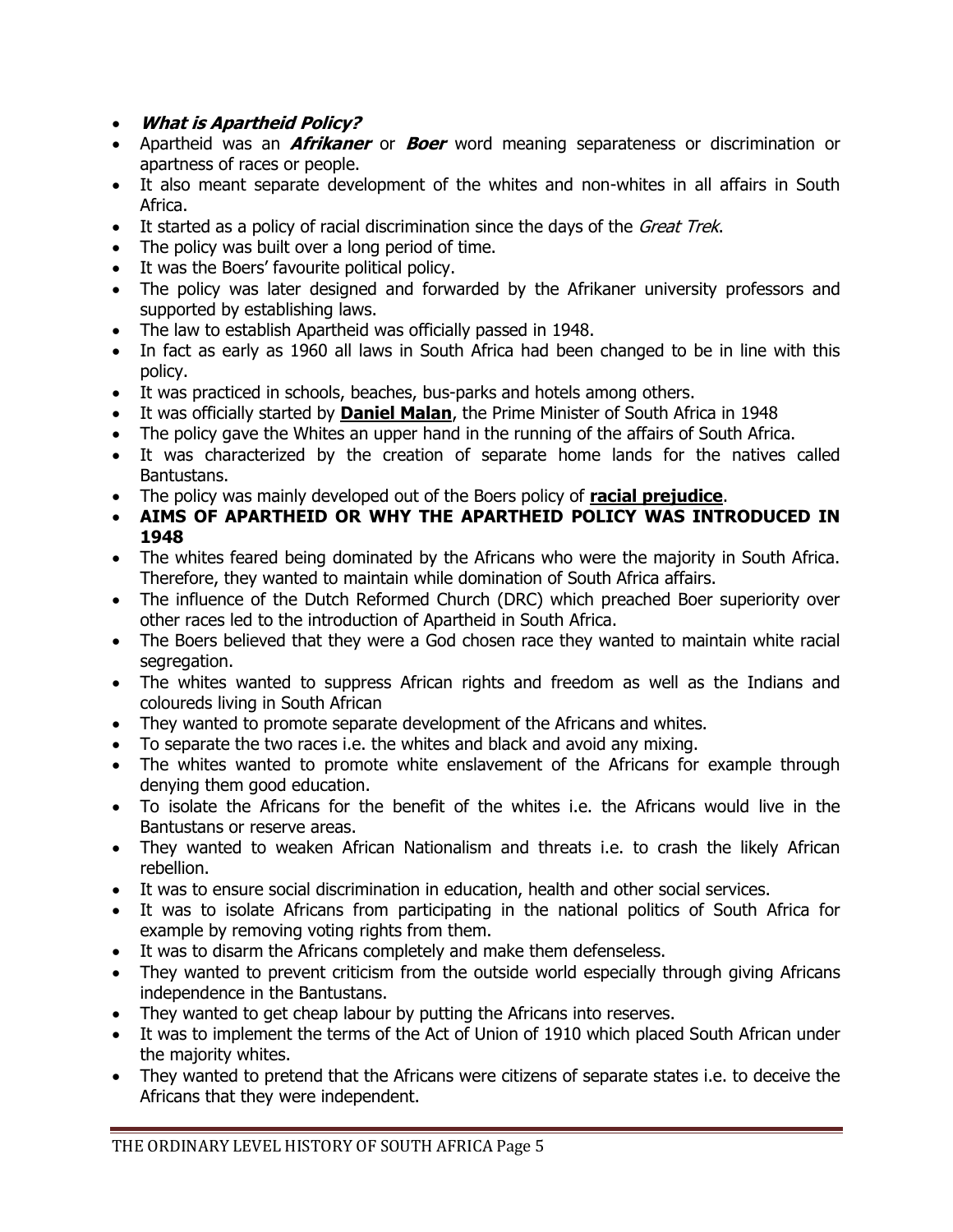- To make the Africans poor and backward after putting all the economic resources in the hands of the whites.
- They wanted to restrict African movement through setting up the pass system which limited the movement of the Africans from one area to another.
- They wanted to keep the Africans in South African inferior.
- They wanted to deny the Africans ownership of the economic resources like minerals.
- The whites wanted to exploit the minerals and other resources in South Africa.
- They wanted to divide and rule the Africans through the establishment of Bantustans along tribal lines.
- They wanted to avoid competition between the Africans and whites over employment opportunities or jobs.
- It was because of the misinterpretation of the Bible by the Boers especially the story of Noah and his three sons in the Old Testament.
- **HOW APARTHEID WAS APPLIED IN SOUTH AFRICA**
- Apartheid was applied or practiced through establishing a number of Laws or Acts. It was practiced in the fields of Politics, Education, Land, Employment and other Social aspects.
- **POLITICS**
- The Africans were removed from the common voter's register by the Native Act of 1936.
- The Africans in the Cape Province were to elect three white representatives in the House of Assembly on a separate voter's register.
- The Africans throughout South Africa were to elect four Europeans to represent them in the Senate.
- The coloured people were also removed from the common voter's register and were put on a separate one.
- The Africans who tried to resist racial discrimination were arrested and imprisoned.
- The African political parties like the African National Congress (ANC) and the Pan-African Congress (PAC) were banned from operation.
- Any publication like Newspapers suspected for supporting the African nationalists was banned.
- Later African representation in the South African parliament was abolished.
- The whites passed an Act that authorized local magistrates to ban any gathering of two or more people for fourty eight hours.
- African political organizations were stopped from receiving financial assistance from abroad.
- There was continuous arrest of people without fair trial.
- It was illegal for the Africans to complain and report about the prison conditions and for the prisoners to communicate with anyone.
- **EDUCATION**
- The Bantu Education Act of 1953 and the Extension of Universities Education Act of 1959 defined the education to be offered to the Africans.
- By these Acts, the Africans and coloureds had to go to separate schools from those of the whites.
- The Africans were given inferior type of education to keep them in an inferior position in society.
- Academic and professional training like banking was not given to the Africans.
- The Africans were mainly given agricultural lessons to equip them for survival.
- The Africans were given an inferior curriculum and examinations.
- The African education was conducted in local languages or mother languages.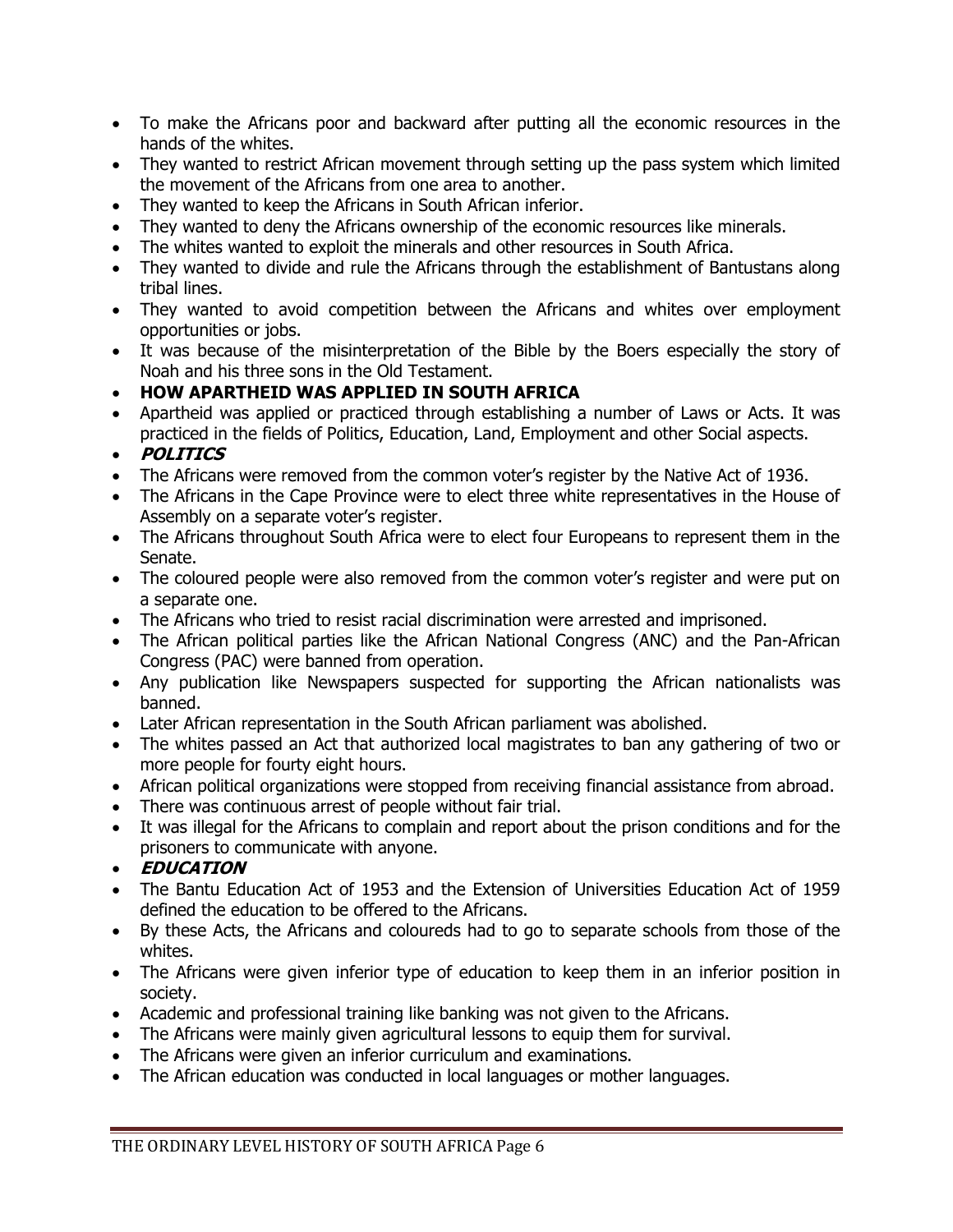- African languages and sometimes the English Language were also used to prepare them for a simple conversation with the Europeans.
- African education was removed from the missionary control and put under government control.
- As a result, the government decided who to be taught, who to teach and what to teach.
- Higher education for Africans was discouraged. They also studied local issues rather than national issues.
- The Africans were put in congested classes and given inferior teachers.
- African education was poorly funded and the teachers were poorly paid.
- There were different universities for the different races following the Extension of Universities Education Act of 1959. For example, the Xhosa students were to study in Fort Hare University, the Zulu in Ngoye University, the Sotho in Turf loop, the coloureds in Belle-Ville and the Indians in West Ville University.

### **EMPLOYMENT:**

- There was enslavement of the Africans and making them a source of cheap labour.
- Skilled employment was reserved for the Europeans while the heavy and unskilled work was reserved for the Africans like chopping of wood, digging in the mines and drawing water.
- The Africans were paid low or no wages for their heavy work.
- The **Mines and Workers' Act of 1911** denied Africans employment as skilled workers in the mines.
- The Africans were not to belong to any Trade Union. For example, the Industrial **ConciliationAct of 1937** stopped the Africans from forming Trade Unions.
- The workers were excluded from organized consultation with the employers.
- African workers in towns were put in dirty African townships like Sharpeville, Vereeniging and Soweto.
- Land was divided into two categories i.e the Native and non-native land by the Land Act of 1913.
- Only 13% of the land was given to the Africans (Natives) and 87% belonged to the whites.
- Separate homes were created for the Africans. These were known as the Bantustans and they included Transkei, Ciskei, Gazankulu and Kwazulu - Natal.
- The African chiefs were given power over local issues in the Bantustans.
- By 1950, all people in South Africa had to be registered as whites, coloureds and natives.
- Africans were forbidden to live outside their reserves or Bantustans.
- The Africans were only allowed to live away from their reserves when working for the Europeans.
- **SOCIAL AFFAIRS**
- Social laws were passed that segregated Africans in social activities and contacts.
- For example, marriage between the Africans and whites was not allowed by the **Mixed Marriages Act of 1949**.
- Physical love between whites and non-white men and women was also stopped by the **Immorality Act of 1950**.
- All people had to possess an identity card on which their race was written.
- Free movement of Africans was restricted by the pass laws.
- Every African of 15 years and above, whether male or female had to carry a passbook which contained all the permits and registrations like tax receipt and certificate of employment.
- Police officers could demand any of the permits and registrations at all times.
- Africans had to first get permission from their local labour office before seeking for employment in the urban centres.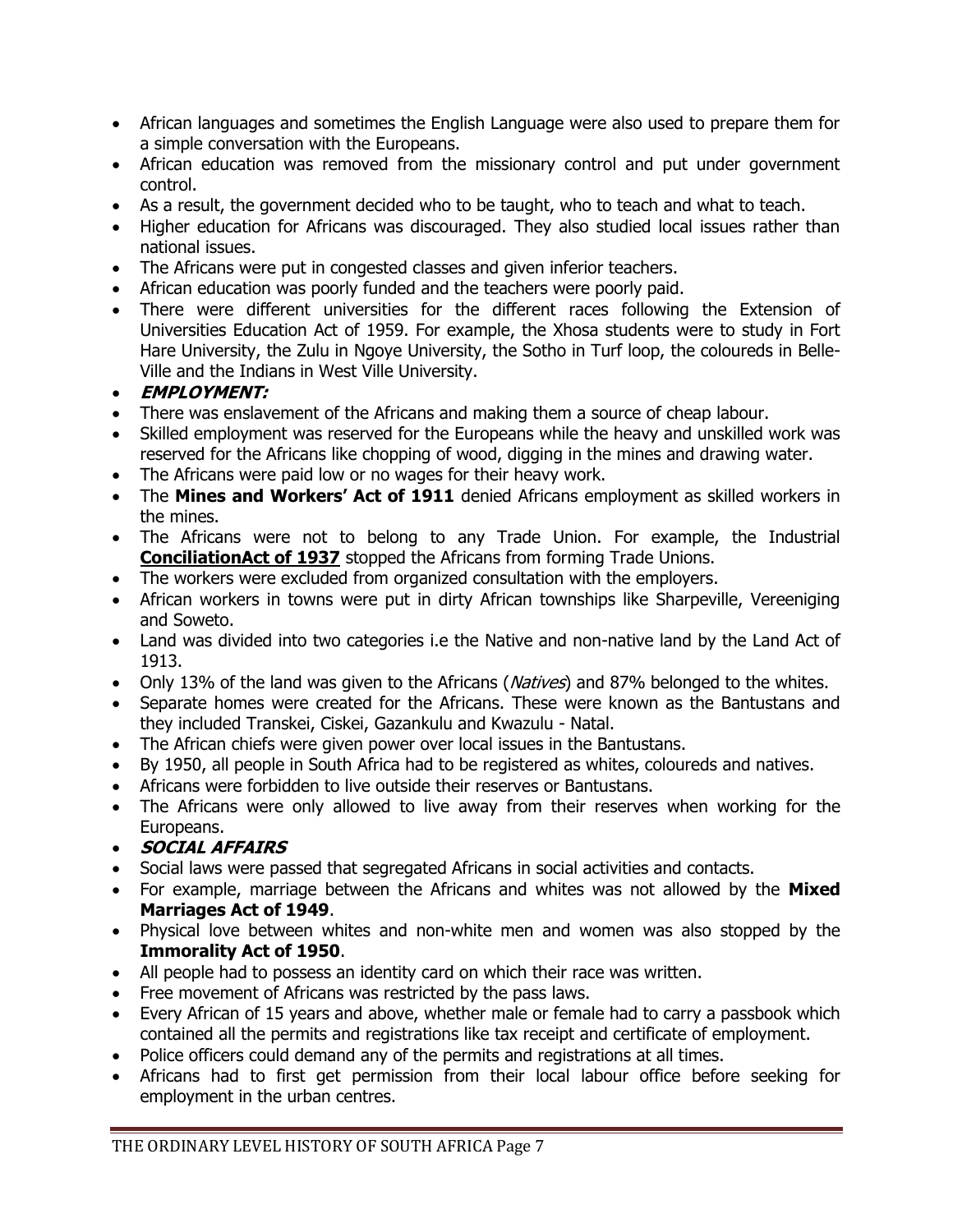- The contracted workers in white areas were not supposed to live with their wives and children.
- The Africans who were not employed in the white occupied areas were only allowed to stay for three hours.
- The Africans had to get a permit to enter an urban area if the visit was to last for over 72 hours.
- It was illegal for the Africans to live in the towns of the whites.
- Even the coloureds and Asians who had shops and property in the white occupied areas were prohibited from using them.
- The Africans were not to share social services like health, roads, railways, schools with the whites.
- **How was Apartheid practiced in South Africa between 1948 and 1994?**
- **EFFECTS OF THE APARTHEID POLICY**
- **What were the effects of Apartheid on?**
- **Africans**
- **Whites**
- **AFRICANS:**
- The Africans became second class citizens with very poor social facilities.
- It led to violent protests by the Africans which led to the death of many people. For example, in 1960 at Sharpeville sixty two (62) died and over 220 died during Clement Kadali's strikes.
- The Africans were denied economic opportunities which could make them rich.
- It caused great suffering and misery to the Africans.
- The Africans became poor because they lost land and other properties.
- The Africans were made unskilled labourers to do unskilled or manual work.
- It led to the growth of African Nationalism. For example, the South African Native Congress which later became the ANC was formed immediately after the Land Act was passed in 1912.
- It created enemity between the whites and Africans.
- It led to the creation of Bantustans where the Africans suffered from poor conditions of living.
- The Africans were segregated against by the whites in all aspects.
- The pass laws that were put in place made the Africans prisoners in their own country.
- There was loss of land by the Africans through the Land Act of 1913.
- There was a decline in African culture.
- The Africans started migrating to urban areas to look for employment opportunities, hence creating migrant labourers.
- The Africans lived in slum areas like Soweto.
- **WHITES:**
- The whites got a lot of land and became rich.
- The whites exploited African resources like land and minerals.
- The whites became first class citizens who enjoyed first class services.
- The whites got cheap labour from the Africans.
- The whites got skilled and semi-skilled jobs.
- The whites dominated the politics of South Africa like in the parliament.
- It made the Boers to dominate South Africa.
- **THE BANTUSTANS IN SOUTH AFRICA:**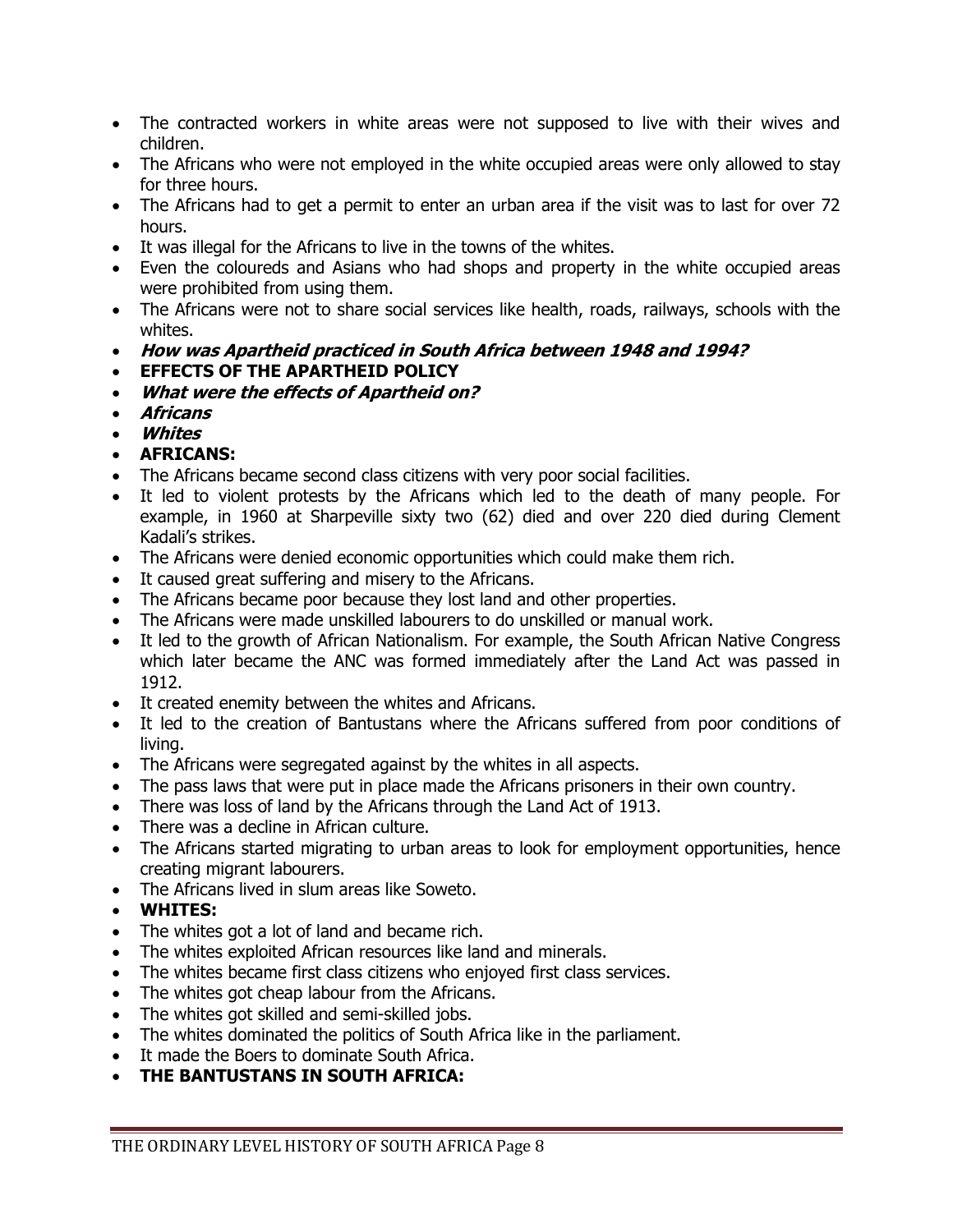- Bantustans were homes or reserves set up by Whites for the Africans or blacks in South Africa.
- The Bantustans were created in areas like Transkei, Ciskei for the Xhosa, Qwawa and Basotho for the Sotho, Gazankulu for the Tsonga, Baputha for the Tswana, Kwazulu- Natal and Soweto for the Zulu.
- **REASONS FOR THE ESTABLISHMENT OF THE BANTUSTANS:**
- They aimed at separating the two races i.e. the Africans and Whites. Therefore, the Africans and whites had to live in separate areas.
- They were set up to promote racism and separate development for the Africans and whites in line with the Apartheid policy.
- The whites wanted to prevent the growth of African Nationalism by dividing them.
- They wanted to "kill" African political understanding in order to promote the white dominance.
- They were formed to promote the land policy of not allowing the Africans to own land. Therefore, through the Bantustans the whites were to ensure that the Africans do not own good land in South Africa.
- They were intended to divert the African attention from the White Government to their local affairs in the reserves and this would reduce African rebellions against the whites.
- They wanted to protect the white property and wealth by isolating the Africans.
- They wanted to protect the white property and wealth by isolating Africans who were their enemies.
- To create a permanent labour supply for the whites by keeping the Africans as slaves in the reserves. Therefore, the Bantustans became labour reserves for the whites.
- They wanted to prevent African contacts with any foreign assistance by isolating and keeping the Africans in the Bantustans.
- To prevent African Unity for a common cause i.e. against the whites. This was because the Bantustans would make it impossible for the Africans from different tribes to meet one another since each tribe was to stay in its own Bantustan.
- They wanted to ensure that South Africa and all her resources were firmly controlled by the whites.
- The Bantustans were to eliminate the problems of under development like slums in the white cities.
- They were set up to create a semi-illiterate class of Africans by denying them higher education in the Bantustans.

#### **EFFECTS OF THE BANTUSTANS ON THE AFRICANS**

- The Africans lost their land to the whites as a result of the Bantustans.
- The Africans lost control over their economy which was now dominated by the whites.
- The Africans were sent into camps like Transkei and Kwazulu-Natal where they were enslaved and continued to suffer until 1994.
- The Bantustans limited the movement of the Africans since they had to first get permission or *passbooks* to go out of their areas.
- The Africans suffered from poor living conditions. For example, the reserves were overcrowded, thus leading to the outbreak of diseases.
- They were militarily weakened and they could not easily fight the whites. This was because they could not go out of their reserves to buy guns.
- Racial discrimination increased as the Africans were discriminated against and looked down upon as the lowest and useless class who could only provide cheap labour to the whites.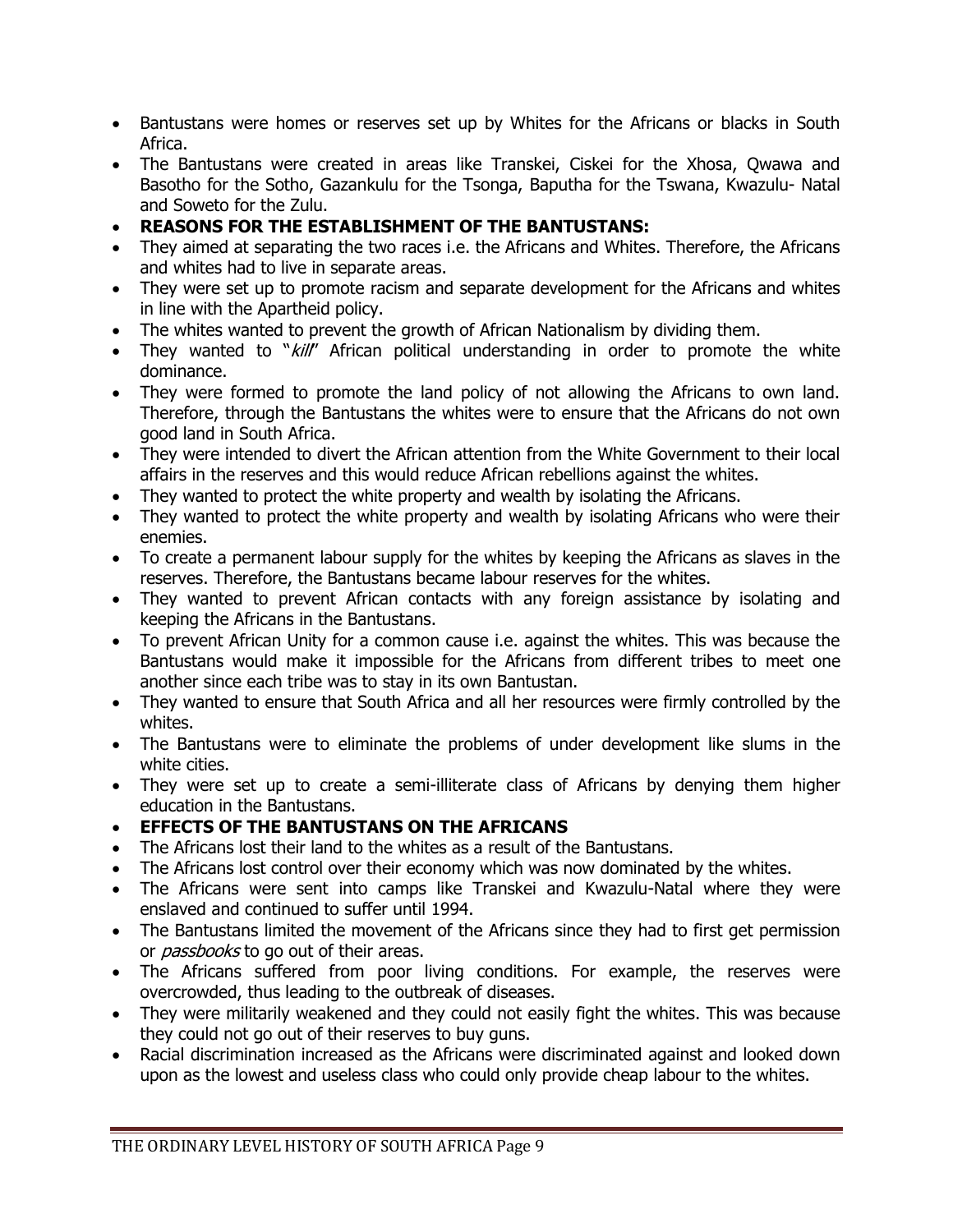- It promoted the rise of African Nationalism as the Africans formed political organizations to fight against the policy like the Pan-African Congress (PAC) and Inkatha Freedom Party.
- The Africans became poor since the Bantustans were under developed with no industries and banks.
- The Africans became migrant labourers who moved from place to place and they were paid low wages.
- The Africans were disunited and fought each other. For example, the Inkatha Freedom Party fought against the African National Congress.
- The Africans were killed during their resistances against the policy of the Bantustans like in 1960 at Sharpeville and 1976 to 1977 at Soweto.
- Other Africans were imprisoned or sent into exile as they were reacting towards the policy of Bantustans.

### **EFFECTS ON THE WHITES**

- They dominated the politics of South African.
- The whites got more land after the Africans were stopped from land ownership.
- The whites could easily get cheap labour from these defined areas since the Africans were removed from the whites towns.
- It increased the coming of the African workers to towns which became a threat to the whites.
- The whites preserved their culture from being mixed with Blacks since the Blacks were to stay in their own areas.
- The whites were hated because of mistreating the Africans in the Bantustans.
- It enabled the whites to acquire more wealth and they became richer than any of their brothers in Europe.
- The Bantustans enabled the Apartheid policy to stay in South Africa for long since the African political understanding was reduced especially through denying them education.
- The policy promoted separate development for the blacks and whites which the whites wanted.
- It partly hindered the growth of African nationalism since the mixing of different African tribes was discouraged, hence promoting disunity.
- **Why were the Bantustans created?**
- **What effects did the Bantustans have on the Africans and Whites?**
- **AFRICAN RESPONSE TOWARDS APARTHEID:**
- Their response was in different forms. At first they were peaceful.
- The Africans set up political parties against the policy. For example, there was the **Pan African Congress** ( PAC) that was formed in **1959** by **Robert Sobukwe**.
- The Africans later abandoned the peaceful demonstrations and became more militant.
- The Africans organized demonstrations like the Sharpeville incident of 1960 and the Soweto uprising of 1976 - 1977.
- The Africans attacked government establishments like bridges, parks, beaches and banks.
- The Africans started mobilizing people nationwide against the racist government.
- By co-operating with other races that were opposed to Apartheid like the Indians and coloureds.
- By emphasizing that South Africa was for the Africans.
- The Africans responded by killing the whites.
- They used acts of sabotage and violence. For example, they formed armed wings like the **Umkhonto Wesizwe** or the **Spear of the Nation** and the **POQO** of the ANC and PAC respectively which carried out bombings in Cape Town, Transkei and other areas.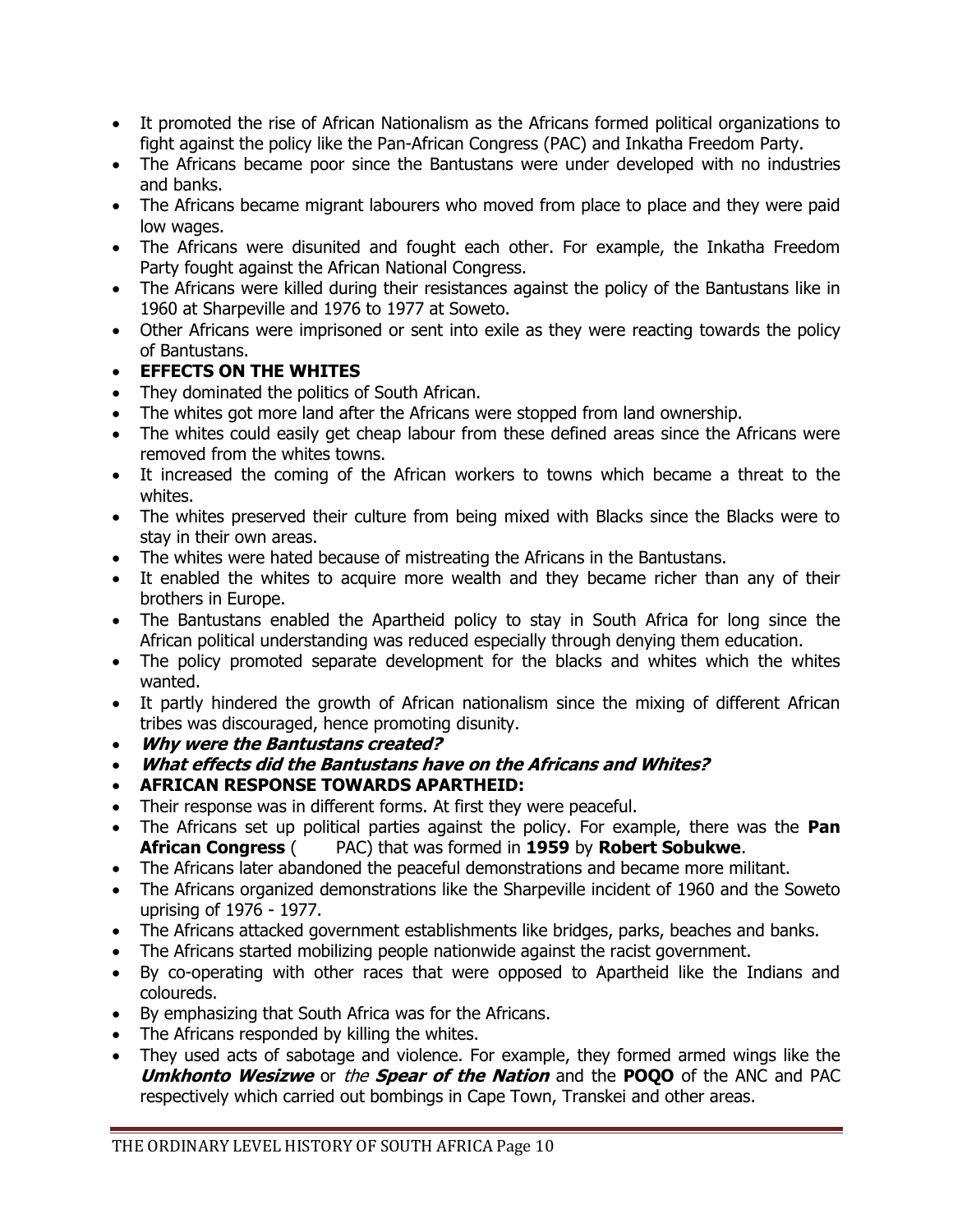- The Africans looked for help from some fellow African States like Egypt, Libya, Tanganyika and Uganda among others.
- **How did the Africans respond to the Apartheid policy?**
- **DESCRIBE THE ROLE PLAYED BY THE FOLLOWING IN THE STRUGGLE FOR INDEPENDENCE IN SOUTH AFRICA**.
- **Clement Kadalie**
- He was born in **1896 in Northern Nyasaland (now Malawi)**
- He was educated in Malawi where he became a **primary teacher.**
- He **taught briefly** before seeking employment in the neighbouring countries.
- In early 1915, **he travelled** far and wide to **Mozambique** as well as Rhodesia (Zimbabwe) and then South Africa.
- He reached South Africa in 1918 where he **befriended Arthur F. Batty –** a trade unionist and political activist.
- He had spent his early life as a **clerk on a cotton farm in Mozambique and Zimbabwe.**
- As a migrant worker **he was employed in Cape Town in early 1919.**
- He started the **industrial and commercial union.**
- This later became the **Industrial and Commercial Workers' Union** of South Africa.
- The **union protested against the unfair labour laws and called for workers' rights.**
- **He successfully** organized the **dockworkers' stake which prevented** the **export of all goods** through Cape Town harbour.
- **The strike laid the foundation** for Clement's development **into a leader** known to thousands of people in South Africa.
- He became a **leading trade unionist** in South Africa.
- His example **won him many sympathizers to the Trade union that he had formed.**
- He therefore **fits well** in the generation of **Pixley Ka Isaka Seme, Dube and Xuma.**
- He was a **moving and persuasive speaker and** therefore able to **explain the African pressing problems.**
- He **expressed his anger about oppression and exploitation of the** blacks.
- He even **made many blacks** to believe **that change was immediate**.
- He was **considered among Blacks to** be their **immediate liberator or savior.** As a result, the ICWU membership increased e.g. at its peak had between 150,000 and 200,000 members of the ICU.
- Clement Kadalie's **ICU branches were opened up throughout South Africa.**
- He **made prominent politicians like Hertzog and Malan to be polite** to him.
- They **feared that he could turn the Cape Africans and coloured against them.**
- **The Trade Union (ICWU) was the first of its kind thus shook** the whites.
- Not only was it (ICWU) for the workers' rights but **a general protest movement against all forms of oppression.**
- **He fought for the Blacks as well as the coloured rights** in the Cape Town.
- **He mobilized skilled and unskilled** workers **in a more powerful strong organization.**
- **He fought against injustice** in South Africa.
- **He fought against racial discrimination** against the Blacks.
- He fought against **enslavement** of the Blacks by the whites.
- He fought **against poor housing** conditions in the **mines**
- He was hurt **by the mining accidents** which resulted into the death of many Africans.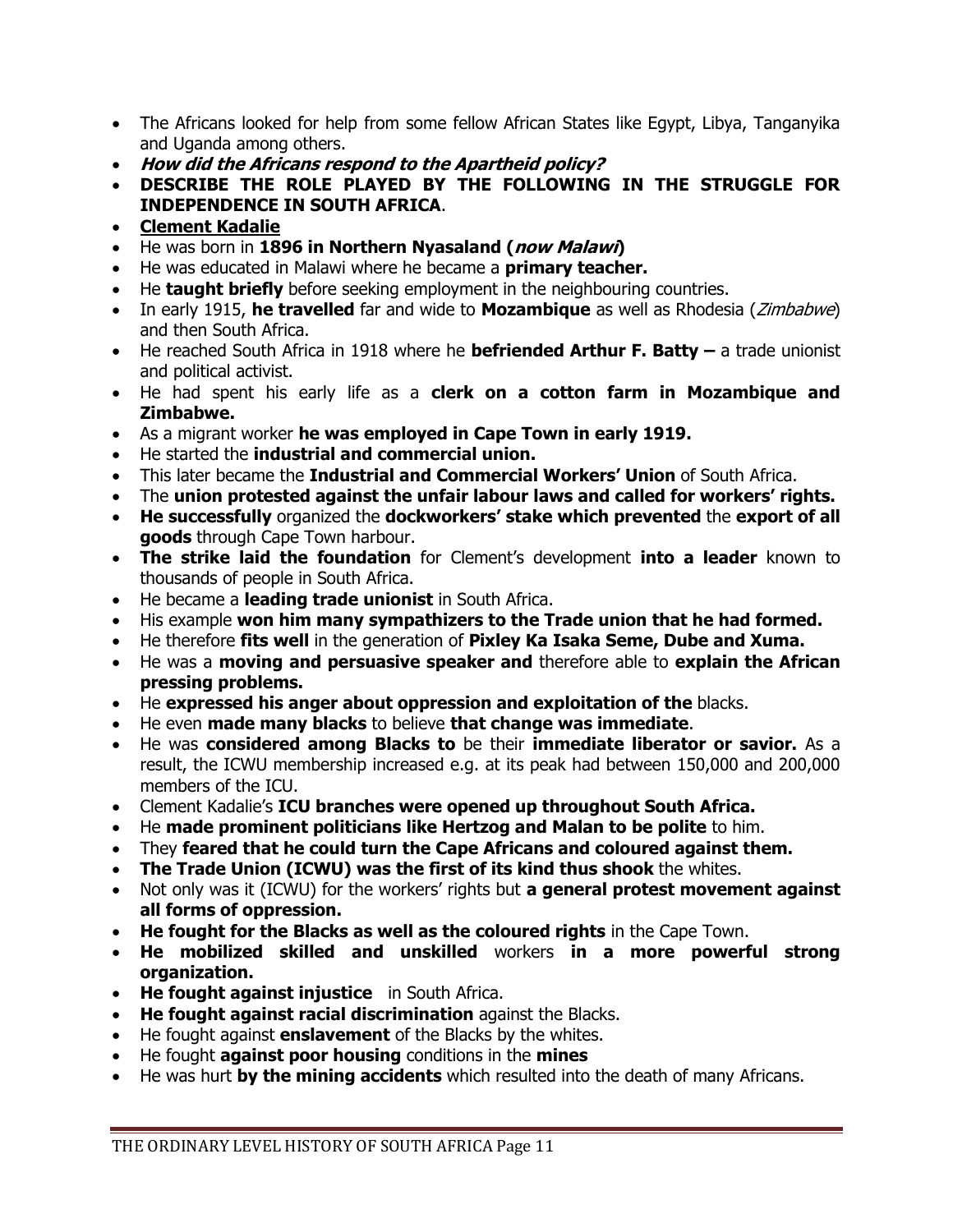- He was not happy with the continued **torture or mistreatment of Blacks** in their places of work.
- **He fought for the improved general welfare** of the Black workers in South Africa.
- He became **so popular at the height of his work.**
- In the 1920s, the ICWU prospered but the leaders found it hard to use it as an instrument to win advantages for African workers.
- Clement Kadalie's activities were soon **challenged internally and externally.**
- His **ICWU began to face leadership, financial, size and harsh law challenges.**
- He went to **Europe to seek advice on Trade Union operations.**
- **A Scottish trade unionist Ballinger was sent to advise him on Trade union methods.**
- The members wanted to see their wages add conditions of work improved but ICWU could not meet that need. So the **members ran away.**
- On 24<sup>th</sup> November 1924, he was **arrested and issued with a deportation order.**
- **He was blacklisted as an illegal immigrant and required to leave South Africa within three days.**
- **In 1925, he moved the Trade Union headquarters to Johannesburg.**
- In **May 1927**, he represented **the ICWU at the International Labour Conference in Geneva.**
- **His failure to define whether the ICWU was a Trade Union or political organization** let him down.
- **He later broke away from Ballinger.** After the split, the government found it easy to suppress each section separately.
- **The union further collapsed when Harry Champion of Zululand split to form another trade union in Natal, a** predominantly Zulu organization.
- **In 1919 he resigned and was replaced by William Ballinger.**
- **The ICWU** responded to African grievances and provided hope for freedom.
- It greatly influenced the consciousness or development of political understanding of the Block workers in cities, towns as well as up country.
- He **made assurances of liberation and restoration of African land.**
- He **influenced African chiefs like the Swazi chiefs to influence their** followers into **becoming members** of the ICWU.
- Clement Kadalie helped **to make Blacks** more aware of the **white exploitation.**
- **He successfully united the African workers together** despite their different loyalties.
- His work made him an important figure in the History of Black labour in South Africa. In **conclusion,** despite his death, Clement Kadalie's work left a rich history for future liberation challenges.
- **THE ROLE PLAYED BY PIXLEY KA-ISAKA SEME IN THE STRUGGLE FOR INDEPENDENCE IN SOUTH AFRICA**
- He was one of the **earliest** South African nationalists.
- He was in the generation of John Dube, Solomon Platje, Tenga Tabavu.
- He was a **Zulu and educated** in Natal and abroad qualifying as a **lawyer.**
- He **delivered a prize winning address** during his study abroad.
- At first, he **had a dream of re-building the Zulu Nation.** However, he **abandoned it in favour of African Nationalism** in order to address African problems.
- He **demonstrated his frustration to the** unfairness in the **white** union **constitution of 1910.**
- He fought the **exclusion of the blacks** in the **national politics** of South Africa.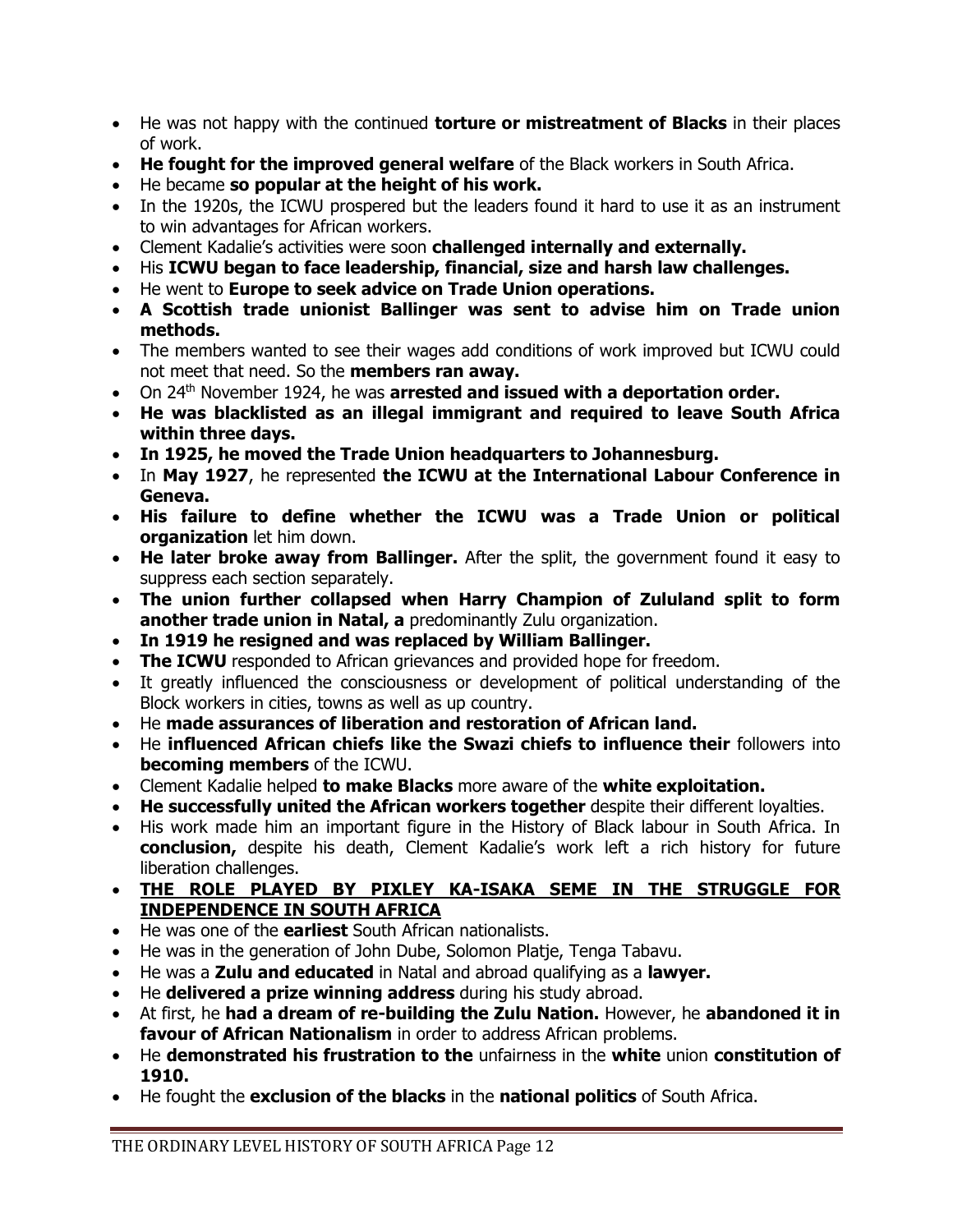- He **called for an African voice in the making of laws.**
- He also **wanted Africans to participate in the administration of South Africa.**
- He strongly **criticized white racial** discrimination against the blacks.
- He called for **racial harmony / equality** for all races in South Africa.
- He **promoted National Unity** among various groups of people in South Africa.
- He also **started the idea of seeking foreign assistance to the pressing challenges in South Africa.**
- He **supported the Ghandism approach** of non-violent means of achieving freedom for all. He thus **discouraged the use of militant means** against racial segregation.
- He **discouraged boycotts and strikes.**
- He **encouraged an understanding between the white government and the Black people.**
- He **fought against the enslavement** of the Blacks.
- He **fought against economic exploitation of** the blacks by the whites.
- He **wrote extensively in his News Paper "ABANT BATHU" or "OUR PEOPLE"** about the **unfairness against the blacks.**
- The **news paper was first established in English,** then later in the other three Bantu languages. However, **the white government later forced his news paper** to close down.
- In 1911, Pixley made as important **pronouncement or statement** in which he urgued the "**Africans to forget all their past differences and come together for a common cause**"
- The pronouncement laid a foundation for the **formation of the South African Native National Congress (SANNC).**
- He teamed up with **Sol Plaatje and Dr. L.J. Dube,** to start **the SANNC** on 8<sup>th</sup> January, 1912.
- **The SANNC later became** the future ANC.
- **The ANC was later launched in 1923** and later became a National wide party in 1935.
- Its original objectives and aims later became the future national objectives of freedom and **independence.**
- **His mistakes and weaknesses later became future political strategies.** For example, Clement Kadalie formed the ICWU in 1920 after correcting some of the weaknesses of SANNC.
- He **fought the unfair land distribution** in South Africa. For example, He condemned the Land Act of 1913 which left the Africans with only 13 percent (13%).
- During this struggle, he bought land in the Eastern Transvaal and **set up the African Farmers' Association.**
- He thus **encouraged the African farmers to acquire modern farming methods** and buy more farm land.
- He **fought the pass laws** which restricted African movements in South Africa.
- He **was the president of the ANC from 1930-1936.**
- When his strategy of non-violence failed, **a change to the violent approach** of achieving independence was adopted.
- His philosophy of racial harmony and equality led to the formation of the Freedom Charter of 1955.
- His example **provided a ground for the future Nationalists** upon which the ways and means of achieving freedom were adopted. In 1959 for example, Leballo teamed up with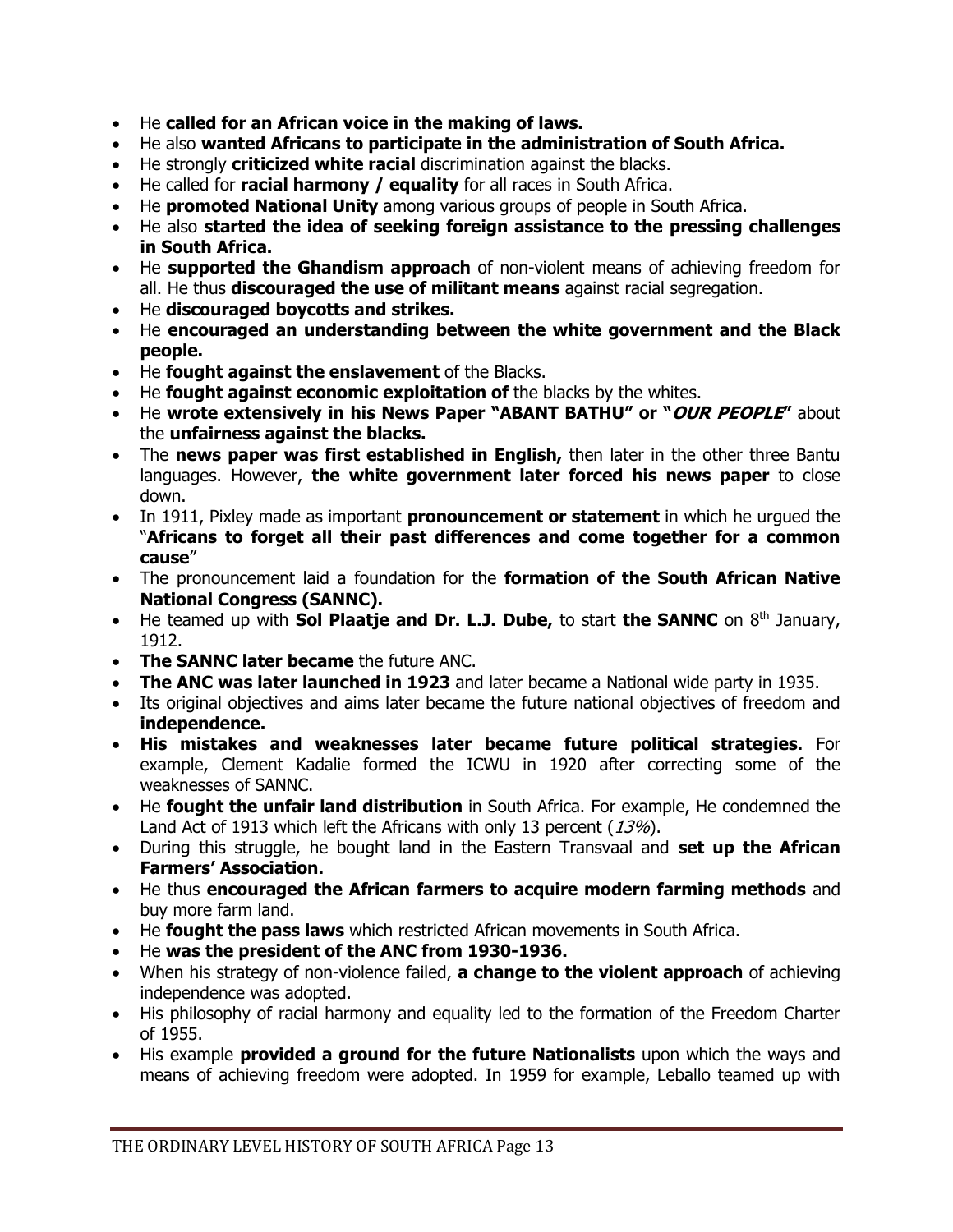Robert Sobukwe to start the the PAC, a more radical political party because of the rich legacy he left behind by Isaka Seme.

- Though Seme **died in 1951,** he left a rich foundation upon which future Nationalists built to achieve freedom.
- **Conclusively therefore**, Seme remains one of the leading early Nationalists in South Africa.
- **THE AFRICAN NATIONAL CONGRESS (ANC)**
- This was the largest and well known political organization in South Africa.
- It was formed in **1912** as the **South African Native Congress**.
- Later in **1935**, it was renamed the **African National Congress** (ANC). The first president of the ANC was **Doctor Xuma**, elected in 1940.
- **AIMS OF THE AFRICAN NATIONAL CONGRESS**
- It was formed to promote mutual understanding among the different races of people in South Africa namely, Africans, the coloureds and the whites.
- It was formed to defend the rights of all the south Africans whose rights as human beings had been violated for example the right to live, associate and to determine their political destiny.
- It was formed to provide a collective mouth piece to the Africans to air out their complaints both at national and international levels.
- It was formed to fight for the independence of the black people in South Africa.
- It was formed to fight for the economic equality of all races in South Africa. The whites had put in place an economic system designed to restrict the blacks and coloureds to the position of a permanently low paid working class which was meant to stay in poverty and overcrowded areas.
- It was formed to destroy white domination in the politics of South Africa by involving the blacks in the politics of their country.
- It was formed to destroy the Apartheid policy in South Africa and put in place a democratic government that would represent the political views of all the races. The Apartheid policy had made the Africans second class citizens in their own country.
- **THE CONTRIBUTION OF THE ANC TO THE LIBERATION STRUGGLE OF SOUTH AFRICA**
- It sensitized the Africans about the importance of independence which inspired them to fight against the Apartheid regime.
- It mobilized and united the various races of people in South Africa like the Blacks, Asians and the coloureds in the struggle for independence.
- It organized scholarships for its youths to study abroad in some African states which cooperated with the blacks against the white regime like Uganda, Mozambique, Tanzania and Tanzania.
- It persuaded the workers in the industries and mines to organize strikes against the Apartheid government.
- It rejected Apartheid, white domination, segregation and called for greater participation of the Africans in commerce and industry.
- In 1955, it issued a **"Freedom Charter"**. This document called up on the whites to give freedom to the Africans.
- It adopted violence in the struggle against Apartheid. In 1961, it formed a military wing known as the **Umkhonto Wesizwe** or the **Spear of the Nation** which carried out terrorist attacks or violence against the Apartheid regime.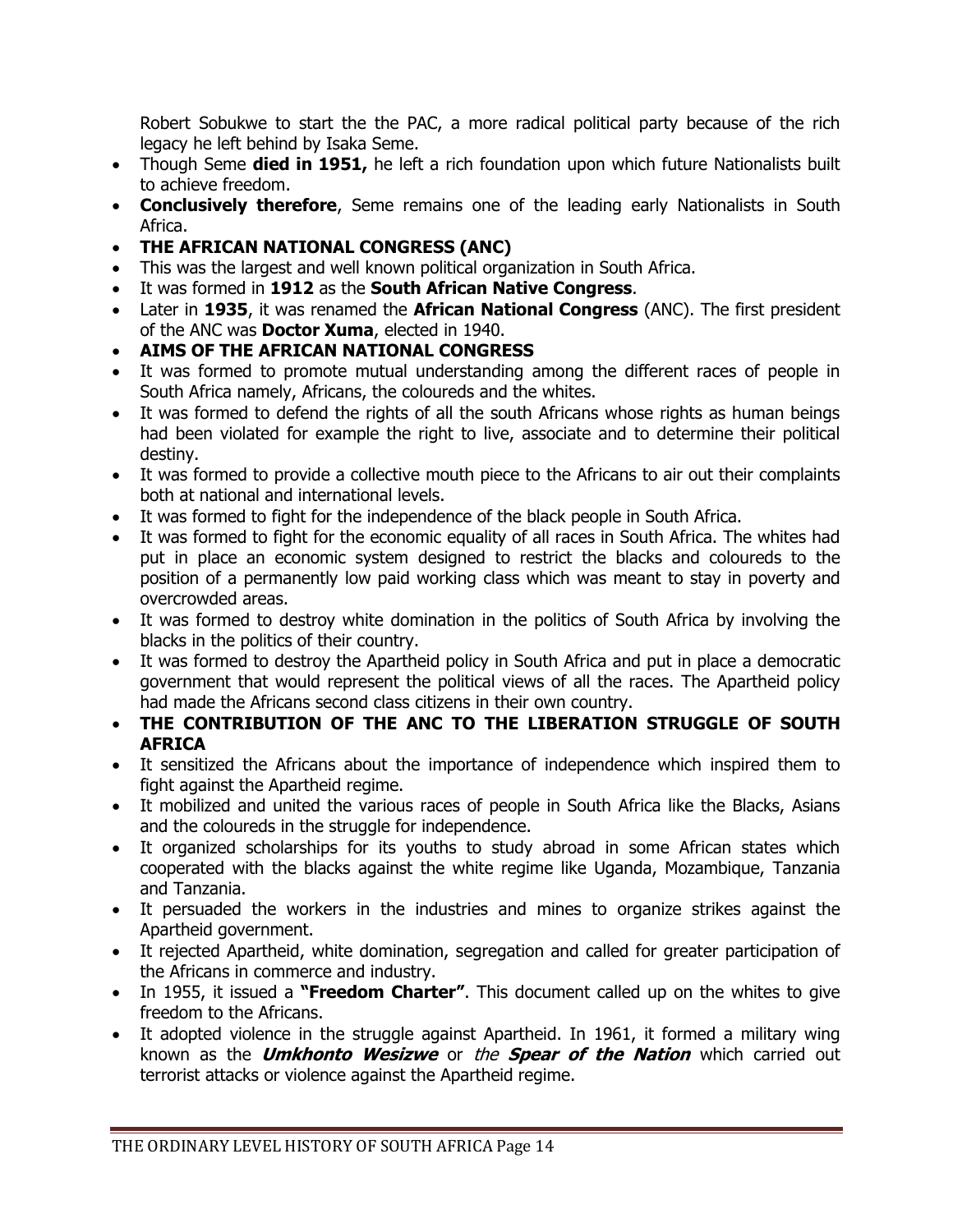- It cooperated with other nationalist groups in the struggle for independence in South Africa for example the **South African Students Organization** (SASO) of Steve Biko.
- It groomed leaders of the liberation struggle like Oliver Thambo, Albert Lithuli, Nelson Mandela and Walter Sisulu who helped to spear head the liberation struggle.
- It won international support from the Organization of African Unity (OAU) which supported the freedom fighters in South Africa.
- It also won support from the United Nations Organization (UNO) which imposed economic sanctions on the South African government.
- It put pressure on the South African regime to release the political prisoners like Nelson Mandela who eventually led to the liberation of South Africa by 1994.
- It took part in the first multi-racial elections organized in 1994 in which it became victorious and the ANC leader Nelson Mandela became the first black leader.

### **PROBLEMS FACED BY THE ANC**

- The ANC lacked enough funds since the majority of the Africans were very poor.
- Some African countries like Malawi and Zaire refused to support the ANC and instead they supported the Apartheid regime.
- They faced a problem of the arrest and imprisonment of their leaders like Nelson Mandela, Albert Lithuli and Robert Sobukwe.
- Many Africans were killed while rebelling against the Apartheid government. For example, in the Sharpeville Massacre of 1960 over 60 Africans were killed while many others were killed in the Soweto Massacre of 1976.
- Some leaders were forced into exile. For example, Oliver Thambo was exiled to Zambia.
- The ANC lacked strong leaders especially before 1945 who could organize the party better.
- They lacked grass root support before 1945 because majority of the Africans feared the reaction of the whites in case they joined the ANC.
- Some leaders promoted tribal conflicts among the ANC members especially among the Zulu.
- There was disunity within the ANC leadership for example the youth against the old, those who favoured peace against violence. This weakened the party.
- It suffered from problems of backwardness and illiteracy among the Africans.
- Some big powers like USA and Canada supported the whites in South Africa against the Africans.
- The Africans were subjected to many restrictions which made it difficult for the ANC to carry out its planned activities.
- The ANC lacked effective military support to fight against the white regime.
- **NELSON MANDELA**
- Nelson Mandela was born in **Umata** in Transkei on **18th July 1918**.
- His father **Mgadla Mandela** was principal councilor to the paramount chief of the **Thembu tribe** known as **David Dalindyebo**.
- The many cases that came before the chief's court influenced him to become a lawyer.
- He received his primary education at a local mission school.
- His secondary education was at a Wesleyan mission school in Heold town.
- He later joined Fort Hare University College for a Bachelor of Arts Degree.
- While there, he was a member of the students' representative council.
- When he participated in a students' protest he was suspended.
- He went to Johannesburg where he completed his Bachelor of Arts Degree by correspondence. In Johannesburg, he started studying for his Bachelor of Laws Degree.
- In 1942, he entered politics by joining the ANC.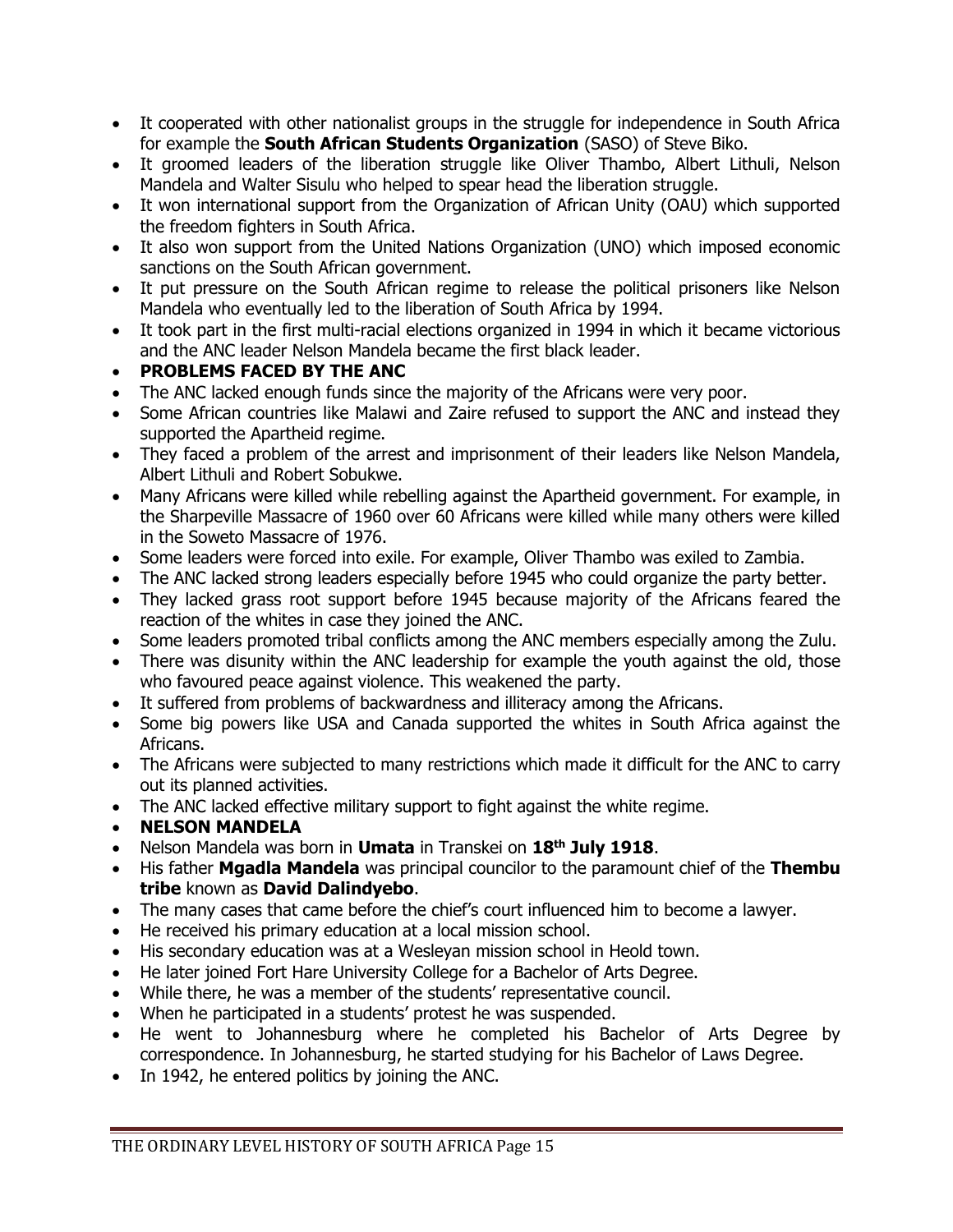- At the peak of World War II, he and a small group of youths in ANC met under the leadership of Lembedde.
- The other members included William Nkomo, Walter Sisulu and Oliver Thambo.
- They started with sixty (60) members residing in the Rand.
- The aim of these 60 youths was to turn ANC into a mass political party with support from the peasants, workers and the uneducated of both the rural and urban areas.
- Mandela and these youths emphasized radical nationalism and thus formed the African National Congress Youth League (ANCYL).
- Mandela's hard work led to his election as Secretary General of the Youth League in 1947.
- He was behind the programme of action passed in the 1949 Annual Conference of the ANC which emphasized boycott, strike, civil disobedience and non-cooperation. This was after the victory of the Boer Nationalist Party under Dr.Malan in 1948.
- In 1950, he joined the National Executive Committee of ANC.
- He was played an important role in issuing a policy document demanding for equal land distribution, trade union rights, education and culture.
- In 1952, he was elected national volunteer in chief of the ANC Defiance Campaigns against the unfair Apartheid laws. He therefore travelled all over the country organizing resistance to the discriminatory laws.
- As a result of the defiance campaigns, he was charged and convicted of breaking the Suppression of Communism Act and given a suspended prison sentence.
- After the defiance campaigns, he was barred from attending any gathering and confined to Johannesburg for six months.
- It was during this confinement that he concentrated on his law profession and was fully admitted to the profession.
- Earlier the ANC had honored him by electing him to the presidency of both the very influential ANCYL and the Transvaal region of ANC at the end of 1952.
- The above honor enabled him to become the Deputy President of ANC.
- While in his law practice, he helped many people with land problems and those breaking the various Apartheid laws.
- Due to the legal assistance he extended to the poor and helpless Africans, the Apartheid regime chased him away from the town to an area where his clients could not easily reach him. He however went against the law.
- In 1952, he was at the head of formulating a plan to ensure that the ANC remained in contact with the people through organizing public meetings.
- He strongly opposed the Bantu Education Act of 1953.
- In the late 1950s, he turned his attention towards the exploitation of labour, the press laws, the Bantustans policy and the Universities Act of 1959. It was such activities of Nelson Mandela that made him in the 1950s a victim of torture by the Apartheid regime.
- After the Sharpeville demonstration of 1960, Mandela who was still on trial for treason was detained.
- In 1961, the treason trial failed by ANC was banned from operation.
- From then onwards Mandela became the most important figure in ANC leadership since his underground branches became very important in the face of this ban.
- In March 1961, 1,400 delegates met in Pietermaritzburg to map out a future for South Africa and Mandela was the keynote speaker.
- At the conference, he warned the Apartheid regime that unless it involved all in people in the politics of their country, he was going to organize a general strike which he later did.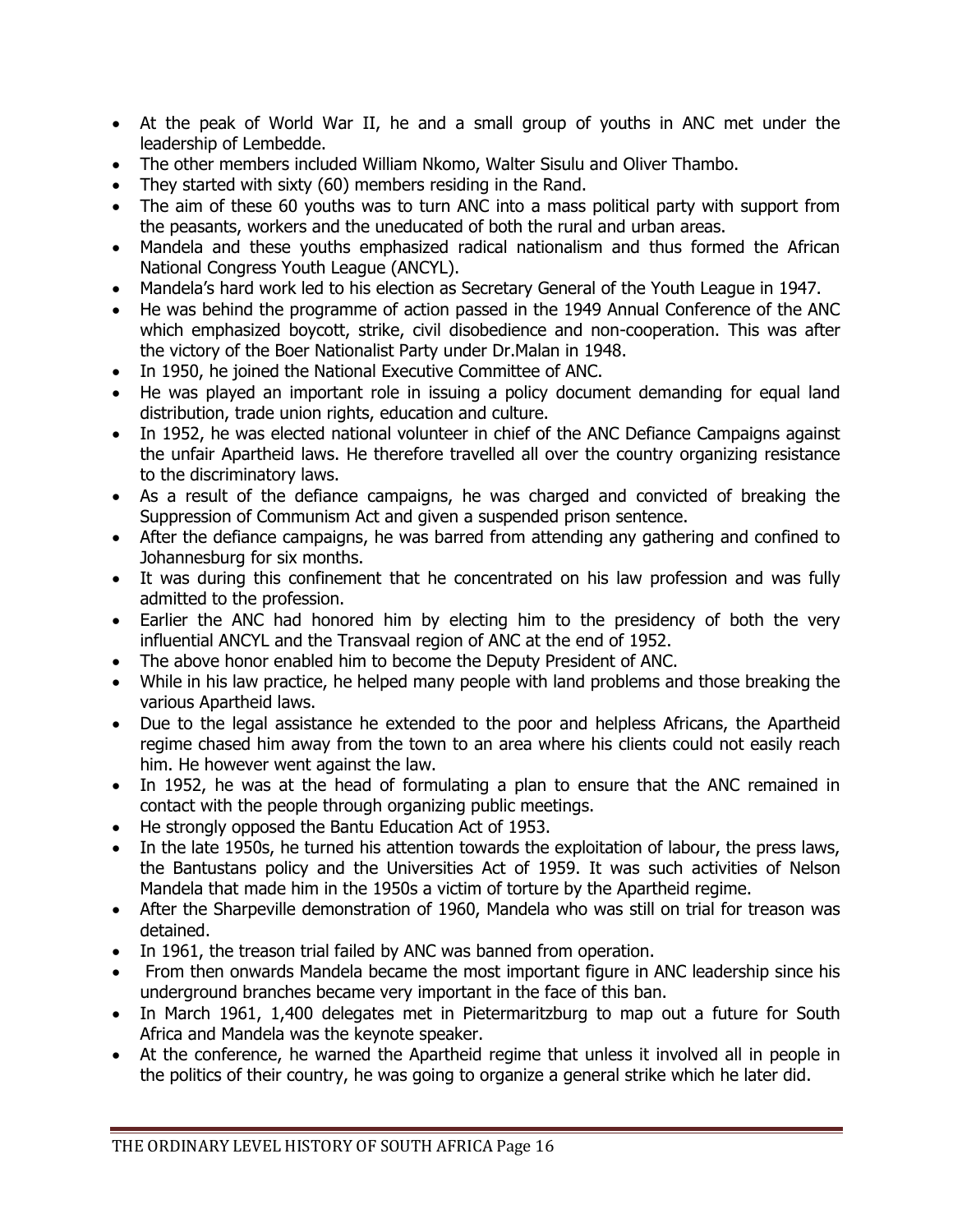- He therefore moved all over the country disguising himself on many occasions to avoid being arrested.
- It was this successful dodging of police arrest that got him the name the **Black Pimpernel.**
- In 1961, his friends formed the Spear of the Nation (**Umkhonto Wesizwe)** an armed wing of the ANC of which Nelson Mandela was the commander in chief.
- In 1962, he left the country secretly and attended military training in Algeria and many conferences like the Pan African Congress of 1963 in Ethiopia.
- While out of the country, he arranged for the training of the ANC freedom fighters in friendly countries like Tanganyika.
- When he returned to south Africa, he was charged for unlawfully leaving the country and inciting strikes and therefore he was given five years imprisonment.
- While serving his sentence, he was charged in the Rivonia trial with sabotage.
- He was sentenced for life imprisonment on the notorious Robben Island prison off the Cape Town coast.
- While in prison, he received offers of freedom in exchange of his relaxation against the Apartheid regime but he refused.
- $\bullet$  On 11<sup>th</sup> February 1990, he was released and assumed the Presidency of the ANC in 1991 at the National Conference. When he was released, he suspended the armed struggle.
- In 1993, he accepted the noble prize on behalf of all the South Africans.
- $\bullet$  On 10<sup>th</sup> May 1994, he led the ANC into power following his victory in the first multi-racial elections in South Africa.
- In June 1999, he retired from public life and **he died in 2013**.
- **GOVAN MBEKI, 1910 – 2001**
- **Govan Mbeki Achibald Munyelwa** was born in **1910** in Transkei and attended a mission school for his lower education.
- Later he got a bursary at Fort Hare University where he graduated with a Bachelors of Arts Degree in 1937.
- He joined ANC while a student in 1935 and he became a leading member of this party.
- As an individual, he was a communist politician and a leading member of the South African Communist Party (SACP).
- After completion of his studies, Mbeki taught briefly at Adams College but he was chased because of his political activities.
- He then took up the post of manager of a certain cooperative store and at the same time was the editor of the territorial magazine between 1938 and 1944.
- By 1941, he was a very active member of the *Transkei Voters Association*, a body that campaigned for the return of the Africans on to the common voters' register.
- Because of his outstanding role in the liberation struggle in Transkei, he was voted in 1941 as secretary of the Transkei Voters Association.
- The people of Transkei were so satisfied with his contribution such that in 1943, he was elected to the Transkei Native Assembly or Parliament.
- In 1943, he was a leading member in preparing a document known as the African Claims which pointed out the genuine demands of the ANC. These claims were later incorporated into the Freedom Charter of 1955.
- After the destruction of his cooperative store, he shifted to editing a new magazine in Port Elizabeth known as *The New Age* which was a communist paper.
- From 1955, Mbeki came out strongly and declared his support to the liberation struggle in South Africa.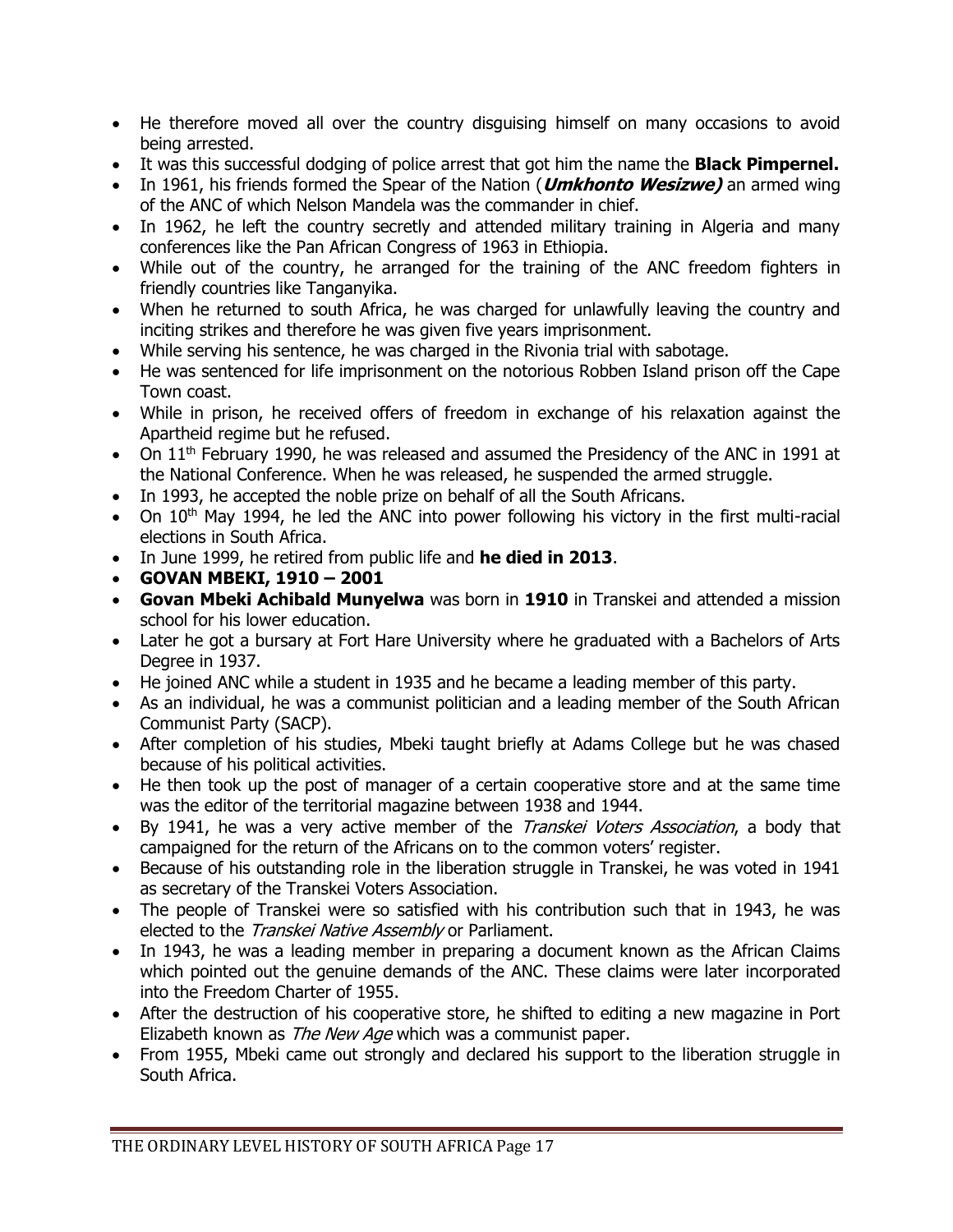- While at Port Elizabeth he popularized the ANC struggles and actually made Port Elizabeth the centre of ANC activities in the country.
- It was at Port Elizabeth that he came up with the "M" plan which aimed at creating many party branches to increases the spread of nationalistic messages and the organization of the ANC.
- He was elected as the national chairman of ANC in 1956 the same year in which he took over the leadership of the ANC in Eastern Cape.
- As a result of his activities, he was arrested twice in 1960 and 1961 though he was released only to be under house arrest in 1963.
- He went underground after the above incident and he joined the Umkhonto Wesizwe.
- In July 1963, while he was at a secret headquarters of Umkhonto Wesizwe at Rivonia, he was arrested.
- Together with others, they were charged of treason and in 1964 he was sentenced to life imprisonment on the infamous Robben Island.
- His most famous book known as "The Peasant Revolt" which highlighted the struggles of the Africans to Apartheid was banned in South Africa after its publication in England in 1964.
- After 24 years in prison, he was released in 1987 with orders that he is restricted to only Port Elizabeth but he continued with his opposition to Apartheid.
- After political liberalization in 1990, Govani Mbeki became a member of the ANC interim leadership committee.
- He groomed his son Mbeki junior who from 1996 became the vice president of Mandela and ANC.
- Govani Mbeki however became a permanent delegate for the Eastern Cape to the national council of provinces.
- In 1999, Mbeki retired from active politics the same year that his son assumed the leadership of South Africa as new president.
- Govani Mbeki died in 2001.
- **WALTER SISULU, 1912 – 2003**
- He was born in 1912 in the district of Transkei to a white father though his mother was black.
- He received his education from a certain Anglican mission school and thereafter resorted to gold mining though later he became a manager of an estate agency.
- In 1944 together with Oliver Thambo and Nelson Mandela, he played a big role in forming the ANC Youth League. This was after 1940 when Walter Sisulu joined the ANC and he became an active member of the party.
- Later he was elected treasurer of the youth league and became one of its key leaders.
- In 1949, he assumed the bigger post of Secretary General of the ANC.
- His anti-Apartheid activities made him an enemy of the government and from 1956 he started facing arrests from the government.
- In 1956 he was charged with treason but was acquitted in 1961.
- After the Sharpeville Massacre of 1960 when the government banned the ANC, Walter Sisulu and others were repeatedly arrested and tortured by the authorities.
- In 1963, because of the persecution of the nationalists by the government, Walter Sisulu went underground.
- In 1963 Walter Sisulu was arrested and was like others charged in the infamous Rivonia trial.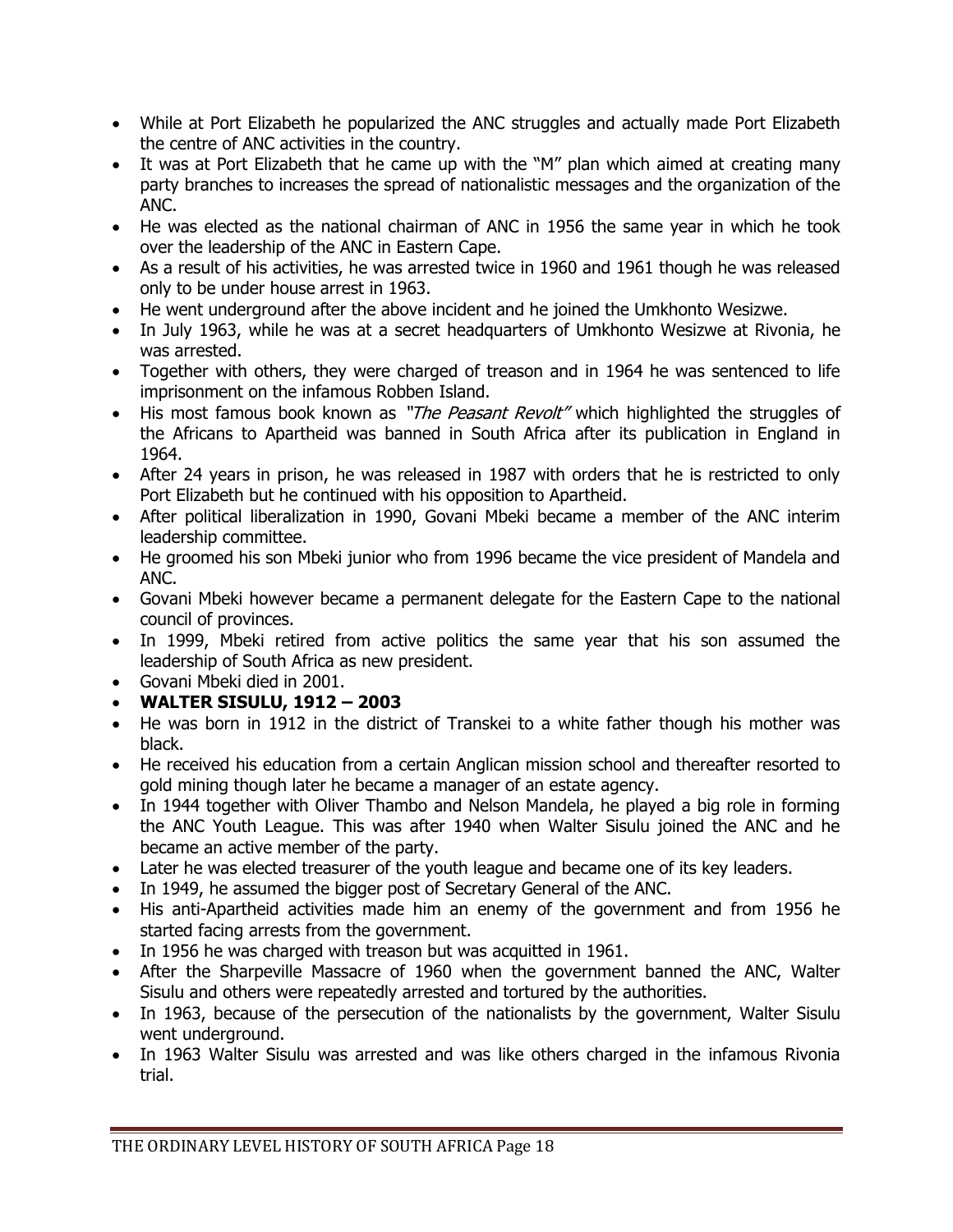- In order to please the international community, Walter Sisulu was released together with seven other nationalists in October 1989.
- When ANC was allowed to operate again, Walter Sisulu resumed his leadership of ANC.
- In 1991, he was elected deputy president of ANC.
- He died in 2003 after playing a great role in the liberation struggle.
- **STEVE (STEPHEN) BIKO, 1947 – 1977**
- He was born in 1947 in King Williams Town in what is known as the Eastern Cape Province.
- He was one of the militant nationalists who spearheaded many anti-apartheid demonstrations.
- He became very prominent from the late 1960s until 1977 when he became a national hero after being killed in prison.
- As a young man Steve Biko enrolled with the University of Natal in 1966 to study medicine.
- But in 1972, he was expelled from the university because of his involvement in antiapartheid activities.
- As a nationalist, he targeted the minds of the black Africans because according to him as long as the whites could easily manipulate (confuse) the African minds, liberation was going to be hard to achieve.
- As a result, Steve Biko founded the South African Students' Organisation (SASO) in 1969 as well as the Black Conscious Movement (BCM) in the 1970s.
- He recruited many students into the BCM, leading to a wave of demonstrations by school children and adults.
- By 1976, such student demonstrations had led to the death of some children.
- He was important in opposing the introduction of Afrikaans in the Soweto schools since could lead to the dangerous assimilation of the Blacks.
- Biko became the president of the of the African students' organization, a position which enabled him to form other Black groups opposed to Apartheid.
- The Apartheid regime at first did not see the BCM and other African organizations as a threat to it, but their anti-Apartheid activities started attracting punitive measures from the 1970s.
- Consequently, by 1973 Biko had been banned from many public activities and arrested several times.
- In August 1977, he was arrested again after many serious students' demonstrations which had caused more deaths.
- He was imprisoned by the white police men who severely beat him up leading to his death in police custody.

#### **OLIVER TAMBO, 1917 – 1993**

- Oliver Tambo was born in 1917 in Transkei.
- He was educated in mission schools (1924 1937) and Fort Hare University (1938 1941) where he graduated with a Bachelor of Science Degree.
- He joined the ANC in 1944 and together with Nelson Mandela and Walter Sisulu founded the ANC Youth League.
- At this time, most of his political activities against the whites were conducted from Johannesburg, where he was a teacher of St.Peters' Secondary School.
- In 1955, Oliver Tambo became the Secretary General of the ANC and later in 1958, the ANC Deputy President to Albert Lithuli.
- In 1956, he was arrested over charges of treason but only to be released in 1957, because of lack of enough evidence.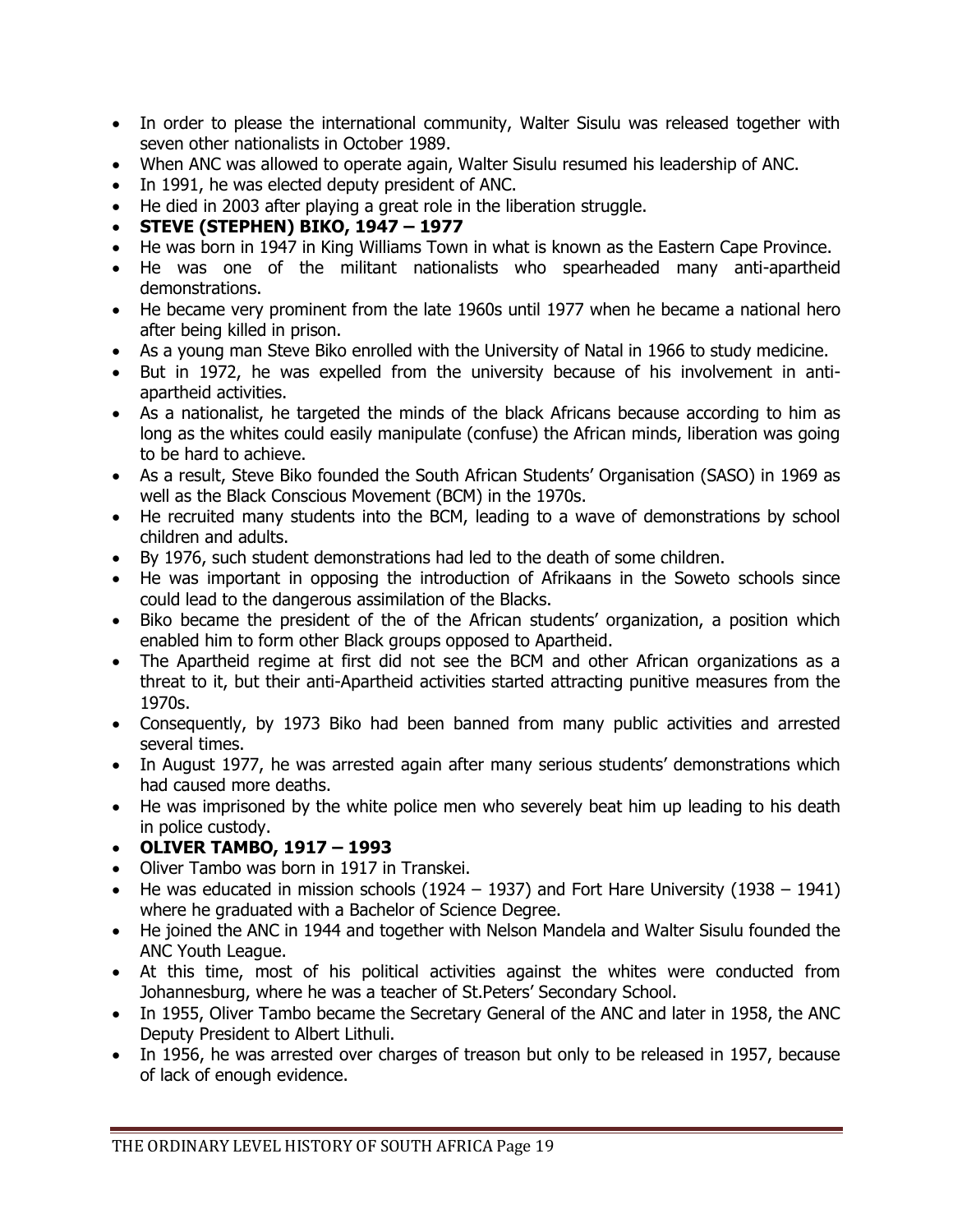- After the Sharpeville killings of March 1960, the ANC was declared an illegal organization and therefore, Oliver Tambo fled to exile in Zambia.
- While in Zambia, Oliver Tambo became acting President of the ANC after the death of Albert Lithuli and later became full President.
- He published some anti-Apartheid books like "Oliver Tambo Speaks: Preparing for Power", which was published in 1988.
- In 1989, he suffered a stroke but continued to hold the ANC presidency till Mandela's release in early 1990.
- In 1993, Oliver Tambo passed away.

# **ROBERT MONGALISO SOBUKWE AND HIS PAN-AFRICAN CONGRESS (PAC)**

- Robert Sobukwe was born in 1924.
- He was educated at Lovedale Mission School and Fort Hare University College.
- While studying at Fort Hare University College, he became politically active as the Secretary-General of the ANC Youth League.
- He later taught at the University of Witwatersrand as a language teacher.
- He later resigned his teaching post to edit a newspaper known as **"The Africanist"**for two years. This paper was against the Apartheid government.
- In 1959, he broke away from the ANC and formed the Pan-African Congress (PAC) which organized a number of demonstrations against the Pass Laws.
- On the day of the Sharpeville massacres, March 21, 1960, Robert Sobukwe was arrested and sentenced to three years in jail, followed by six years in prison on Robben Island.
- After his release in 1969, he was subjected to the Banning Order which placed him under house arrest for life.
- Despite this he managed to qualify as a lawyer in 1975 and practiced law until his death in 1978.
- **THE SHARPEVILLE DEMONSTRATION OF 1960**
- This demonstration is also popularly known as the anti-pass protest of 1960 or the Sharpeville incident of 1960 or the Sharpeville shooting or Massacre of 1960.
- It took place on **Monday 21st March 1960** in the black township of Sharpeville near Vereeniging city in Transvaal.
- It occurred during the Apartheid regime led by **Dr.Verwoerd** who was the Prime Minister.
- The protest was led by **Robert Sobukwe**, the leader of the **Pan African Congress** (PAC), a political party that he had formed in 1959.
- However, both the members of the African National Congress (ANC) and the Pan African Congress (PAC) were involved in this demonstration.
- It started when the demonstrators moved towards the police station of Sharpeville, a black township near Johannesburg in Transvaal and offered themselves for arrest. Others moved to the police station at Langa in the Cape Town.
- The demonstrators were protesting the establishment of the Pass Laws which restricted the movement of the non-whites.
- The African protestors were peaceful (non-violent). However, the Sharpeville police led by **Lieutenant Colonel Piennar** and **Major Van Zyl** panicked and ordered the shooting. This is when some protestors stoned Piennar's car. As a result, over sixty (60) innocent people died.
- **CAUSES OF THE 1960 SHARPEVILLE DEMONSTRATION**
- The immediate cause was the introduction of the Pass Laws. The laws required all the black men and women to carry reference books containing their personal details including name, tax code and employer details. The Africans refused to carry these pass books and instead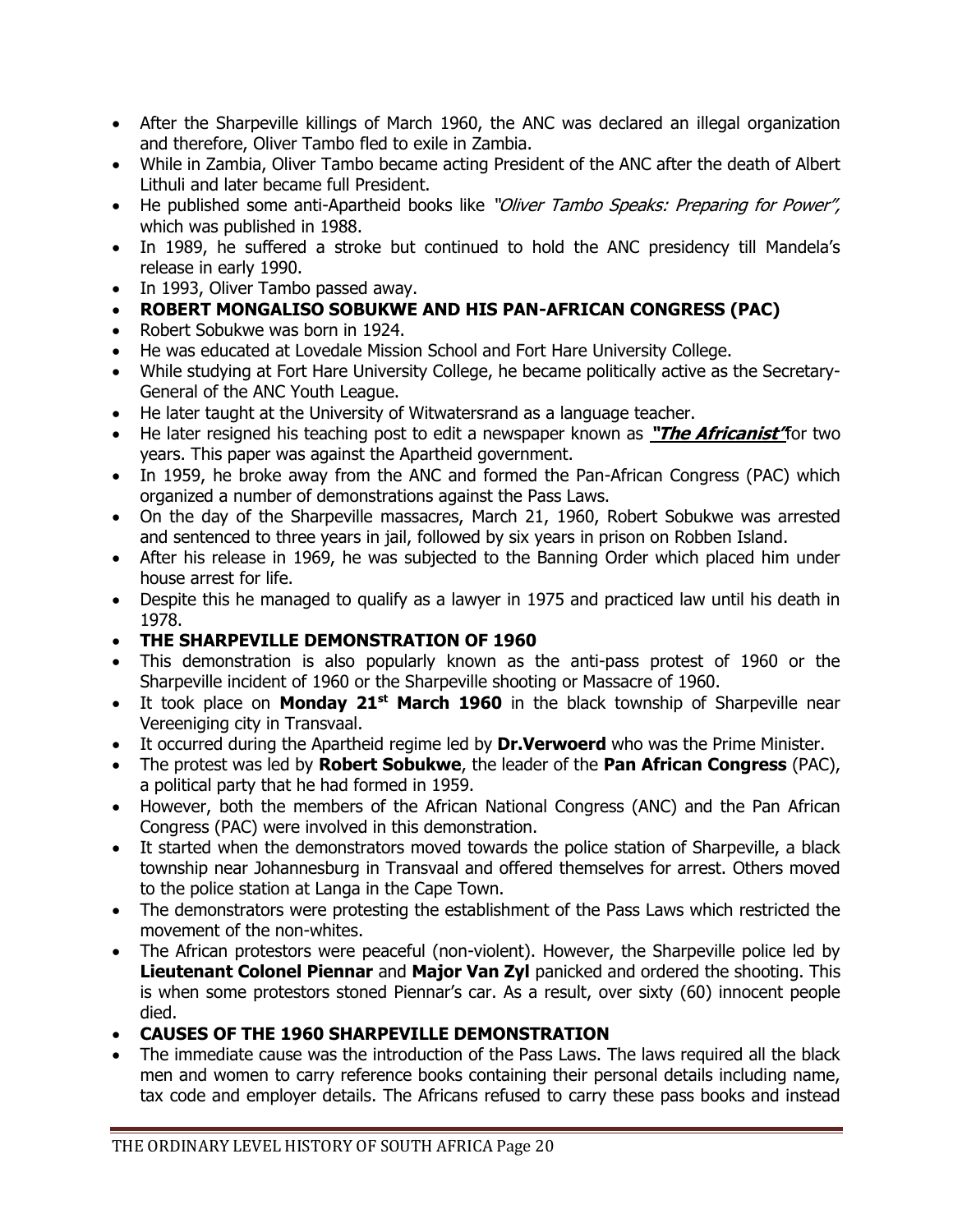they destroyed them by tearing and burning them. This was because these passes restricted their freedom of movement in the white areas which denied the Africans chance to get better employment.

- The passes also kept the Africans in the poor Bantustans which also annoyed them.
- The pass laws also made the Africans second class citizens in their own country which forced them to stage a demonstration.
- The poor housing conditions in Sharpeville town caused the protest. For example, several African families would be made to stay in a two roomed house meant for one family.
- The high cost of living in Sharpeville town caused the protest. For example, there was an increase of the house rent in Sharpeville with no corresponding increase in wages.
- To make matters worse, some workers like the brick layers had their wages reduced which increased their suffering.
- The need for independence by the Africans from the Apartheid made them to stage a protest in Sharpeville in 1960.
- The unfair education laws like the Bantu Education Act of 1953 as well as the Extension of Universities Education Act of 1959 which denied good education to the Africans annoyed them, hence forcing them to stage a protest.
- The unfair labour laws which encouraged the enslavement of the Africans through forced labour also caused the Sharpeville protest of 1960.
- The lack of good social services like schools, hospitals and recreation centres by the Africans in Sharpeville town also caused the protest.
- The protest was also a reaction against the torture (mistreatment) and detention (imprisonment) without trial of the Africans by the Apartheid regime.
- The grabbing of the African land by the whites in South Africa also made the Africans to organize the protest in 1960.
- The role of the South African nationalists caused the protest. For example, Robert Sobukwe mobilized the Africans in Sharpeville town to rise up against the Apartheid regime.
- The need to publicize the bad leadership in South Africa (the Apartheid regime) to the international community (outside world) made the Africans to stage the Sharpeville demonstration of 1960.
- The protest was inspired by the successful protest of the **women** of Orange Free State that had been staged in **1920** against the injustices of the whites against the Africans.
- The rampant killing of the Africans by the Apartheid regime also made the Africans to stage the Sharpeville protest of 1960.
- It was also inspired by the **1952 Defiance Campaign** which called up on the Africans to go against the Apartheid policies in South Africa through trade boycotts, demonstrations and other forms of non-cooperation with the Apartheid regime.
- The rise of militarism (violence) among the South African youths after the failure of peace in delivering change in South Africa inspired them to stage the pass protest of 1960 in Sharpeville town.
- Generally, the protest was majorly a reaction against Apartheid policy in South Africa.
- **EFFECTS OF THE 1960 SHARPEVILLE PROTEST**
- Some protestors threw stones at the policemen, one of which hit Piennar's car. This caused the police to panic and shot at the protestors.
- It led to the death of the Africans. Sixty nine (69) people were registered dead in Sharpeville town.
- In addition, over 180 Africans were wounded or injured during the protest.
- The demonstrators were defeated and dispersed by the police.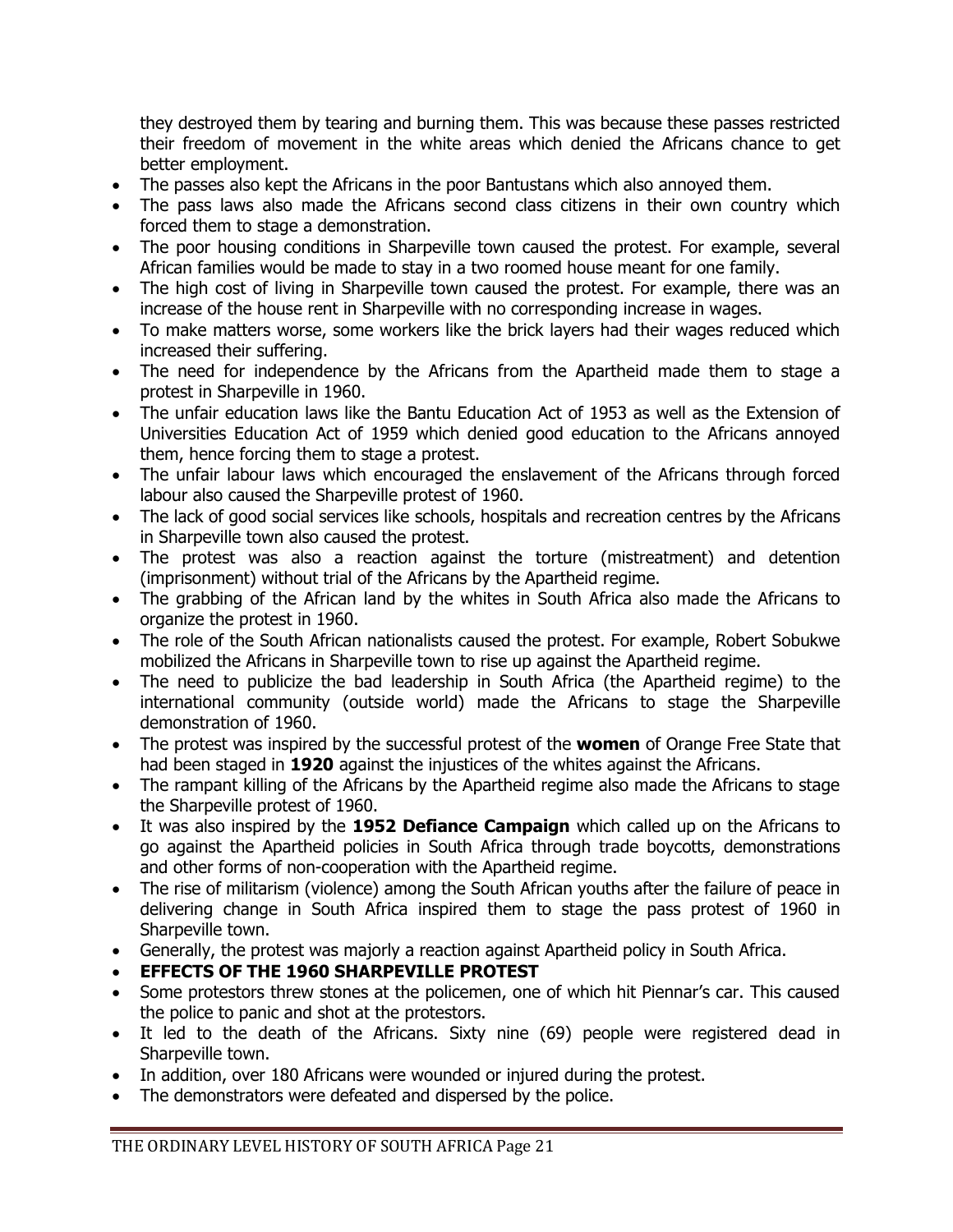- The ring leaders of the protest were arrested and imprisoned. For example, Robert Sobukwe was sentenced to three years in prison.
- A state of emergence was declared in South Africa. During this period, the Apartheid regime limited the political activities by the Africans like demonstrations as well as political rallies.
- The African political parties like the African National Congress (ANC) and the Pan African Congress (PAC) were banned (abolished) for staging this protest.
- It made the Africans in South Africa to become more **militant** in fighting for their freedom. For example, the two armed wings of ANC and PAC i.e. the **Umkhonto Wesizwe** and the **POQO** respectively were formed which carried out bombing against government facilities like banks, bridges and beaches among others.
- It exposed the brutality of the Apartheid regime. This helped the Africans to attract international sympathy towards their liberation struggle.
- For example, the United Nations Organization (UNO) condemned the massacre and even went ahead to set aside **21st March** every year as an international day to eliminate racial discrimination in the world.
- It increased the African opposition against the whites i.e. the Africans increased their **Defiance Campaign** against the whites in South Africa.
- It increased the mistreatment of the Africans by the whites. This therefore increased their misery and suffering.
- It made the ANC and PAC to bury their differences and work together so as to defeat the Apartheid regime in South Africa. It therefore promoted unity among the Africans.
- There was increased insecurity or violence in South Africa as more protests broke out in the country after the Sharpeville Massacre of 1960. For example, there was the Soweto uprising of 1976.
- It forced some African nationalists to go to exile to avoid being arrested and imprisoned by the Apartheid regime.
- It increased the hatred between the whites and Africans in South Africa.
- It led to the passing of the second **General Law Amendment Act of 1st May 1960** which gave power to the authorities to continue detaining persons after they had served their sentences.
- For example, after serving his sentence Robert Sobukwe was not released on 1<sup>st</sup> May 1963 as it was supposed to be but he was detained on **Robben Island** and his detention was renewed every year until 1969 when he was put under house arrest.
- The passes were suspended or abolished for some time by the Apartheid regime but later restored.
- A day of national mourning for those who were massacred was declared on **28th March 1960**.
- It increased the brutality of the white regime towards the Africans and many of them were killed.
- It increased poverty among the Africans as many of them refused to go and work for the whites.
- The protest forced some investors especially from Britain to withdraw their money and businesses from South Africa. This weakened the Apartheid regime economically.
- Many protestors tore (destroyed) and burnt their pass books during the protest.
- A lot of property like houses and government facilities in Sharpeville town were destroyed during the demonstration.
- **THE SOWETO UPRISINGS, 1976**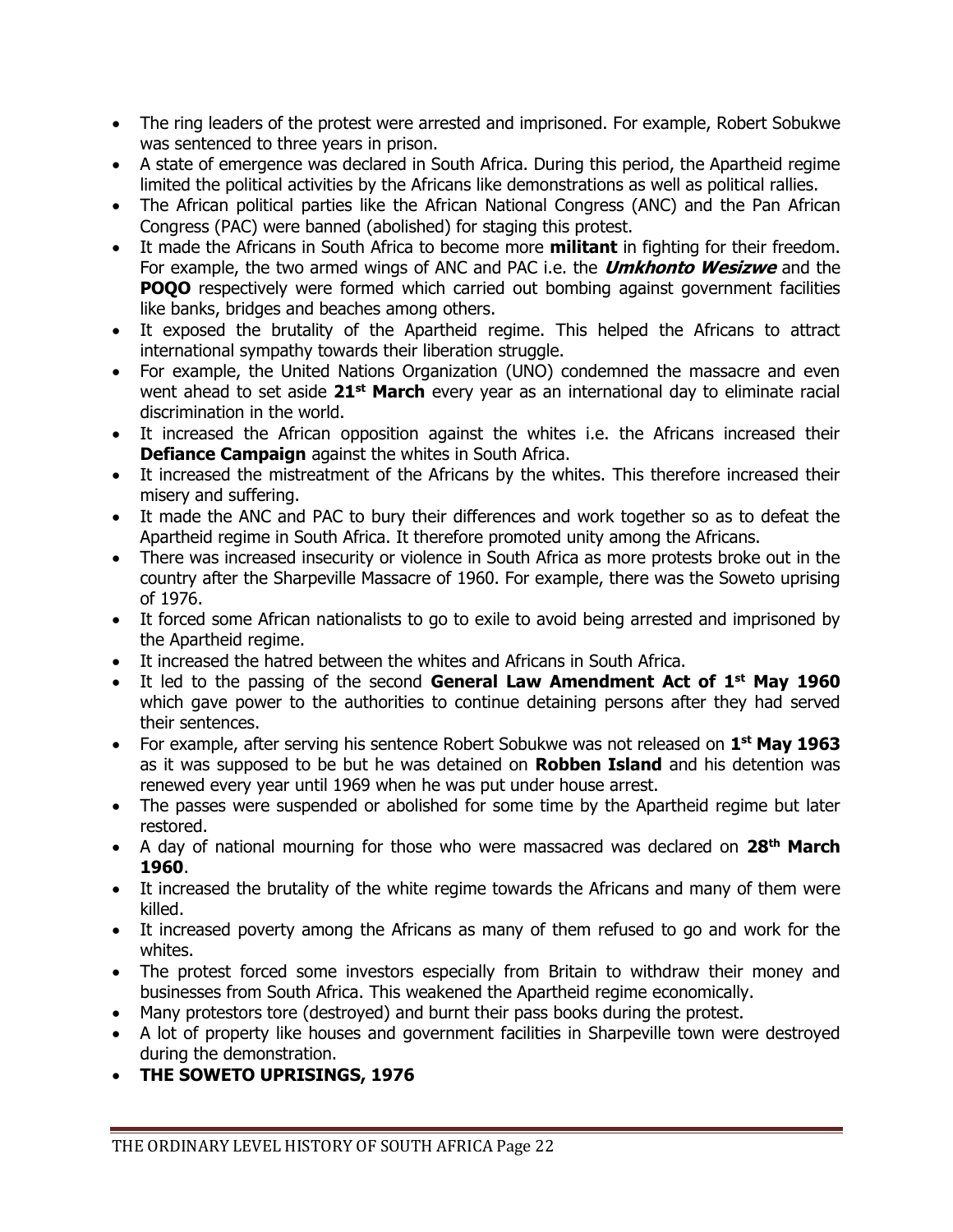- On **16th of June 1976**, the dirty African town of Soweto, located South West of the rich Johannesburg, exploded into a number of uprisings (demonstrations) against the apartheid regime.
- The uprisings were against the government of Prime Minister **John Vorster.**
- The demonstrations were started mainly by African students led by the 19 year old boy **Mashinini** though the coloureds, industrial workers and other people joined the demonstrations.
- The demonstrations were a reaction against the introduction of **Afrikaans** by the Apartheid regime as a medium of instruction in the Black schools.
- They started when pupils of **Orlando West Junior Secondary School** started rioting or demonstrating.
- It was South Africa's bloodiest racial uprising.
- The demonstrations soon spread to other towns like the Cape Town, East London and Port Elizabeth.
- They went on up to September 1976.

### **CAUSES OF THE SOWETO UPRISINGS OF 1976**

- The immediate cause was the introduction of the **Afrikaans language** as a medium of instruction in African schools. In 1974, the Apartheid government issued a decree (law) that Afrikaans would be the language of instruction in all schools. The decree forced teachers to teach all subjects in Afrikaans. The students strongly refused to be taught in Afrikaans because it was the language of the "oppressor". They therefore decided to express their anger by demonstrating in 1976.
- The students also opposed the Bantu Education Act of 1953 as well as the Universities Extension Act of 1959 which had the following injustices;
- The Bantu Education Act of 1953 emphasized that equality will not be extended to the African students.
- It also emphasized imparting of the lowest technical and academic skills on to the Africans. This annoyed the Africans because it would deny the Africans better jobs.
- The missionaries were also expelled from the African education which denied the Africans chance to get educated.
- The law left the whites with the power to decide and control the direction of African education i.e. the whites who hated the Africans were to decide who to study, select the teachers and even the content to be taught. This annoyed the Africans.
- It also emphasized the use of Bantu or local languages not English. This annoyed the Africans because it would keep them backward forever.
- The above also increased the divisions among the Africans which further annoyed them.
- It also reduced funding for African education which annoyed the Africans. For example, while the whites spent one hundred pounds on each white student, only six and half pounds were spent on an African student.
- Even the classes were very congested with a very poor student-teacher ratio of 72:1 by 1968.
- The 1959 Universities Act, which created separate black universities with poor facilities, annoyed the Africans.
- Such education acts were making the Africans second class citizens in their own country, hence forcing them to organize the Soweto uprising of 1976.
- The poor conditions of living in Soweto town gave rise to gangs of tough children and adults who could not fear death. For example, 1.5 million people lived in houses meant for only 600,000 people. In addition, most of these houses had no electricity and running water.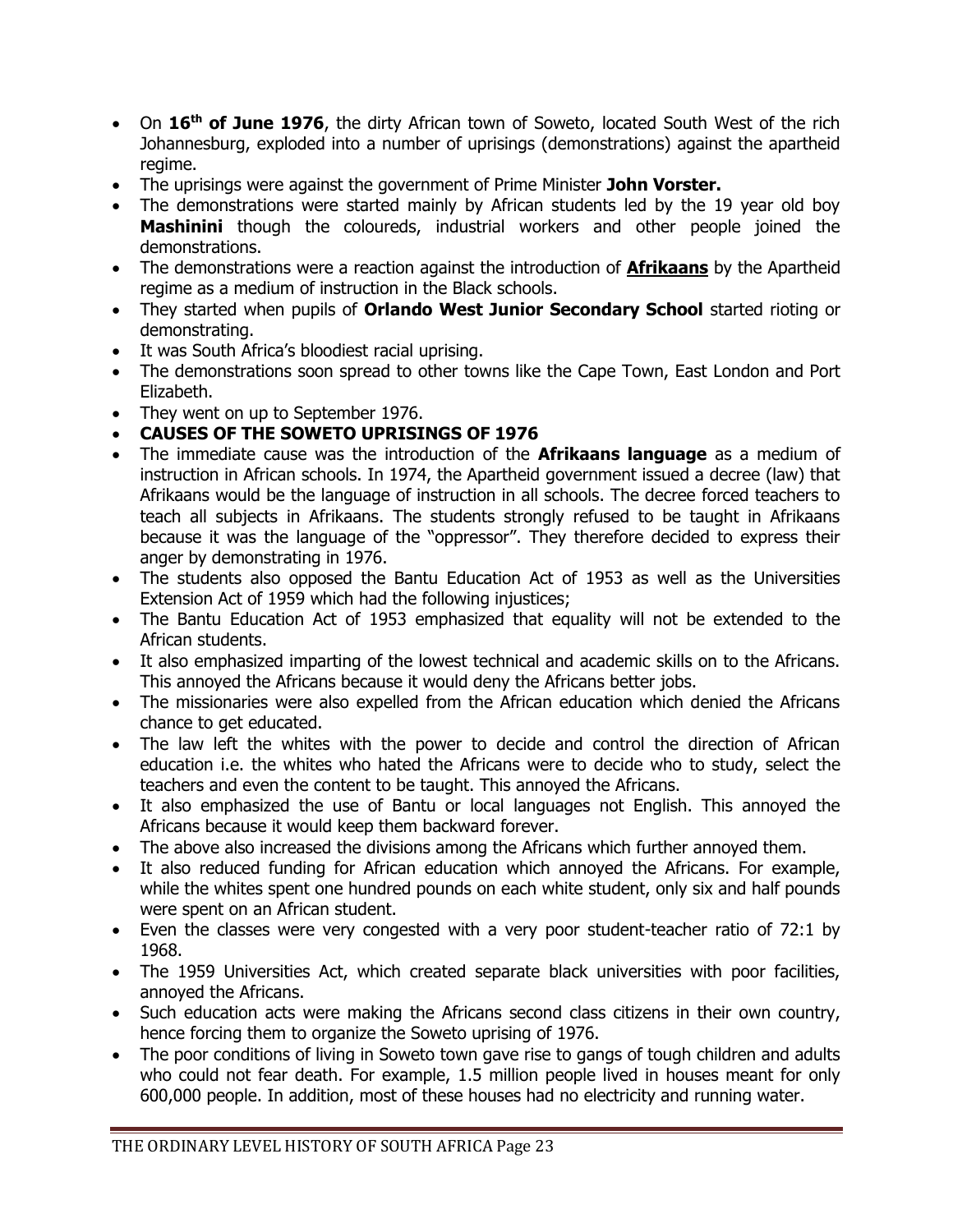- The students and other Africans were annoyed by other inhuman apartheid policies which included;
- Forcing them to use passes or pass books.
- Making them poor, yet the whites were accumulating a lot of wealth.
- The apartheid laws had made peaceful changes impossible, hence forcing the Africans to resort to demonstrations.
- The Africans hated their enslavement by the whites.
- They were treated as an equal to the whites.
- The brutal or harsh government reaction to the initial demonstrations like the one at Sharpeville in 1960 made the Africans more violent, hence causing the Soweto uprising of 1976.
- The role of the **Black Conscious Movement** (BCM) and its leader **Steve Biko** who called up on the Africans to rise up caused the Soweto demonstration of 1976.
- The visit of **Henry Kissinger**, the American Secretary of State to South Africa in September 1976 caused more riots since the Americans had done nothing to help the Africans against the whites.
- Unemployment in Soweto Township among the Africans forced them to rise up in 1976.
- The influence of Bishop Desmond Tutu caused the demonstration. He condemned the 1974 Education and Language Decree which introduced Afrikaans in African schools. This encouraged the Africans to rise up against the decree (law) in 1976.
- The oratory or good speaking skills of the 19 year old **Mashinini,** the leader of the demonstration encouraged the African students to rise up in Soweto in 1976.
- The independence of Angola and Mozambique from Portuguese colonial rule in 1975 encouraged the Africans students in Soweto to rise up against the white injustices in South Africa in 1976.
- **EFFECTS OF THE SOWETO UPRISINGS OF 1976**
- The urban councils which were restricting African rights were replaced by the community councils which gave the Africans more powers in managing their affairs.
- The responsibility of controlling the black schools was shifted to the community schools, not the whites.
- Yearly anniversaries to remember the dead were to be conducted every July of the year. Up to the present today,  $16<sup>th</sup>$  July is remembered all over Africa as the day of the African Child.
- Apartheid based schools were attacked and destroyed by the Africans.
- Black trade unions were formed by the African workers in Eastern Cape.
- Close 200 people were killed, including Hector Patterson who was only 13 years at the time of his killing.
- Over one thousand people were injured during the demonstration.
- Over 500 students demonstrated against the visit of USA Secretary of State Henry Kissinger to South Africa in September 1976.
- The Africans staged a sit down strike to remember the dead.
- The Minister of Defence was given powers in 1977, to declare a state of emergency for three months.
- In October 1977, the government banned 13 anti-apartheid groups and two black newspapers accused of inciting the students into demonstrations. These were **"The World"**  and **"The Weekend World".**
- It led to the arrest and subsequent murder of Steve Biko and his Black Conscious Movement (BCM) was also banned.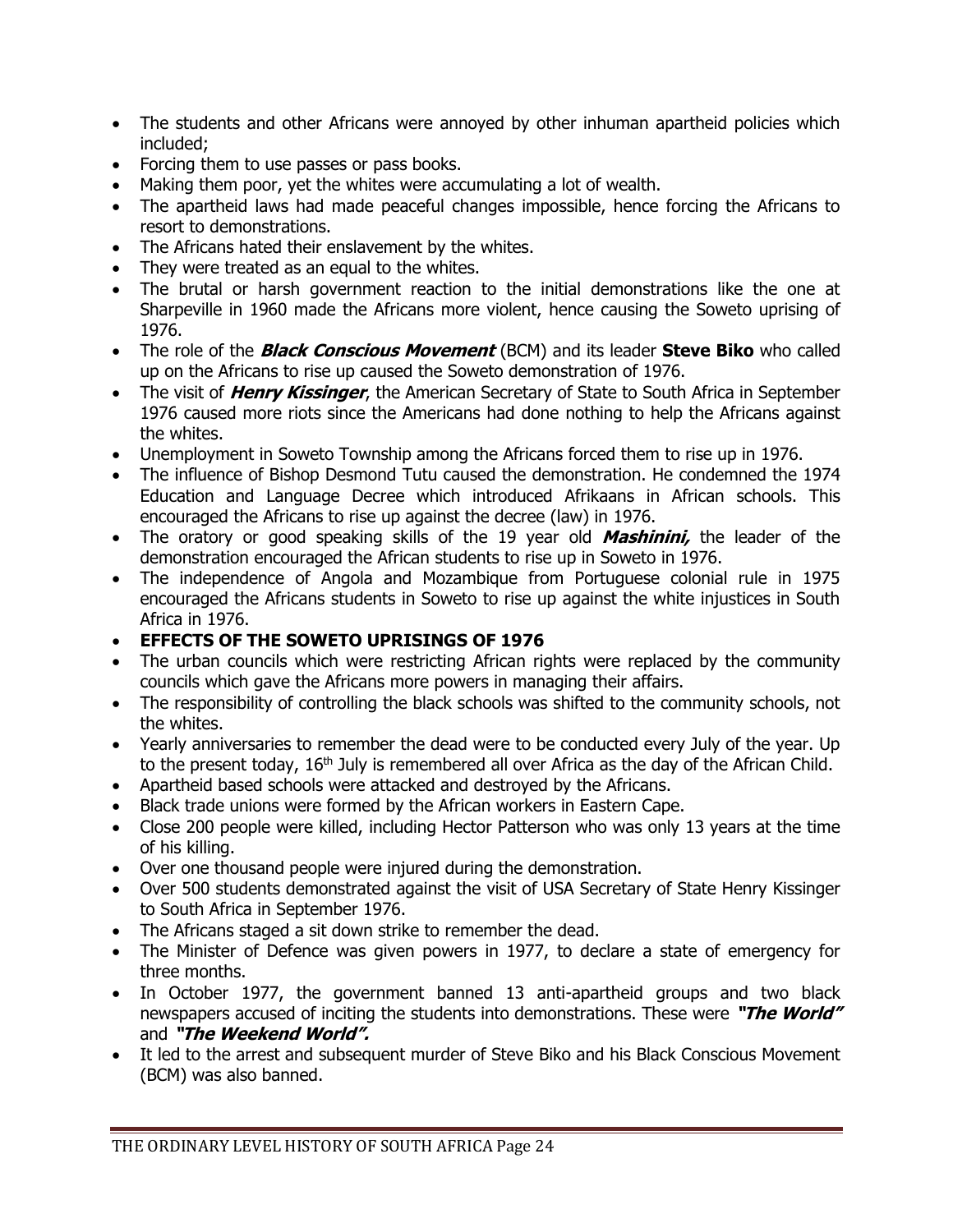- Even the whites who were supporting Africans were not spared by the violence of the Africans.
- It made some whites to start supporting the Africans. E.g. over 300 white students from the Witwatersrand University demonstrated against the police brutality in Soweto.
- It made the OAU to strongly condemn the Apartheid regime and also increased its support against it.
- It also made the Frontline states to increase their fight against the Apartheid regime.
- It also made the UNO to condemn the Apartheid regime in South Africa.
- The demand to overthrow Apartheid became widespread and slogans like "down with Vorster", "Let Vorster study Zulu" were heard more often.
- After the uprising, the peaceful protests were abandoned and therefore violence was adopted in the struggle against Apartheid. For example, many youths were smuggled out of South Africa for military training abroad.
- Riots spread all over the country for example in Port Elizabeth, Cape Town, etc.
- Films to popularize the African suffering were acted to honour the dead for example **"Sarafina"**.
- **THE ROLE OF THE ORGANIZATION OF AFRICAN UNITY (OAU) IN THE LIBERATION OF SOUTH AFRICA:**
- The Organization of African Unity (OAU) was formed in 1963 in Adis Ababa, Ethiopia. One of its objectives was to fight against Apartheid in South Africa and therefore it played a major role in the liberation of South Africa as noted below;
- It recognized political parties in South Africa like ANC and PAC. This gave the Africans morale to fight against the Apartheid regime.
- It put pressure on the European countries like France and Britain to stop supporting the racist government in South Africa.
- It established a **Liberation Committee** in 1974 based in Dar–es-salaam, Tanzania. This committee looked for military and financial assistance that was in turn extended to the Blacks in South Africa.
- It formed the **Frontline states** that were very instrumental in the liberation of South Africa.
- It imposed economic sanctions on the South African government which weakened her economic stand by 1994.
- Its member states gave asylum or refugee to the South Africans who were persecuted or mistreated by the Apartheid regime. For example, **Oliver Tambo** was hosted by Zambia while many others were hosted in Uganda, Libya and Egypt among others.
- OAU member states trained the South African rebels who later launched attacks against the Apartheid regime.
- OAU member states gave scholarships to the South Africans to study. Most of these had been expelled from the South African schools by the Apartheid regime.
- OAU put pressure on the South African government to change the harsh Apartheid laws.
- It demanded for the release of the political prisoners like Nelson Mandela, Walter Sisulu and Oliver Tambo among others.
- It co-operated with the United Nations Organization (UNO) in the struggle against Apartheid. For example, it appealed to the UNO for moral and physical support which was extended to the Africans in their struggle for independence.
- The OAU member states contributed money to support the struggle for independence in South Africa. The OAU asked the member states to set aside 1% of their national budgets for the liberation of South Africa from Apartheid rule.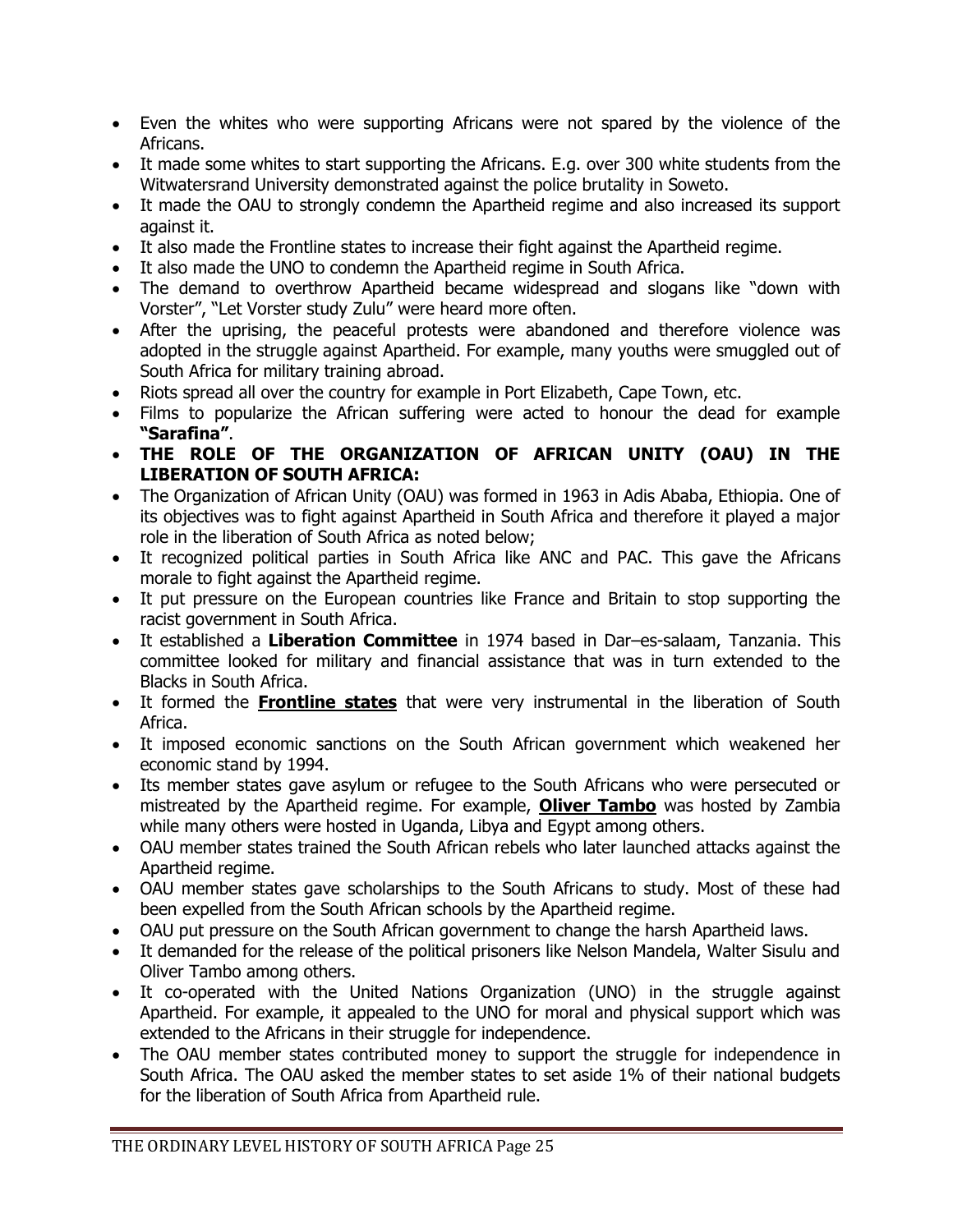- It isolated all countries that co-operated with South Africa especially in Africa like Malawi under Kamuzu Banda and Zaire under Mobutu Seseseko.
- The OAU member states that were formerly under Britain put pressure on the Common Wealth Organization to expel South Africa from this organization. This international isolation of the Apartheid regime finally led to its collapse in 1994.
- It condemned the abuse of human rights in South Africa by the Apartheid regime.
- OAU member states prohibited the movement of their citizens into South Africa by issuing pass ports with the words **"ALL COUNTRIES EXCEPT SOUTH AFRICA."**
- It put pressure of President De'clerk to end Apartheid which he finally accepted in 1994, thus leading to the liberation of South Africa.
- **THE ROLE OF THE FRONTLINE STATES IN THE LIBERATION OF SOUTH AFRICA:**
- The Frontline states were independent African states which were near South Africa and they included Tanzania, Angola, Mozambique, Botswana, Zambia and Zimbabwe. These states played a big role as noted below;
- They provided asylum to political refugees from South Africa. For example **Oliver Tambo** was hosted in Zambia. This helped the South African nationalists to organize themselves against the Apartheid regime.
- They offered education opportunities to the young South Africans who had fled their country due to the harsh Apartheid laws. This helped to produce elites that spear headed the struggle against the Apartheid regime.
- They imposed a **trade embargo** on South Africa. This weakened the economic stand of the Apartheid regime, hence leading to its collapse in 1994.
- They offered training bases to the South African liberation movements like the African National Congress (ANC) and the Pan African Congress (PAC). This helped to train the guerrilla fighters that later launched attacks against the Apartheid regime in South Africa.
- They took the lead in condemning and isolating the Apartheid regime in South Africa. This undermined the credibility of the Apartheid regime in the international community, thus leading to its collapse.
- They put excessive pressure on President De'Clerk's government to introduce political reforms in South Africa. This forced the government to abolish the Apartheid laws and release the political prisoners like Nelson Mandela which was a major step in the liberation of South Africa.
- They formed the **South African Development Coordination Conference** (SADCC) in 1979 with its headquarters at **Gaborone** in Botswana. Members of this organization refused South African imports into the member countries. This also weakened the economic stand of South Africa.
- They looked for support from other nationalists and world bodies like the United Nations Organization (UNO). This support strengthened the South African nationalists in their struggle against the Apartheid regime.
- The independence of the Front line states like Tanganyika in 1961, Zambia in 1964 as well as Mozambique in 1975 acted as an inspiration factor to the South African nationalists, hence forcing them to struggle hard against the Apartheid regime.
- They helped to exchange intelligence information with the South African freedom fighters. This enabled the South African nationalists to launch attacks against the Apartheid regime in South Africa.
- **THE ROLE OF THE UNITED NATIONS ORGANIZATION (UNO) IN THE LIBERATION OF SOUTH AFRICA:**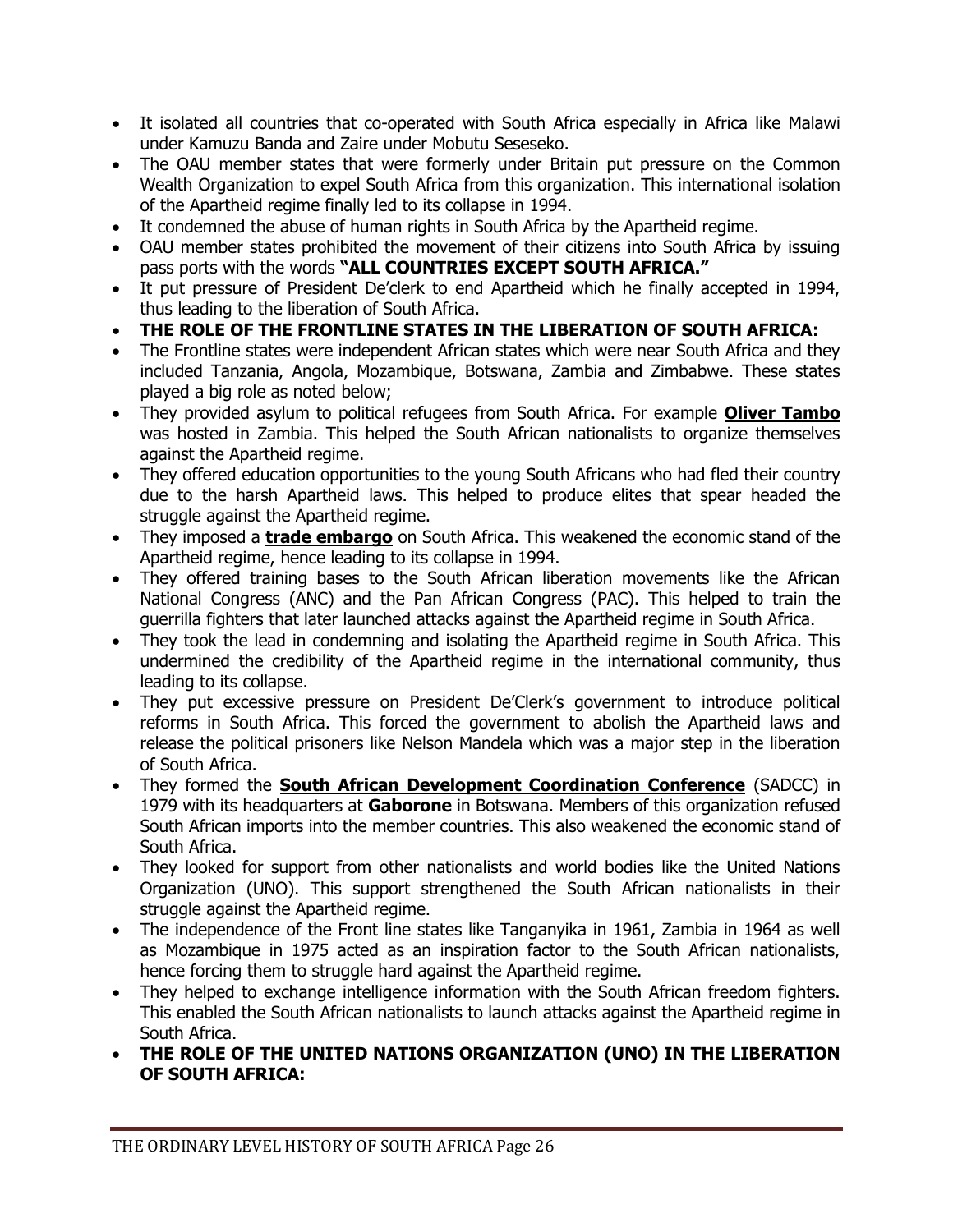- The United Nations Organization (UNO) was formed in **October 1945** shortly after World War II at San Francisco, USA to replace the League of Nations that had failed to keep world peace. It had its headquarters in New York.
- As a peace loving body in the world, the UNO was against Apartheid in South Africa and therefore it played a major role in the liberation of South Africa as noted below;
- It provided a platform to the Africans both in South Africa and beyond to condemn the Apartheid regime in South Africa.
- It ended diplomatic relations with South Africa in 1961 due its unfair Apartheid laws.
- It set up a special committee against Apartheid in 1962. This committee looked for international support which helped to liberate South Africa from the Apartheid regime.
- It influenced the expulsion of South Africa from all international sporting activities like the Word Cup as well as the Olympic Games.
- It adopted the international Convention or Treaty on eliminating all forms of racial discrimination in 1965.
- In 1970, South Africa was excluded from the UNO General Assembly.
- It set up a Trust Fund for South Africa's publicity to fight Apartheid.
- It recognized the two liberation movements in South Africa i.e. the ANC and PAC. This gave them morale to fight against the Apartheid regime.
- It condemned the indiscriminative killings of innocent civilians during the Soweto demonstration of 1976. This helped to attract the attention of the international community towards the struggle for independence in South Africa.
- It approved and financed conferences that were organized to lay strategies for the liberation of South Africa. For example it financed the 1967 conference in Zambia.
- It demanded for the release of political prisoners. As a result, Nelson Mandela was released in 1990 greatly contributed to the liberation of South Africa.
- It collaborated with the Organization of African Unity (OAU) in the struggle against Apartheid. For example, through the OAU, the UNO offered financial assistance to the South African freedom fighters.
- It imposed economic sanctions on South Africa in 1962. These sanctions weakened the economic stand of the Apartheid regime, hence leading to its collapse in 1994.
- It imposed an arms embargo on South Africa and called up on its member countries not to sell arms to the Apartheid regime. This was aimed at weakening the military strength of South Africa.
- The UNO mediated talks between the Apartheid government and the armed groups like ANC especially in the 1990s. These talks finally led to the collapsed of the Apartheid regime in 1994.
- It sent observer teams to oversee or monitor elections for majority rule in 1994. As a result, the blacks became victorious under Nelson Mandela and this finally marked the end of Apartheid in South Africa.
- **OBSTACLES TO THE LIBERATION STRUGGLE IN SOUTH AFRICA:**
- The struggle against Apartheid ended in 1994 with the attainment of freedom in South Africa.
- The struggle took long to be completed because the Africans faced a number of obstacles.
- The problems to South Africa's liberation struggle worsened with the establishment of the **1910 Act of Union** and went on up to **1994** when South Africa achieved independence (freedom).
- The problems mainly centered around Apartheid and they included the following;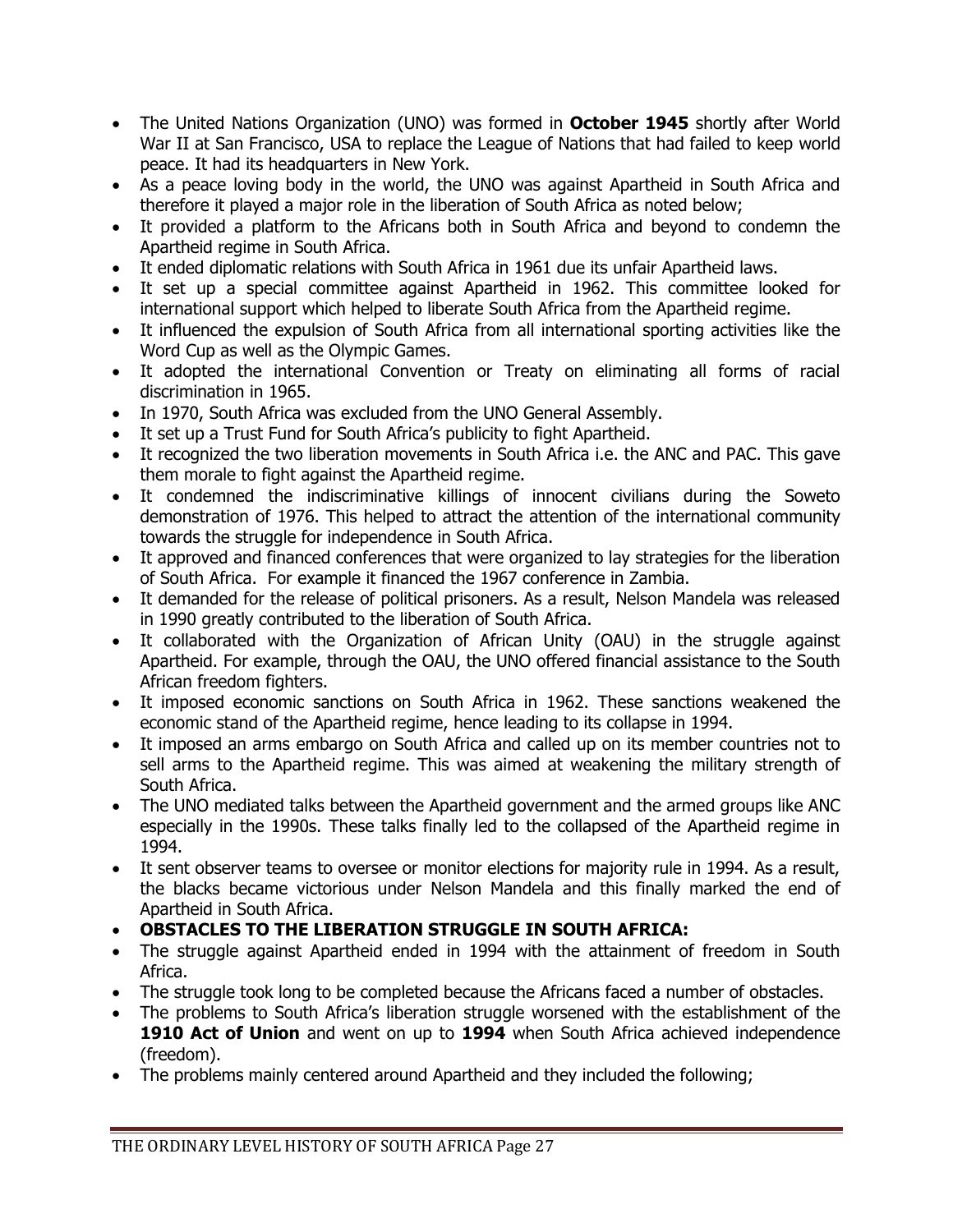- There was tribalism due to the various ethnic groups or tribes that existed in South Africa like the Zulu, the Xhosa and the Nguni among others.
- There was language barrier due to the lack of a common language among the Africans of different tribes.
- There were power struggles among the African Nationalists because of the greed or desire for political power.
- There were ideological differences especially between the Africans who were capitalists and those who were communists. This eventually led to the breakup of the original African political parties. For example, the ANC broke up and gave birth to the PAC in 1959 under Robert Sobukwe.
- There was lack of strong or able leadership. At the beginning of the struggle, the Africans lacked determined and capable personalities to lead them against the Apartheid regime.
- There was wide spread poverty among the Africans due to the African peasant economies.
- Some African states for example Malawi and Zaire betrayed the South African struggle for freedom and instead supported the Apartheid government. This enabled the regime to defeat the Africans.
- There was military weakness of the Africans. For example, they had inferior weapons, limited training and poor tactics.
- There was a high level of illiteracy and ignorance among the Africans due to the limited education that they had attained.
- There was a poor transport network in terms of roads, buses and vehicles. This made communication and coordination between the Africans in the villages and those in urban centres (towns) very difficult.
- The economic strength of the South African government was major problem. It was rich because it controlled all the trade and commerce, the minerals and it also exploited the African land.
- The military strength of the Apartheid government was an obstacle. For example, it had a strong police as well as nuclear weapons which could defeat the Africans whenever they rose up.
- The support from USA and Canada to the Apartheid government also worked against African efforts towards independence. For example, they supported the Apartheid government in terms of arms and finance or money.
- The role of European countries like Britain and France which supported the Apartheid government also worked against African efforts.
- The increased number of white settlers in South Africa and their continued desire to exploit African resources like land and minerals also delayed South Africa's independence.
- The "*divide and rule policy*" that was introduced in South Africa by the whites also left the African communities divided.
- The effects of the Bantustans also delayed South Africa's independence especially by dividing Africans along tribal lines.
- Some Africans were also satisfied with the self-rule or independence that they had in the Bantustans and therefore they did not see a reason to fight against the Apartheid government.
- The low level of African nationalism among the Africans explains why many Africans refused to join the struggle.
- The role of **Chief Buthelezi**, the leader of the **Inkatha Freedom Movement**promoted tribal nationalism of the Zulu. This delayed the liberation on the entire South Africa.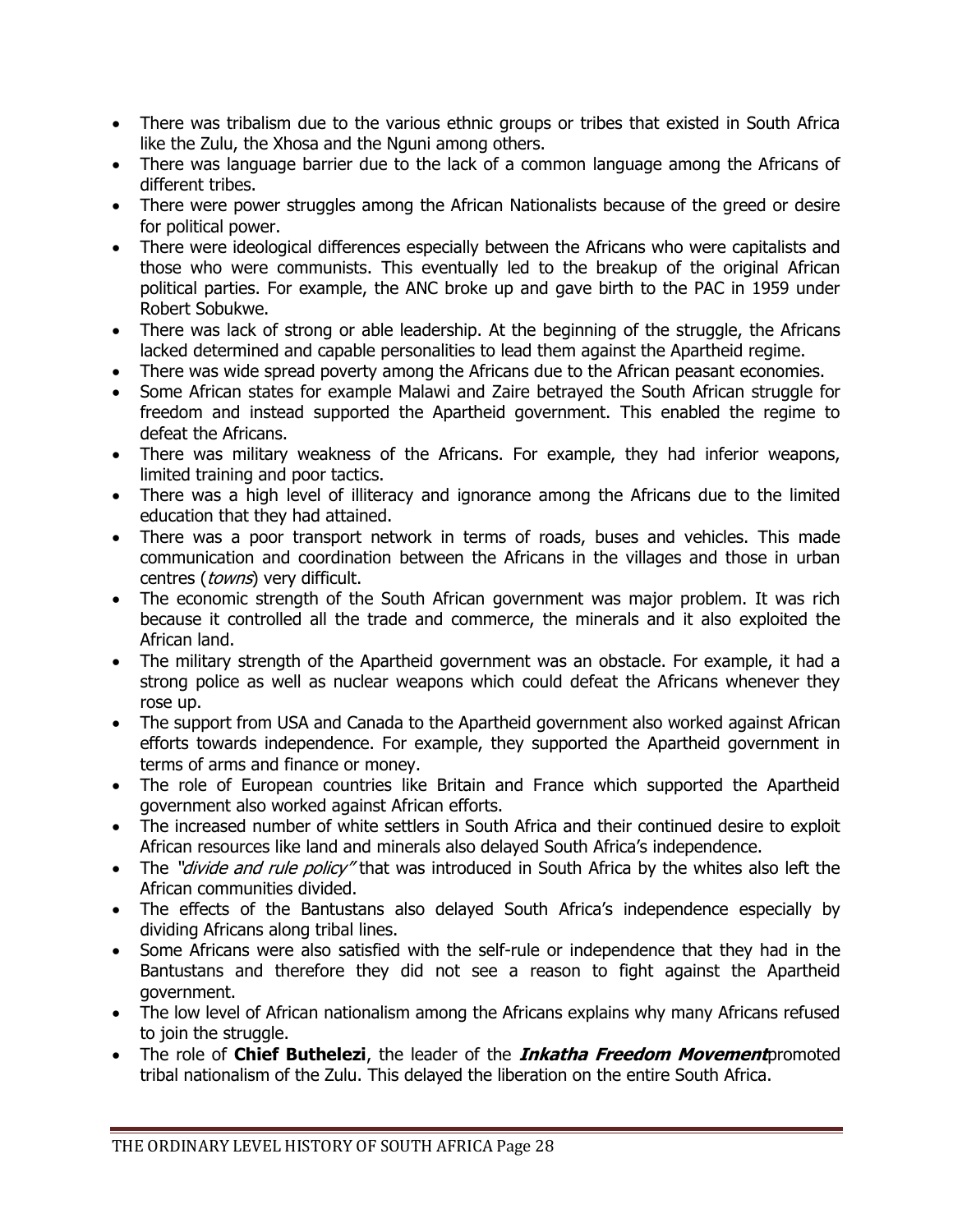- Many African nationalists who were leading the struggle against Apartheid were exiled by the Apartheid regime. For example, Oliver Tambo was exiled to Zambia.
- The delayed independence of the neighbouring states like Namibia up to 1990, Angola and Mozambique up to 1975 denied support from the above countries to the Africans in South Africa.
- At first the struggle was urban-based and therefore not supported in the rural areas.
- The white government was brutal (*harsh*) towards the Africans. For example, it had a brutal police which used teargas and guns to suppress the demonstrators for example at Sharpeville in 1960 and Soweto in 1976.
- The imprisonment of the leaders of the liberation struggle like Robert Sobukwe and Nelson Mandela was a problem.
- The killing of the leading African Nationalists like Steve Biko in 1977 weakened the struggle for independence.
- The weakness of the political parties like the African National Congress and the Pan African Congress delayed the struggle.
- The denial of freedom of movement to the Africans by the whites under the Pass system hindered the mobilization of the Africans for the independence struggle.
- The weaknesses of the United Nations Organization (UNO) delayed the struggle. For example, it had imposed weak **economic sanctions** on the Apartheid regime which it did not even supervise.
- The banning of African political parties made it hard to mobilize the Africans. For example, in 1961 the ANC and PAC were banned from operation by the Apartheid government.
- The Cold War politics between USA and USSR (Russia) delayed South Africa's independence. For example, the capitalist powers like USA gave support to the Apartheid regime so as to promote capitalism in South Africa.
- The desire to protect the white investments in South Africa made the European powers to support the Apartheid regime.
- The Africans delayed to form serious national political parties that could be used to mobilize the Africans against the Apartheid regime.
- The missionary influence softened the hearts of the Africans. For example, it made the Africans comfortable with the little pay that they received from the whites.
- The Apartheid government had a strong spy network that enabled it to gather information about the operation of the Africans.
- The continued use of the state of emergency by the white government undermined the liberation struggle.
- The existence of the conservative white leaders in South Africa who strongly believed in racism like Daniel Malan, John Vorster, Louis Botha and Dr. Verwoerd delayed the liberation struggle.
- **Why did the struggle against Apartheid in South Africa take long?**
- **REASONS FOR THE COLLAPSE OF APARTHEID IN SOUTH AFRICA IN 1994**
- The following factors led to the collapse of Apartheid in South Africa by 1994;
- The role of the United Nations Organization (UNO) which imposed economic sanctions on the Apartheid regime.
- The role of OAU.
- The attainment of independence by the neighbouring states like Angola and Mozambique in 1975 made the South Africans to work hard.
- The role of Fredrick De'Clerk who was the last Apartheid leader.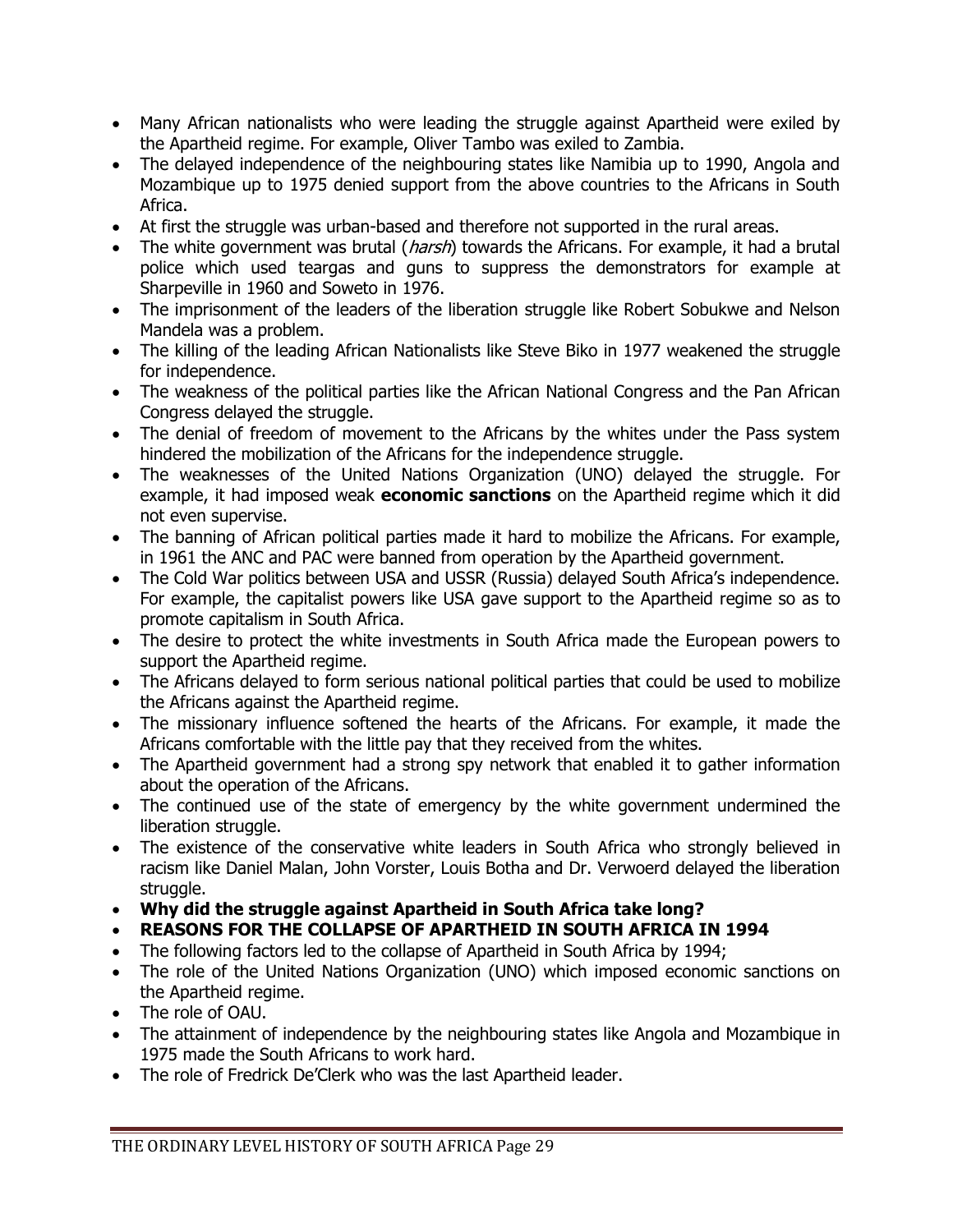- The role of the Anglican Church under Archbishop Desmond Tutu led to the collapse of Apartheid.
- The role of the Common Wealth Organization.
- The role of **South African Development Coordination Conference** (SADCC) formed in 1979 with its headquarters at **Gaborone** in Botswana.
- The role of South African women like Winnie Mandela.
- The role of Frontline States.
- The role of ANC and its armed wing i.e. the *Umkhonto Wesizwe* (the Spear of the Nation).
- The role of the PAC and its armed wing known as the POQO.
- The role of the Soweto of 1976.
- The role of musicians like Lucky Dube led to the collapse of Apartheid. They composed songs that condemned the Apartheid regime.
- The role of Nelson Mandela.
- The role other nationalists like Steve Biko, Walter Sisulu and Oliver Tambo among others.
- The role of the mass media. The newspapers as well as television stations and radios were used to expose the evils of the Apartheid regime which eventually weakened the government.
- The Sharpeville massacre of 1960 attracted the attention of the international community towards the suffering of the Blacks in South Africa.
- The role Trade Unions like the Congress of South African Trade Unions.

### **THE HISTORY OF SOUTH WEST AFRICA OR NAMIBIA:**

- **THE GERMAN OCCUPATION OF NAMIBIA OR SOUTH WEST AFRICA:**
- **How did Germany acquire South West Africa (Namibia) as a colony?**
- South West Africa (Namibia) was originally inhabited by the Nama, Ovambo and Herero.
- The Herero were led by **Samuel Maherero** and the Nama by **Hendrick Witboi**.
- Long before the Germans occupied this area, the territory had been regarded as a South African territory.
- Then Europeans begun to show interest in the area and therefore the area was acquired due to the increasing competition for colonies.
- The first to settle were the missionaries and these first occupied the coast.
- Through the missionary activities in South West Africa, Germany gradually penetrated the Nama and Herero.
- In the effort to defeat the Nama, the leader of the Herero (Samuel Maherero) requested for Germany assistance.
- Later, the missionaries reported the instabilities between the Nama and the Herero to their home government.
- Then the traders or German merchants followed the missionaries. These also first concentrated at the coast but later penetrated the interior.
- The German traders like **Franz Luderitz** opened gates to the German colonization of South West Africa (Namibia).
- In **1883,** the Germany government granted a charter or permission to **Franz Luderitz** to sign treaties with African chiefs in the area.
- In 1883, Luderitz bought **Angla Pequena**, later **Luderitz Bay** and also the land lying five miles around it from a Nama chief known as **Joseph Fredrick of Bethany**.
- He began expanding this territory by signing other treaties and purchasing land from other chiefs.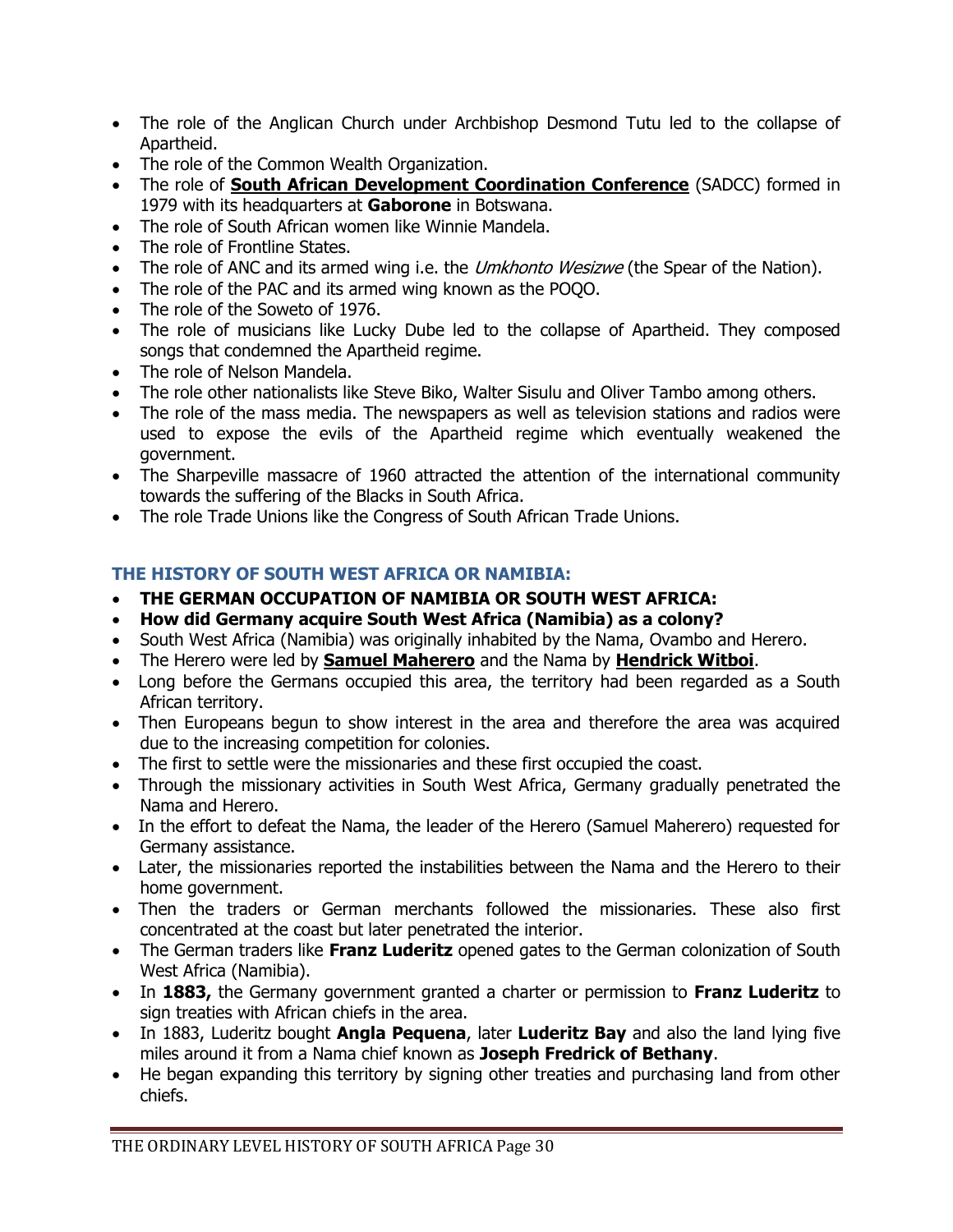- Later, there was a scramble for South West Africa between the Germans and the British at the Cape.
- Earlier in **1876**, **William Palgrave** had been sent as a representative of the Cape Colony government.
- In **1878**, the British had annexed **Walvis Bay** but they were not prepared to meet the costs of the annexation.
- Later in **1880**, the German Chancellor **Otto Von Bismarck** asked the British government whether it was prepared to give protection to the German subjects in the area.
- When the British refused to reply, the Germans established their authority in the area and due to this and the increased requests from the missionaries, the German parliament agreed to take over Namibia.
- On **24th April 1884**, the Germans declared South West Africa as a German Colony in order to take over Namibia.
- Once Germany had declared a Protectorate over the territory, she sent a special imperial commissioner known as **Heinnch Goering** to sign treaties with the African chiefs and he organized the new colony.
- Germany also acquired Namibia through the **use of African collaborators** like **Khama Herero** who was the first to accept German protection though he later changed his mind in 1888.
- They also used military means or force. For example, the Germans sent a large military force into Herero land to force the Herero to accept their rule.
- They Used divide and rule. For example, in 1890 the Germans intervened in the Herero dynastic quarrel or conflict. **Samuel Maherero** and **Nicodemus Kavikunua** both struggled to succeed Khama Herero who had died in the same year. The Germans helped Samuel Maherero to assume power.
- In return for German support, Samuel Maherero had to sign a treaty of protection with the Germans.
- By 1900, the Germans were fully established in Namibia.
- Later, when the Nama and Herero jointly rose up against the Germans, the Germans fought and defeated them before the establishment of firm rule over South West Africa.
- The German rule in South West Africa (Namibia) lasted till **1918**.
- **REASONS FOR THE GERMAN OCCUPATION OF NAMIBIA**
- Germany officially took over Namibia in **1884** during the Berlin Conference of 1884 1885 which partitioned Africa among the European powers.
- There were political and social factors for this colonization process. Some factors originated in Europe which are the **external factors** while others originated from within Namibia (internal factors). These factors included the following;
- The unification or independence of Germany in **1871** led to the German takeover of Namibia. That is, as a young nation established in **1871,** Germany wanted to show its military strength to the rest of the world.
- The change in the balance of power in Europe after the **Franco-Prussian War of 1870 – 1871** was another factor. This war made Germany to become the land master in Europe after defeating France which had previously been the land master. This increased Germany's desire for colonies in Africa or imperialism.
- The need for international prestige or fame and glory by the Germans made them to take over Namibia. That is, the colonies were regarded as a sign of prestige by the European powers.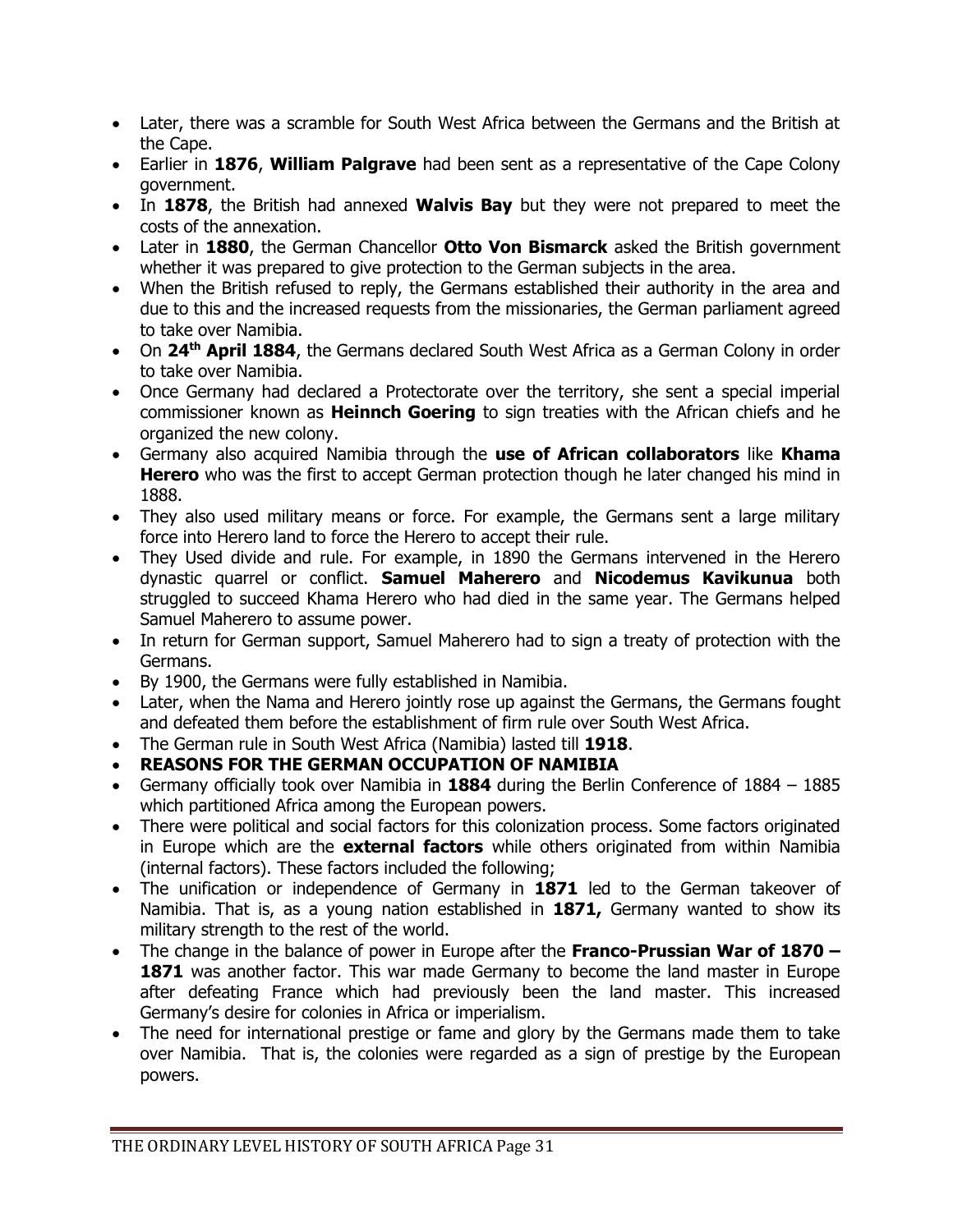- The desire by each county in Europe to acquire more colonies as fast as possible forced German to take over Namibia.
- The period of the Scramble and Partition of Africa could not save the South West Africans from the German occupation.
- The role of **Otto Von Bismarck**, the Chancellor of Germany by then was important. He wanted to win political support from the Germans by acquiring colonies like Namibia.
- The role of the **Berlin Conference of 1884 – 1885**. This conference officially gave Namibia to the Germans, thus leading to her colonization.
- The effects of the **industrial revolution** in Europe led to the German occupation of Namibia. For example;
- It created the desire to get raw materials for the German industries like cotton, rubber, uranium, diamond, copper, tin, and manganese.
- There was also the desire to get markets for the German finished products which forced the Germans to takeover Namibia.
- The need to acquire land for agricultural development also forced the Germans to takeover Namibia.
- The need to invest their surplus capital in South West Africa led to the German occupation in 1884.
- Namibia was strategically located and would enable Germany to expand East wards into Central Africa.
- The desire to control the profitable trade at the coast of Namibia led to the German occupation.
- The formation of the German Colonization Society increased the desire for colonies by Germany.
- The British presence in South Africa created fear among the Germans and forced them to occupy Namibia.
- The surrounding of Botswana by the British scared the Germans, hence forcing them to occupy Namibia in 1884.
- The Germans wanted to use South West Africa (Namibia) to resettle the surplus German population.
- The pressure from the German traders who were already at **Walvis Bay** led to the German occupation of Namibia so as to protect their economic interests in the country.
- The early missionaries had also invited the Germans to spread Christianity to Namibia. It was therefore a move to civilize the natives by converting them to Christianity.
- The first Anglo-Boer war of 1880 1881 increased the Scramble for South Africa which made the Germans to occupy Namibia in 1884.
- The German desire to establish a link with Paul Kruger the President of the Boers Republic of Transvaal in South Africa made them to occupy Namibia which was a neighbour to South Africa.
- The coastal areas of South West Africa like the Walvis Bay had a rich breeding ground for fish species like Pilchards, Craw fish and others which encouraged the Germans to takeover Namibia.
- The need to check on the British extension and expansion (imperialism) into Southern Africa by the Germans led to the takeover of Namibia.
- The role of the German explorers who had provided good geographical knowledge to the Germans encouraged Germany to takeover Namibia in 1884.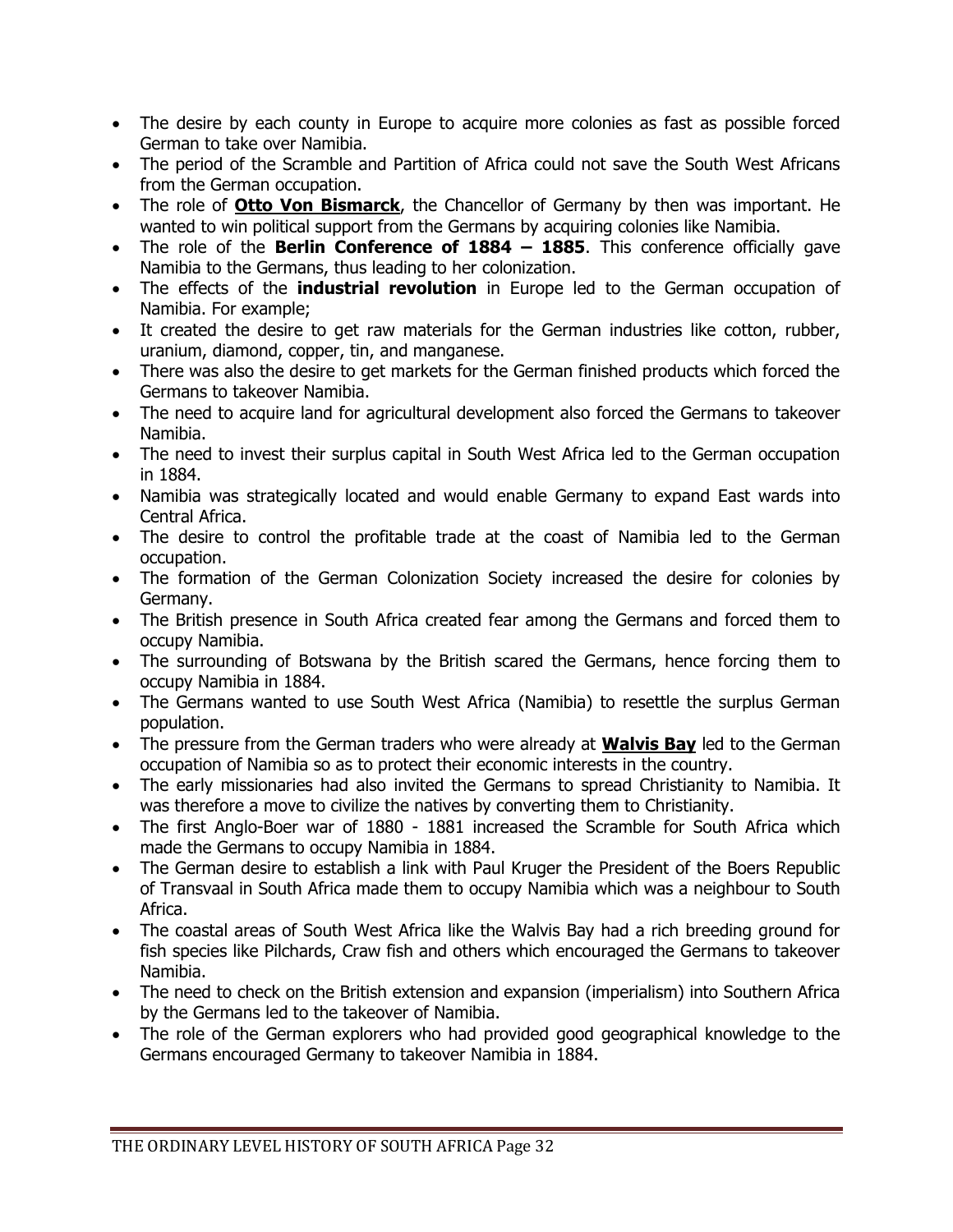- The discovery of minerals in South Africa like diamond in 1867 and the subsequent struggle for these mineral riches between the British and the Boers forced the Germans to occupy Namibia.
- The favourable coastal climate of South West Africa encouraged the Germans to take over the country.
- The presence of fertile soils in Namibia which would favour agriculture led to the German takeover in 1884.
- The presence of tribal conflicts between the Herero and the Nama encouraged the Germans to annex South West Africa so as to end these conflicts. The missionaries had reported these instabilities to their home government.
- The role of the German parliament that cleared the Germans to enter the colonial race was important. This is because initially the German government was against acquiring colonies.
- The need to protect the German missionaries in Namibia like the **Rhenish Missionaries** made Germany to takeover Namibia.
- The need to promote German civilization which they believed to be superior over the Africans led to the German occupation of Namibia.
- The German fear that France and Britain would take over Namibia led to the German occupation in 1884.
- The Germans were also requested by the Africans especially the Herero to take over the area.
- The financial support given by the missionaries encouraged the Germans to occupy Namibia in 1884.
- The military superiority or strength of the Germans encouraged them to occupy Namibia.
- With the above factors, Germany occupied and ruled Namibia until after the end of the First World War of 1914 – 1918 when she lost the country to the white regime in South Africa.
- **EFFECTS OF THE GERMAN RULE ON THE PEOPLES OF NAMIBIA:**
- It generated strong resistance from the Nama and Herero people because of its brutality or harshness.
- The Africans who resisted were defeated and therefore the Germans fully took over Namibia. They therefore introduced the German policy of **"Direct rule"** in Namibia.
- The Africans lost their independence and therefore they were conquered completely by the Germans until 1990 when the Namibians regained their independence.
- The African chiefs were overthrown by the Germans. These included **Samuel Maherero** of the Herero and **Hendrick Witboi** of the Nama.
- Some Africa Chiefs were killed because of their resistance to the German rule like **Hendrick Witboi** and **Jacob Molenga**.
- A German protectorate was declared over Namibia and all forms of traditional authority or leadership and chiefdoms were abolished.
- The Africans were subjected to the German brutal or harsh rule. For example, there was public flogging or caning, murder as well as imprisonment.
- It led to the introduction of the German discrimination in Namibia.
- The Africans lost much of their land to the German settlers for their farming and settlement. As a result, they were displaced and the country was divided into white-controlled areas.
- The displaced Africans were sent to unproductive areas deserts or reserves.
- The African economic activities like agriculture and trade were disorganized, thus making the Africans poor.
- The Germans imposed high and unfair taxes on the Africans. This was associated with cruel or bad methods of tax collection.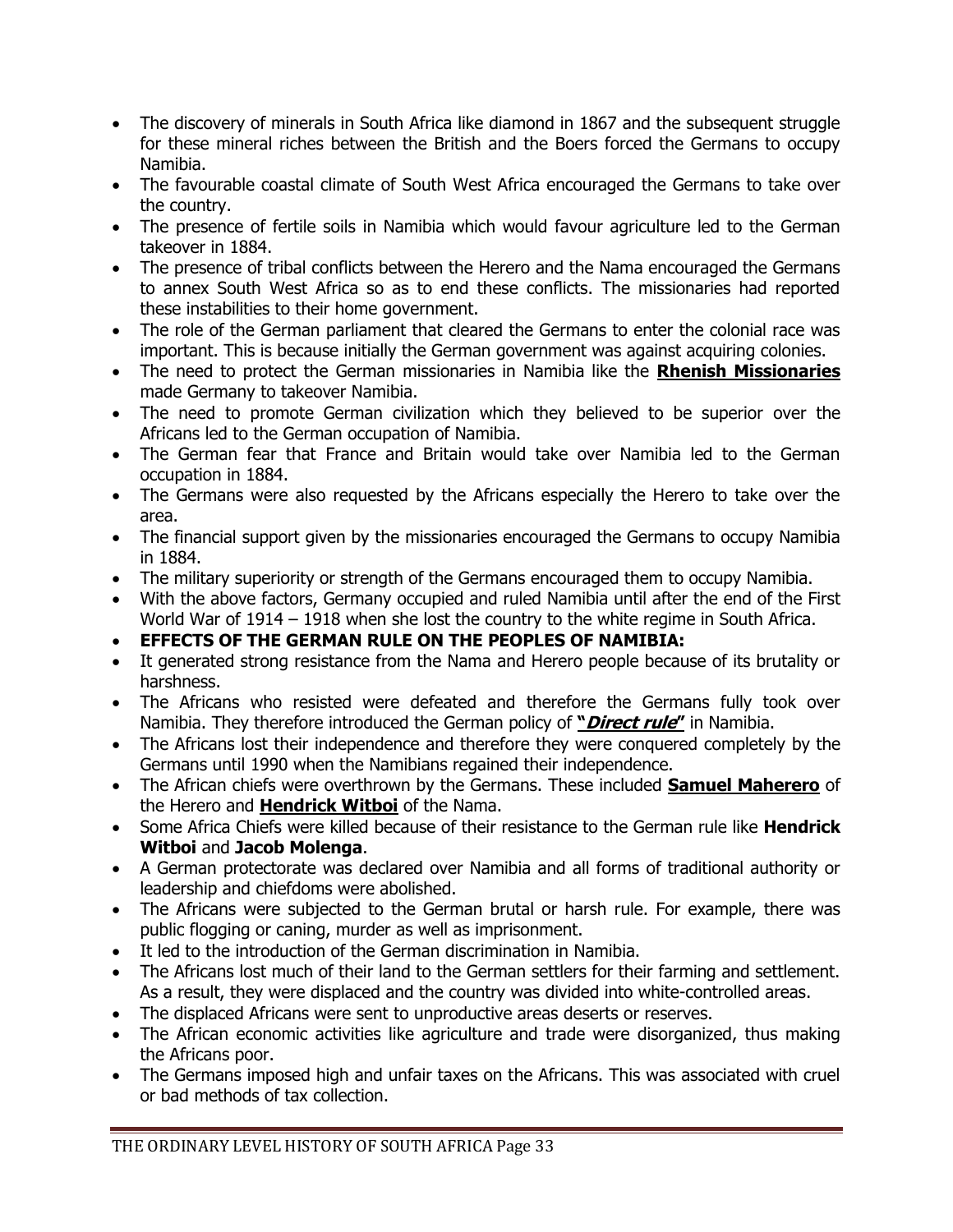- The unfair **Credit Law of 1903** was another effect. The law demanded that the Africans were to pay two herds of cattle for the money (debts) they had borrowed from the Germans which led to the loss of their cattle.
- There was destruction of African property by the Germans especially during the African resistances against the German rule.
- The Africans lost cattle to the Germans through unfair means. This led to the weakening of the pastoral economy of the Herero and the Nama. As a result, there was rampant poverty among the Africans.
- The Africans lost their dignity or respect and were made second class citizens in their own country.
- There was forced labour and therefore the Africans were forcefully enslaved on the German farms.
- The African received little or no pay for their work on the German farms.
- African freedom of movement was restricted and they all had to carry pass books.
- It became illegal for the Africans to own land and cattle in Namibia.
- It led to the loss of trust in African traditional leaders since they had failed to defend Namibia's independence from the Germans.
- Missionary influence in Namibia increased after the German occupation. As a result, there was spread of Christianity in Namibia.
- Christianity left the Africans in Namibia divided along religious lines and also confused.
- It led to the spread of formal education in Namibia through the establishment of schools by the Germans.
- It also led to the spread of Western civilization like the German culture in form of language and dressing.
- The Africans abandoned their traditional customs and culture and they adopted the Western culture that was introduced by the Germans.
- It led to the rise of traditional religious leaders like **Starman** to challenge the new Christian values and religious beliefs.
- The Nama lost their war-like attitude after being defeated by the Germans.
- Agriculture also declined resulting into famine and starvation.
- It led to the disarmament of the Africans in Namibia by the Germans.
- The German brutal administration caused internal rebellions in Namibia which led to the loss of lives by the Africans.
- For example the Herero lost three quarters of their population and the Nama lost a half. Indeed, only 20% of the Nama and Herero population survived.
- There was increase in the German population in Namibia. For example, by 1913, it had reached 1,950 from the original 1,500. This led to more loss of land by the Africans.
- It increased African nationalism as the Africans tried to do away with the harsh German rule.
- It led to the collaboration of the Herero with the Germans for some time due to the German policy of **"Divide and rule"**.
- As some tribes collaborated, this increased the tension and conflicts among the tribes of Namibia.
- There was development of infrastructures like roads, towns, schools, railways and hospitals which later benefited the Africans in Namibia.
- The Africans acquired jobs on the German mines and farms.
- There was introduction of new crops like cotton, coffee and sugarcanes.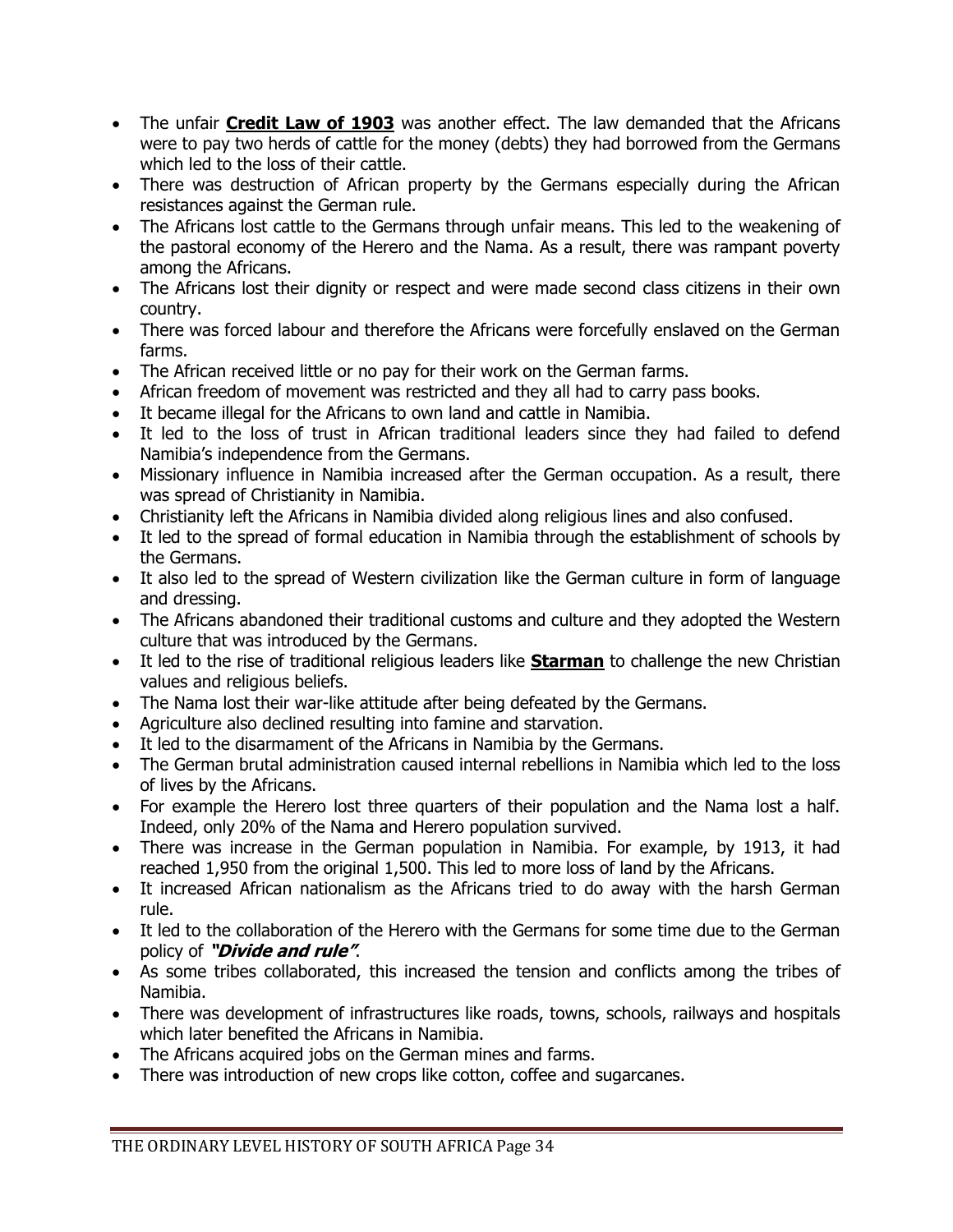- It let to the German exploitation of African natural resources like minerals. This increased poverty among the Africans.
- Why did Germany gain control of Namibia by 1884?
- How did the German occupation affect the people of South West Africa (Namibia)?
- **THE NAMA-HERERO REBELLION OF 1904 – 1907:**
- It was a rebellion among the Nama and the Herero people of South West Africa (Namibia).
- The rebellion was against the Germans who had established themselves in the area by 1884.
- It began in **1904** and ended in **1907.**
- The Herero people were the first to rebel on **12th January 1904**.
- And they were followed by the Nama in **October 1904**.
- The Herero were led by their Chief **Samuel Khama Herero** or **Maherero**.
- The Nama were led by their leaders like **Hendrick Witboi** and **Jacob Molenga**.
- The Germans or Europeans were led by General **Lother Von Trotha** and Governor **Leutwein**.
- It was the climax of the long term conflicts between the Germans and the Africans in Namibia.
- **THE CAUSES OF THE REBELLION:**
- The Africans wanted to **regain** their lost independence.
- The Africans wanted to end the bad German administration.
- The Germans had undermined (*disrespected*) the authority of the traditional African leaders which annoyed the Africans. For example, they were not consulted when taking over their land and power.
- The harsh German rule and mistreatment of the Africans caused the rebellion. For example, there was public flogging (*beating*), imprisonment and murder of Africans.
- They hated the influence of the German Christian missionaries in Namibia because of undermining the African cultural practices like religion and dressing.
- The Germans were weakening the pastoral economy of the Nama Herero through taking away their cattle, thus leading to rampant poverty.
- The Africans hated the loss of their fertile land to the German settlers.
- The construction of a railway line through the Herero land caused the rebellion. This was because the Germans failed to compensate the Africans for their lost land which annoyed them.
- The Africans hated the loss of their cattle to the settlers through stealing, raiding and scientific breeding.
- The reduction of cattle through the Rinder Pest disease led to the rebellion because it was interpreted by the Africans as a bad omen that was brought by the Germans.
- The outbreak of other natural calamities like drought and famine which were also blamed on the coming of the whites caused the rebellion.
- The over taxation of Africans by the Germans caused the rebellion.
- The poor or cruel methods of tax collection employed by the Germans also annoyed the Africans.
- The forcing of the Africans into reserves or camps with poor conditions led to the rebellion.
- The 1903 government order for the Africans to repay their debts in form of cattle annoyed the Africans because it led to more loss of their cattle.
- Worst of all, they were to repay the debts in a short period of time (*one year*).
- The bad methods of implementing Government directives or orders generated hatred and resistance from the Africans.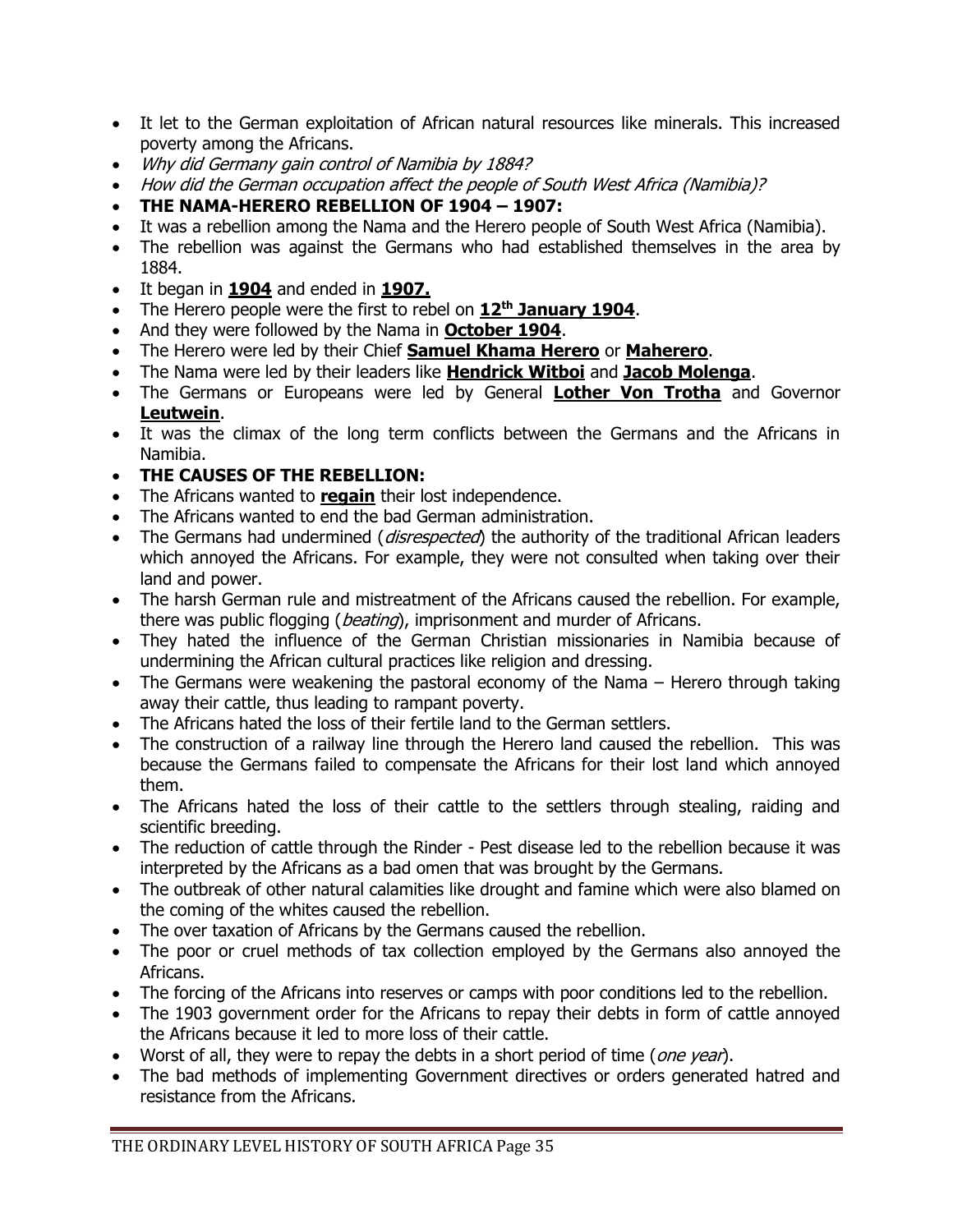- The long term enemity or hatred between the Germans and Africans in Namibia caused the rebellion.
- The outbreak of other wars like the Anglo Zulu Wars of 1879, the Shona Ndebele rebellion of 1896 – 1897 as well as the Basuto war of guns of 1880 – 1881 encouraged the Nama and Herero to rise up against the Germans in Namibia.
- The increased German population worried the Africans. For example, by 1903 over 3,000 Germans had settled in Namibia.
- The fear of being disarmed caused the rebellion. The Africans feared that the Germans may take away their guns which they valued very much.
- The temporary withdrawal of the German forces from Namibia caused anxiety and gave the Africans courage to rebel.
- The influence of **Prophet Starman** (a *traditional religious leader*) acted as a unifying factor since he promised the Africans victory in case of an uprising against the Germans.
- The Germans discriminated the Africans in all aspects which annoyed them, hence forcing them to rise up in Namibia.
- The influence of the African Independent Churches in South and Central Africa especially through their slogan of "Africa for Africans" increased the desire for independence among the Africans. This influenced the Africans in Namibia to rebel.
- The presence of able leaders who inspired other Africans to fight caused the rebellion. These included Samuel Khama Maherero, Jacob Molenga and Hendrick Witboi.
- **EFFECTS OF THE NAMA – HERERO REBELLION:**
- The Africans were defeated by the Germans.
- Africans lost their independence and therefore they were conquered completely by the Germans.
- The Africans leaders lost their power and some were killed like Hendrick Witboi and Jacob Molenga.
- The rebellion led to the loss of lives on both sides. For example, many Africans died and over 9,000 Germans were killed.
- Others were wounded during the course of fighting.
- There was destruction of property especially cattle at most of which was wiped out.
- The Africans were forced to live in reserves under very poor conditions like congestion and diseases.
- The Africans lost their dignity or respect as they became second class citizens in their own country.
- The Africans were forcefully enslaved on the German farms through forced labour.
- The African freedom of movement was restricted and they had to carry pass books.
- The war was costly to the Germans since they used a lot of money to finance it.
- The traditional forms of authority were abolished by the Germans. This was because the traditional leaders in Namibia had influenced the Africans to rise up against the Germans.
- The Africans abandoned their traditional customs and culture.
- The rights of the Africans were violated by the Germans.
- The Namibians became completely dominated by the Germans i.e. the Africans submitted to the German rule.
- There was a decline in trade.
- Agriculture also declined leading to famine.
- The Africans lost their land to the Germans.
- It became illegal for the Africans to own land and cattle.
- The African economy was disorganized and disrupted which led to wide spread poverty.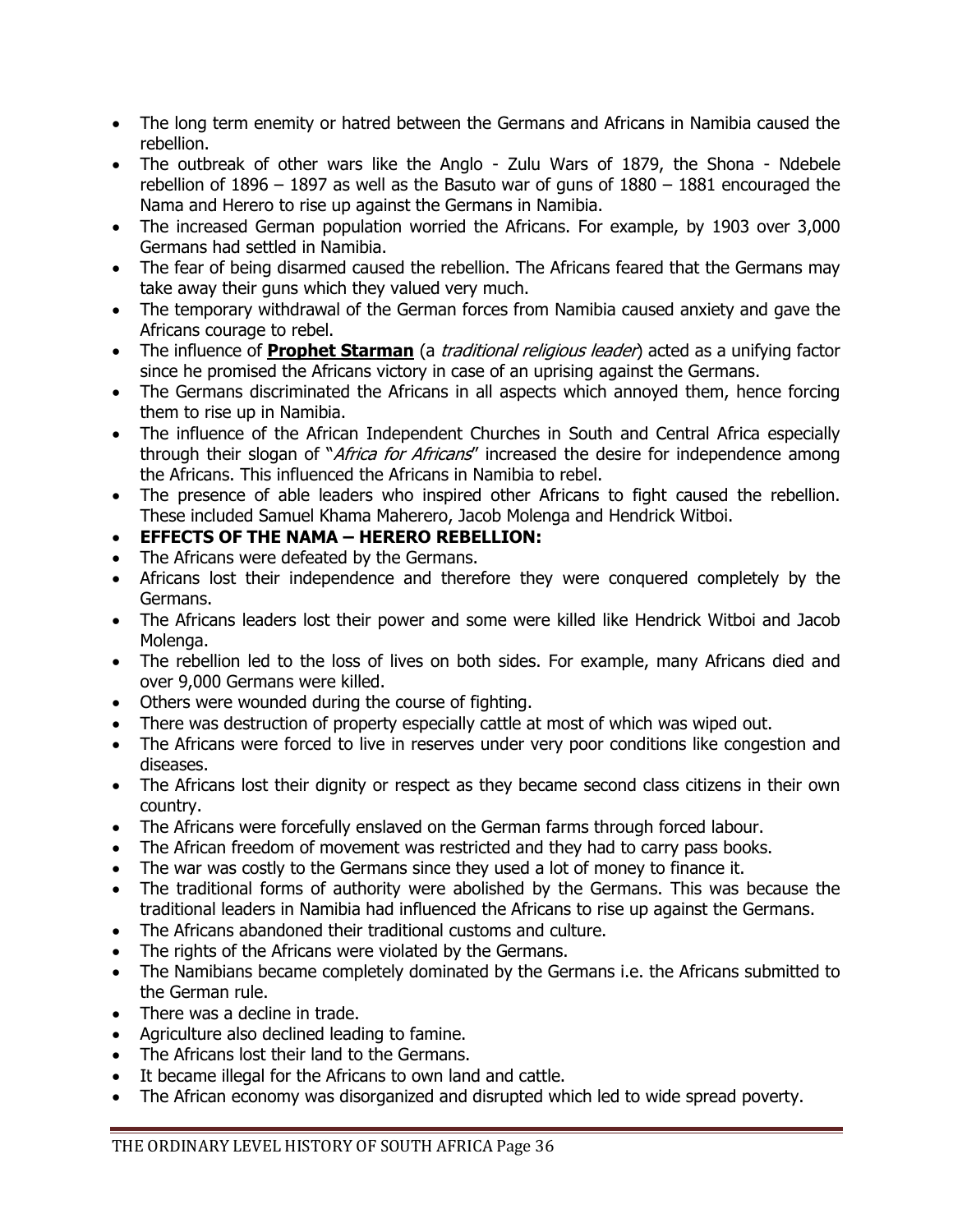- After the rebellion, heavy taxes were introduced to the Africans by the Germans.
- The failure of this rebellion made the Africans determined to fight for their independence. This later gave birth to the modern nationalistic struggle in Namibia against the South African occupation which ended with the independence of Namibia in 1990.
- It led to the loss of trust in African culture and traditional religious leaders since they had not helped the Africans to defeat the Germans.
- Missionary influence in Namibia increased after the rebellion which led to the wide spread of Christianity.
- The population of the German settlers in Namibia increased. For example, by 1913 it had reached 1950 from 1500.
- It led to the increased refugee problem in the neighboring countries like Angola as many Africans fled the fighting in Namibia.
- The Africans in Namibia were disarmed by the Germans after the rebellion which reduced their military strength.
- It led to the collaboration of the Herero with the Germans for some time. This therefore increased tension and conflicts among the Africans.
- There was development of infrastructure like roads and railways by the Germans in Namibia which later benefited the Africans.
- It ended the petty wars between the Nama and Herero when both were fully put under the German control.
- The Africans were discriminated further by the Germans.
- The African resources like minerals were exploited by the Germans.
- The rebellion increased insecurity in Namibia.
- It worsened the enemity between the Africans and Germans.
- The Africans learnt a lesson not to use armed rebellion against the colonial masters.
- **REASONS WHY THE REBELLION FAILED:**
- The Africans lacked total unity as the Nama refused to join the Herero to fight together.
- The German policy of divide and rule created resistors and collaborators among the Africans which weakened the Africans.
- The Germans learnt about the rebellion early enough before it began and therefore they were prepared for it.
- The military superiority of the Germans who were better trained compared to the Africans.
- The Africans had inferior and outdated weapons like spears and arrows which could not defeat the Germans.
- The Africans had been weakened by diseases like the rinder pest and small pox.
- The Germans acted ruthlessly killing whoever they met, hence destroying the morale of the Africa fighters.
- The Germans used the "**scorched earth policy"** that involved burning and destroying everything on their way which weakened the Africans.
- The failure of traditional religion and spirits to help the Africans led to their defeat.
- The Africans lacked proper leadership after their traditional leaders were killed by the Germans.
- The ruthless and cruel leadership of General **Lother Von Trotha** who led the Germans created fear among the Africans.
- **NAMIBIA UNDER THE SOUTH AFRICAN OCCUPATION (1920 – 1990):**
- In 1884 1885, the Germans colonized Namibia and the territory came to be known as **German West Africa**.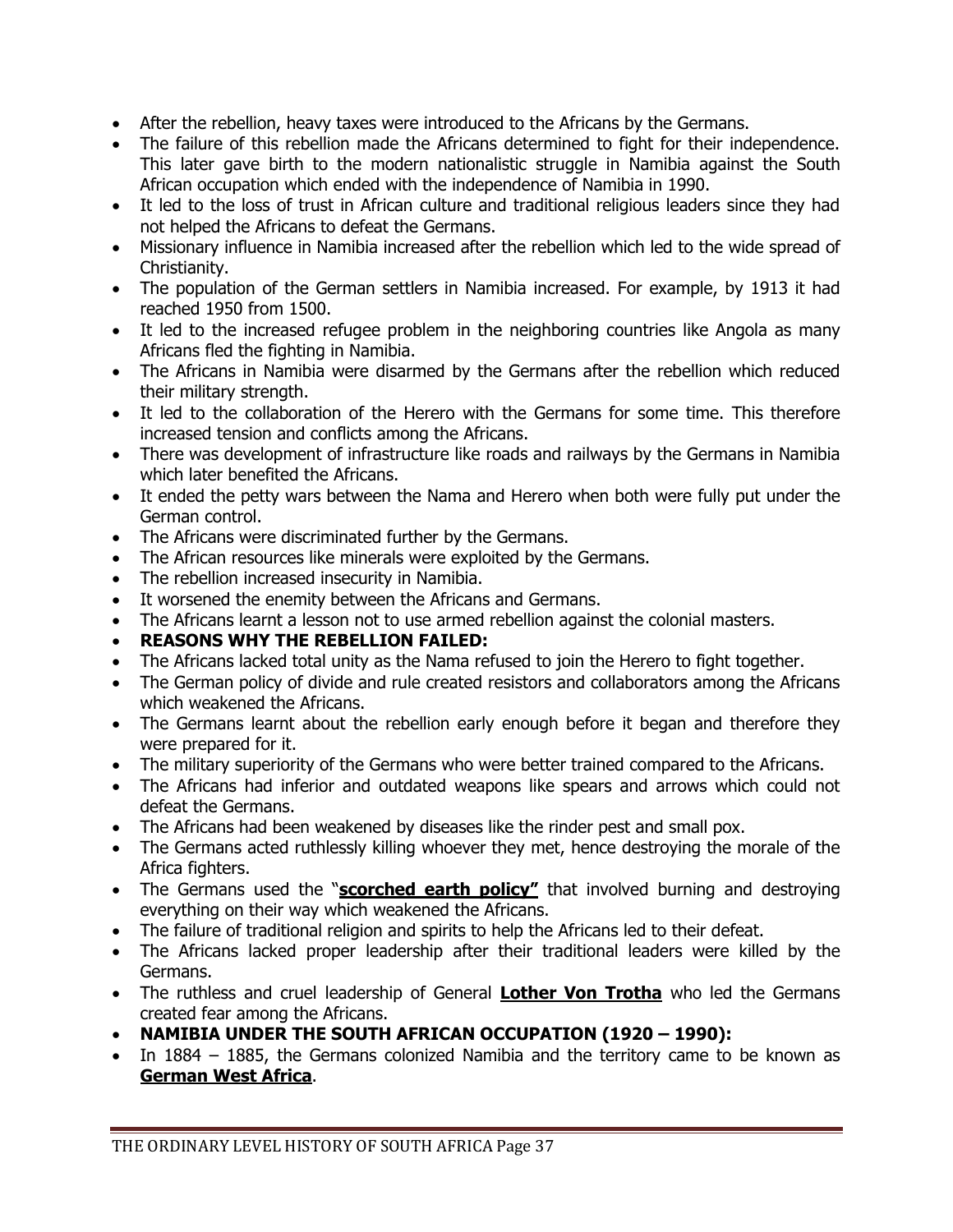- Germany was, however, defeated during **World War I of 1914 – 1918**. As a punishment for causing this war, the victorious powers made Germany to lose all her colonies in Africa, including Namibia.
- As a result, the **Versailles Peace Treaty of 1919** which ended the war authorized South Africa which was by then under the whites, to rule Namibia then known as German West Africa.
- Namibia was therefore taken over by South Africa as a **mandated state** and was to be administered on behalf of the **League of Nations**, an international organization that had been formed in 1920 to maintain world peace.
- South Africa convinced the League of Nations that it would develop Namibia.
- **REASONS WHY SOUTH AFFRICA TOOK OVER SOUTH WEST AFRICA OR NAMIBIA IN 1920 - 1945:**
- The loss of all the German colonies in Africa after World War I placed Namibia under the control of South Africa.
- The South African troops had captured Namibia from the Germans during the course of World War I. This enabled South Africa to occupy Namibia.
- The support that the Boer ex-servicemen like General Smuts and Louis Botha gave to the victorious powers (Britain and France) in World War I against Germany in the East African Campaign made Namibia to be given to South Africa as a reward.
- The victorious powers allowed South Africa to take over South West Africa as a punishment to Germany which had caused World War I.
- The absence of a responsible government was another factor. South Africa was mandated to administer South West Africa until the territory was ready for self-governance or independence.
- The proximity (*nearness*) of South West Africa to South Africa encouraged the victorious powers to put Namibia under to South Africa.
- The strategic importance of Namibia to South Africa. For example, the Namibian coastline had bays like the **Walvis Bay** which would provide the South African government with accessibility to the Atlantic Ocean.
- The abundant mineral wealth in Namibia like Zinc, Silver, Uranium, Lead and Diamond attracted the South African government into the area.
- The area had fishing grounds thus providing fishing potential to South Africa.
- The fertile soils in South West Africa (Namibia) encouraged South Africa to occupy her so as to promote agriculture.
- The South African government (*Boer government*) wanted to prevent the South African nationalists under the ANC from using Namibia as a base to organize themselves against the Apartheid regime.
- The desire to prevent the spread of **communism** in Namibia from neighbouring Angola by China, Cuba and the Union of Soviet Socialist Republics (USSR) made South Africa to occupy Namibia. This was a threat to South Africa which was a capitalist state.
- South Africa wanted to protect her citizens who were already staying in Namibia.
- Namibia would also provide markets to the South African industrial goods.
- The collapse of the League of Nations in 1945 gave a chance to South Africa to annex Namibia. South Africa accepted to be answerable to the UNO in order to maintain her control over Namibia.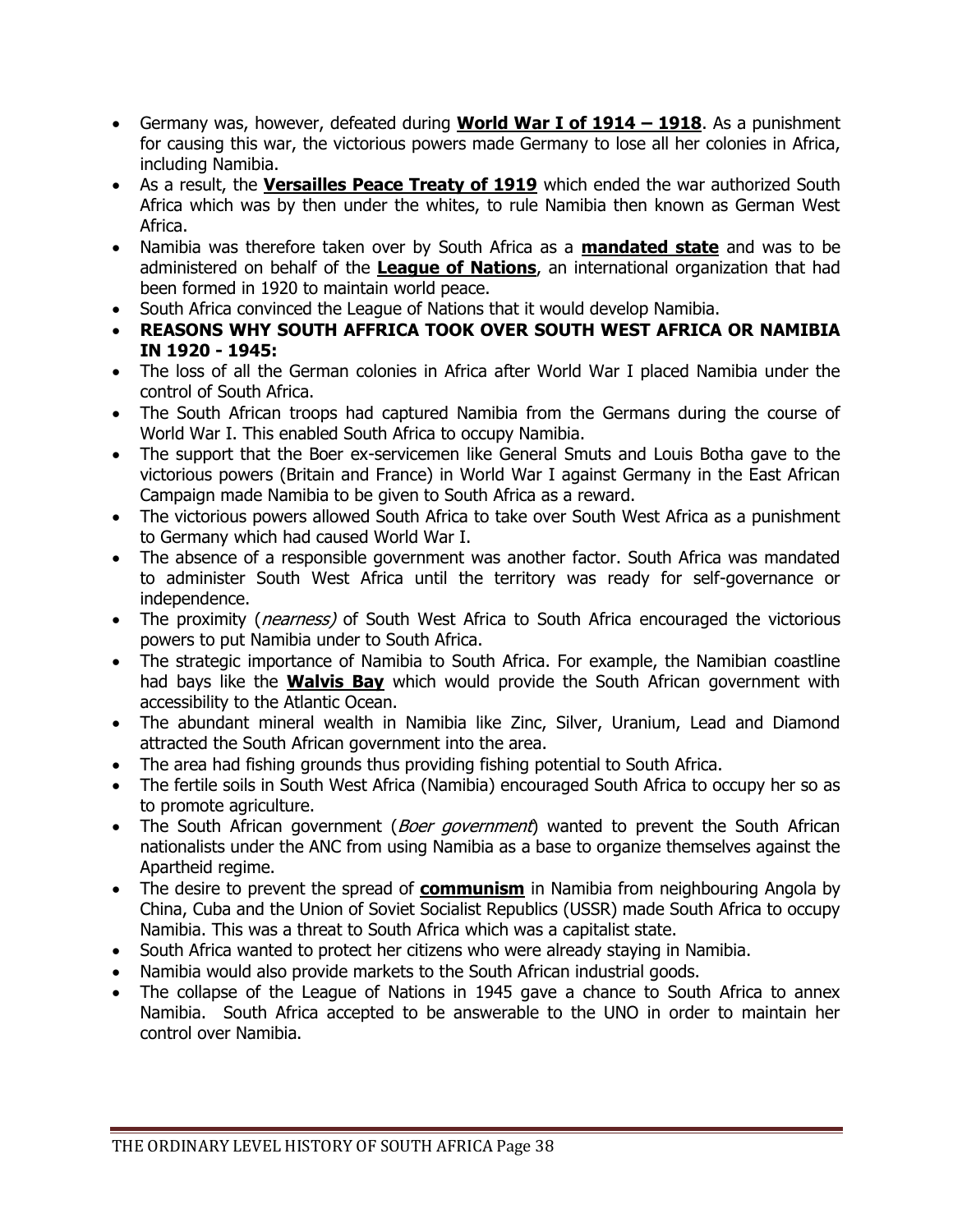- **THE INDEPENDENCE STRUGGLE IN SOUTH WEST AFRICA (NAMIBIA), 1966 – 1990:**
- After World War II, the **League of Nations** was succeeded by the **United Nations Organization (UNO)** and Namibia as mandated to South Africa on behalf of the UNO until **1966** when she was asked by the UNO to vacate Namibia.
- However, South Africa arrogantly continued to control Namibia illegally and in **1969**, she finally annexed Namibia and declared her the **5 th province** of South Africa. This encouraged the Namibians to fight for their independence.
- The struggle for independence in Namibia was carried out by a liberation movement known as the **South West African People's Organization** (SWAPO) which was established in **1960** under the leadership of **Sam Nujoma**.
- The SWAPO was joined by another political party known as the **South West African National Union** (SWANU) formed in **1955**. These two fought war against South Africa from **25th August 1966** up to **21st March 1990**, when it succeeded with the independence of Namibia.
- **PROBLEMS FACED BY THE NAMIBIANS IN THEIR STRUGGLE FOR INDEPENDENCE:**
- The increased number of white settlers in Namibia from South Africa and the need to protect their economic interests delayed Namibia's Independence.
- The introduction of Apartheid policy in Namibia was an obstacle. After declaring Namibia the 5<sup>th</sup> province of South Africa in 1969, similar Apartheid Laws were introduced as they were in South Africa and this made it difficult for the Africans in Namibia to struggle for their Independence.
- The huge investments of South Africa in Namibia became a problem. South Africa had a number of multi - national companies which had heavily invested in Namibia and she feared that in case Namibia became independent Namibian she would stop such companies from operating.
- The South African government used harsh means to stop the Namibians from liberating themselves. For example, many were arrested and imprisoned while others were killed.
- Namibia had a lot of mineral resources like Copper, Diamond and Zinc which South Africa wanted to continue exploiting.
- The desire to prevent the spread of communism into South Africa from Angola made South Africa to hold onto Namibia for long.
- The economic strength of South Africa was a major obstacle. South Africa was an industrial giant which enabled her to finance a war against the Namibian nationalists.
- The military strength of South Africa compared to Namibia was another obstacle. South Africa was military power with nuclear weapons and therefore she crashed the guerilla activities of SWAPO through carrying out raids on the SWAPO bases.
- Poverty delayed the independence of Namibia. The Namibian nationalists lacked enough money to finance any successful struggle against the economically powerful South Africa.
- The need by South Africa to stop the ANC from operating in Namibia against the Apartheid government also delayed the independence struggle.
- The need to maintain a constant supply of cheap labour by South Africa delayed the struggle for independence.
- The Namibians were divided along tribal lines which delayed their struggle. For example, the **NAMA** and **HERERO** tribes joined South Africa and fought against the **OVAMBO** tribe of Northern Namibia who were leading the struggle for Independence.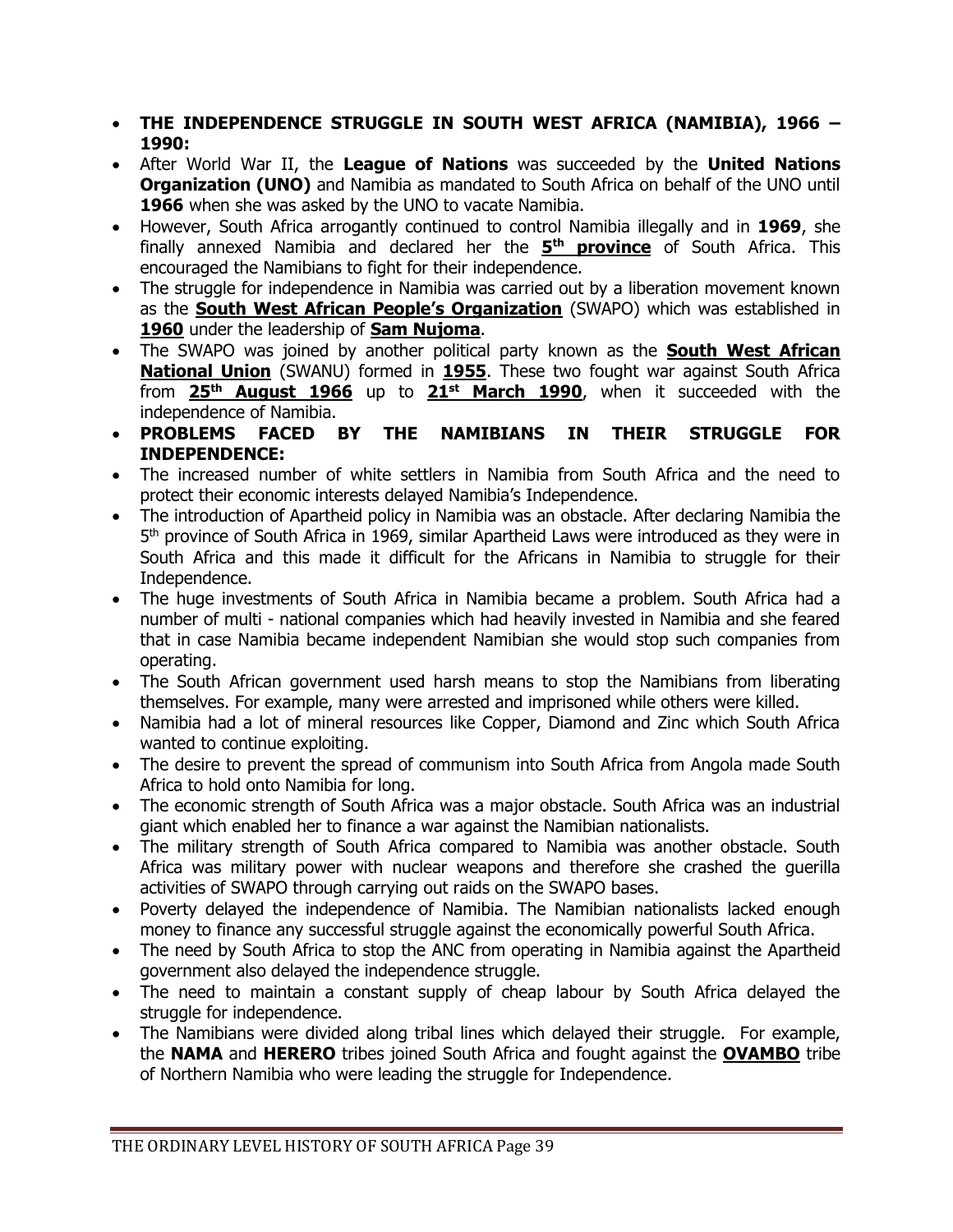- The weakness of United Nations Organization (UNO) delayed the Namibian struggle for independence. For example, it imposed weak economic sanctions on South Africa which failed to force South Africa out of Namibia.
- The weakness of the Organization of African Unity (OAU) was another problem. For example, it lacked an army that would push South Africa out of Namibia.
- The presence of foreign investments in Namibia was another obstacle. South Africa had allowed foreign countries like USA, Germany, Britain, France and Canada to establish their investments in Namibia. These countries therefore gave military and financial support to South Africa so as to protect their investments in Namibia.
- The Cold War Politics delayed Namibia's independence. This was because it made the capitalist countries like USA to support South Africa against the Namibian nationalists.
- The use of peaceful means to fight for independence in the initial stages delayed the struggle until when force or militarism was applied.
- The delayed Independence of the neighbouring countries like Angola made it hard for Namibia to get external military and financial support from these countries since they were also struggling for their Independence.
- Namibia lacked elites or nationalist leaders to lead them against South Africa until the emergence of **Sam Nujoma** later.
- **REASONS FOR THE SUCCESS OF THE INDEPENDENCE STRUGGLE IN NAMIBIA:**
- The Independence struggle was carried out by SWAPO under the leadership of Sam Nujoma. Namibia attained her Independence from south Africa in 1990 because of the following factors;
- The support from the neighbouring states was important. For example, after achieving independence in **1975**, Angola provided military bases for the training of the Namibian fighters.
- The able leadership of Sam Nujoma led to the success of the independence struggle in Namibia. For example, in 1960, he formed a political known as the **South West African People's Organization** (SWAPO) which fought against the South African occupation.
- The military support from the communist countries led to the success of the struggle. For example, USSR helped to train the SWAPO fighters which helped them to acquire military skills that enabled them to fight against South Africa.
- The role of the **South West African National Union** (SWANU) was also important. Formed in **1955, SWANU** co-operated with SWAPO which eventually led to the success of the liberation struggle.
- The United Nations Organization (UNO) imposed economic sanctions on the South African government which forced her to grant Independence to Namibia.
- The support from the Organization of African Unity (OAU) was vital. For example, it gave both military and financial support to the Namibian fighters which enabled them to attain independence.
- **THE ROLE OF THE SOUTH WEST AFRICAN PEOPLE'S ORGANISATION (SWAPO) IN THE INDEPENDENCE STRUGGLE OF NAMIBIA:**
- SWAPO was one of the strongest political parties that led the struggle for independence in Namibia.
- It started as the **Ovambo People's Organization** (OPO) in **1959**.
- It was formed by **Sam Nujoma** and **Jacob Kahenge**.
- Later in **1960**, it was transformed into the **South West African People's Organization (SWAPO)** and it represented the densely populated northern areas of Namibia.
- Sam Nujoma became its most important leader.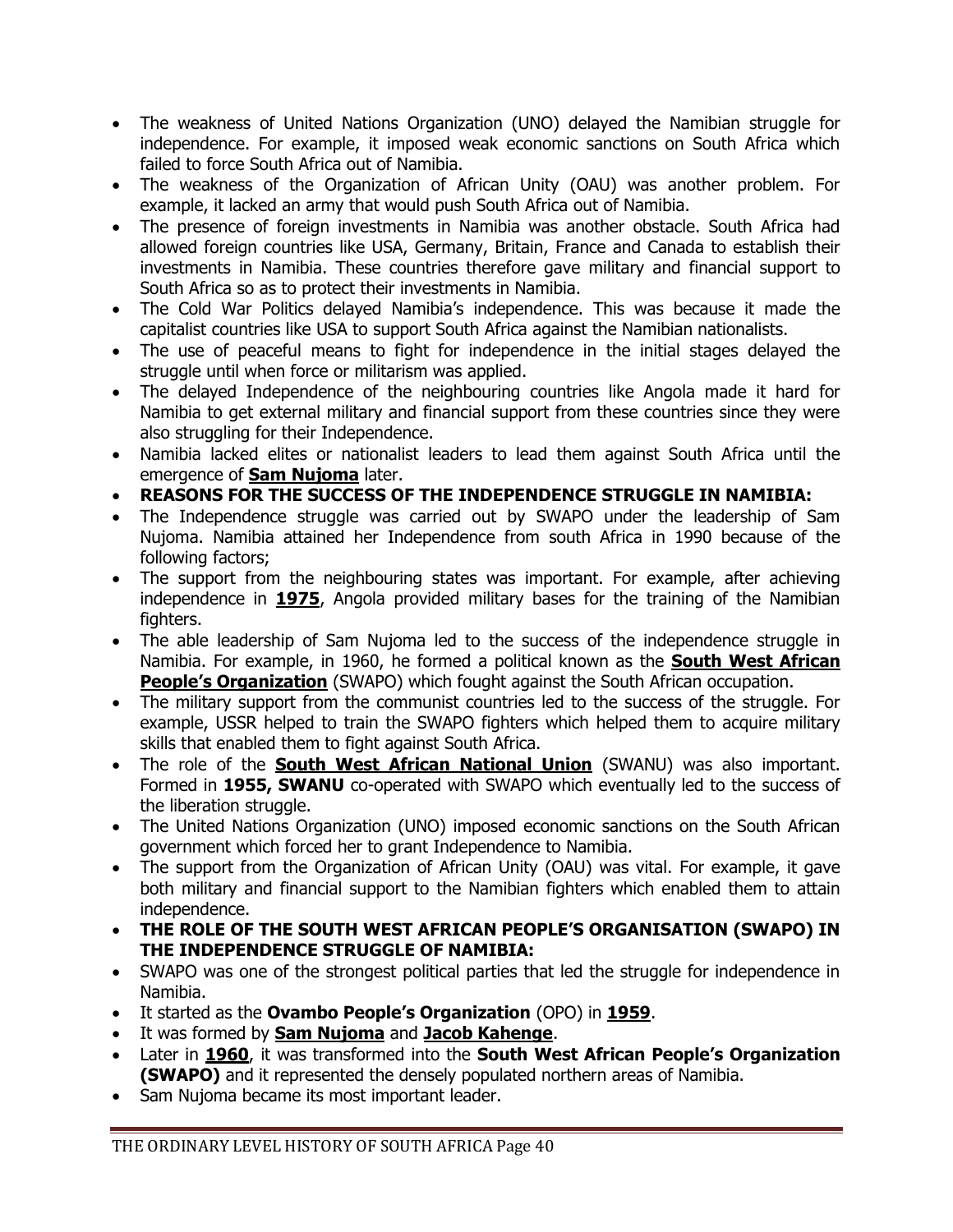- SWAPO played a great role in Namibia's struggle as noted below;
- SWAPO provided able leadership to the liberation struggle in Namibia. The party had good leaders like **Sam Nujoma** who convinced many Namibians to join the struggle against South Africa.
- SWAPO educated and sensitized the Namibian masses on the importance of freedom or independence. The party leaders organized and addressed rallies through which they sensitized people on the need for independence struggle which inspired the masses to rise up.
- It adopted **violence** against South Africa through bombing sensitive economic infrastructures like banks, bridges and industries. This disrupted the white activities especially in the Ovambo land which eventually forced South Africa out Namibia by 1990.
- It fought against the continued land grabbing by the Apartheid regime in Namibia.
- The party campaigned for liberty and a non-racial state for Namibia from 1973 onwards. This increased pressure on South Africa which eventually led to the liberation of Namibia by 1990.
- It organized demonstrations and strikes against the white rule.
- It refused to participate in the politics of Namibia as long as Apartheid regime refused to make reforms. This also increased pressure on the Apartheid regime in South Africa which eventually forced her to grant independence to Namibia.
- It opposed the proposals of the **Turnhalle Conference** of September **1975** to October 1977 which never supported a fully independent Namibia.
- For example, the party leaders refused to participate in elections organized in **1978** by the Apartheid regime on the Turnhalle proposal of power sharing between the Namibians and the South Africans.
- It even persuaded a large number of voters to boycott these elections. This was because these elections were not held according to the provisions of the UNO and were also characterized by widespread intimidation from the South African troops.
- The party leaders like Sam Nujoma risked and sacrificed their lives for the sake of liberating Namibia.
- The openly criticized and attacked the unpopular government programmes in Namibia like the Bantustans and the pass system. This influenced the Namibians to rise up and demand for independence.
- SWAPO co-operated with the women in the struggle for independence. It established **Women Leagues** and through these associations, the women supplied food to the freedom fighters, acted as spies and at times they engaged in fighting against the South African forces.
- It convinced the communist countries like China and USSR to support the liberation struggle in Namibia.
- It also convinced the Organization of African Unity (OAU) to join the Namibian struggle for independence.
- They appealed to the UNO for support. As a result, the UNO imposed gave both financial and military assistance to the Namibians against South Africa which led to the independence of Namibia.
- They published the evils of the Apartheid regime in Namibia to the international community, thus convincing the international community to support the struggle for independence in Namibia.
- They came up with the slogans like **"Aluta Continua"** or **"The Struggle Continues".** These slogans inspired the youths to take action against the South African government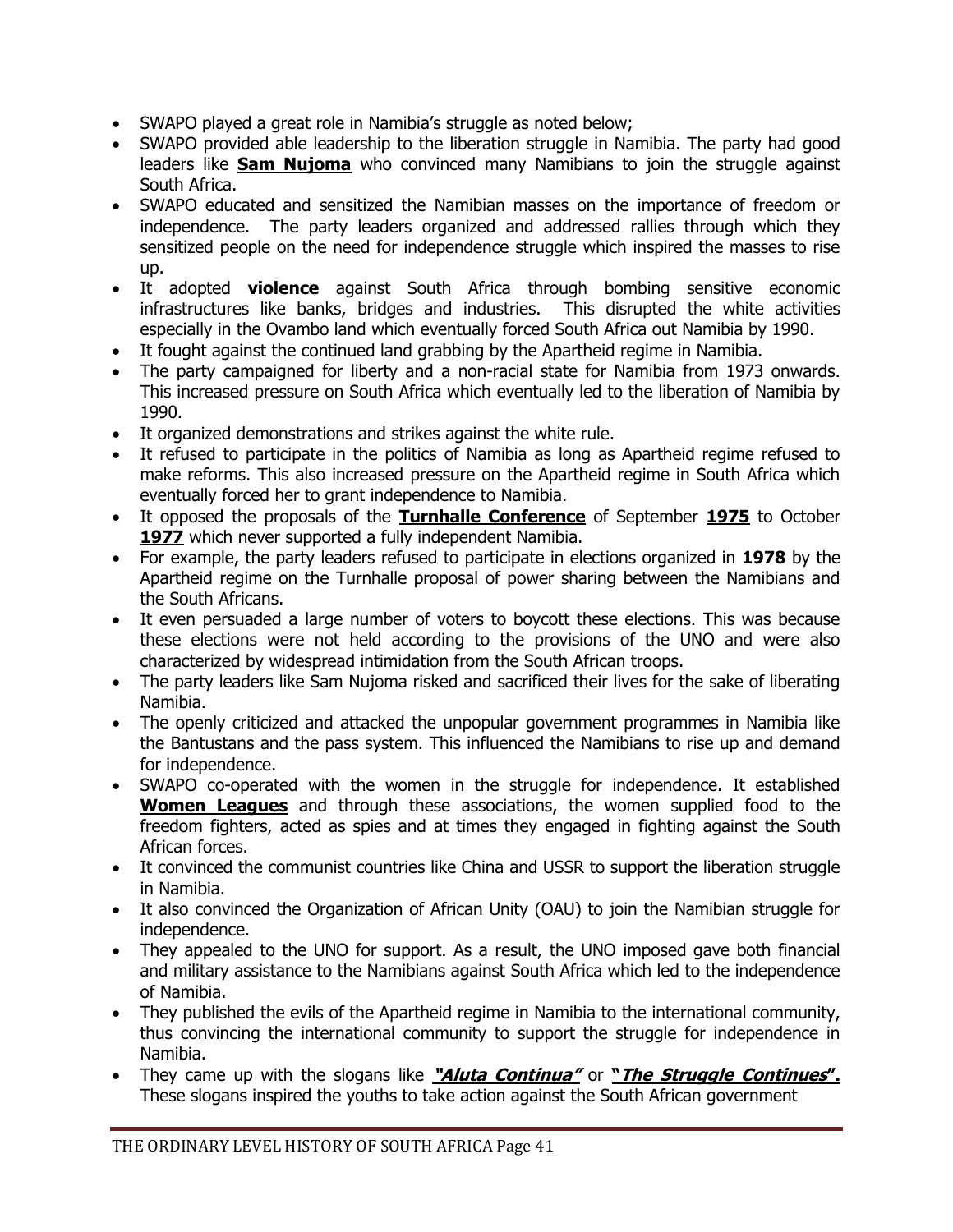- SWAPO co-operated with other political parties in Namibia like SWANU (*The South West* African National Union) to struggle against the Whites in Namibia.
- It mobilized the youths and women to join the struggle against the South African government.
- It worked closely with the **trade unions** in Namibia to struggle for Independence. These trade unions organized workers' strikes against South African regime. For example, in December 1971, there was a nationwide strike by over 20,000 contract workers. Such strikes finally forced the Apartheid regime out of Namibia
- They secured support from the neighbouring countries like Angola, Zambia and Botswana which allowed SWAPO to set up training bases there.
- SWAPO worked closely with nationalist political parties in other countries like the **MPLA** (the Popular Movement for the Liberation of Angola) and the **FRELIMO** (the Front for the Liberation of Mozambique) to end the white rule in Namibia.
- SWAPO carried out communist or socialist reforms in the liberated zones which improved the conditions of the masses. For example, it built schools, hospitals and also carried out land redistribution. This made the masses happy which influenced them to support the independence struggle in big numbers.
- They published articles through the newspapers, magazines and journals in which it condemned the South African Apartheid regime. This helped to mobilize and sensitize the masses.
- The party leaders like Sam Nujoma later participated in the **1990 general elections** that finally freed Namibia from the South Africa's occupation.
- SWAPO received independence from the South African whites in 1990 and its leader Sam Nujoma became the first president of Independent Namibia.
- **PROBLEMS FACED BY SWAPO**
- Like any other freedom fighter party, SWAPO lacked financial support to carry out its activities.
- It failed to unite members together.
- Influence of South Africa within South West African affairs.
- Many supporters were arrested and killed.
- It lacked very strong leaders for better organization.
- SWAPO lacked grass root leadership to mobilize Africans.
- Some leaders championed tribal conflicts within SWAPO.
- SWAPO lacked effective military support to fight against the white regime.
- Africans were subjected to many restrictions which made it difficult for SWAPO to achieve intended objectives.
- Since World War II, the South African government looked at South West Africa as the fifth province of the Union of South Africa and therefore it could not easily let it get her independence.
- The South African government refused to acknowledge the United Nations rights in Namibia.
- The whites in Namibia were not in favour of the independence.
- SWAPO suffered raids from South Africa. For example, in 1978 the South African forces raided the SWAPO base at Kassinga inside Angola.
- Apartheid was fully extended in Namibia which made it hard for SWAPO to fight for independence.
- **THE HISTORY OF BECHUANALAND OR BOTSWANA SINCE 1885**
- Bechuanaland is the present day Botswana.
- This was formally land of the Tswana people.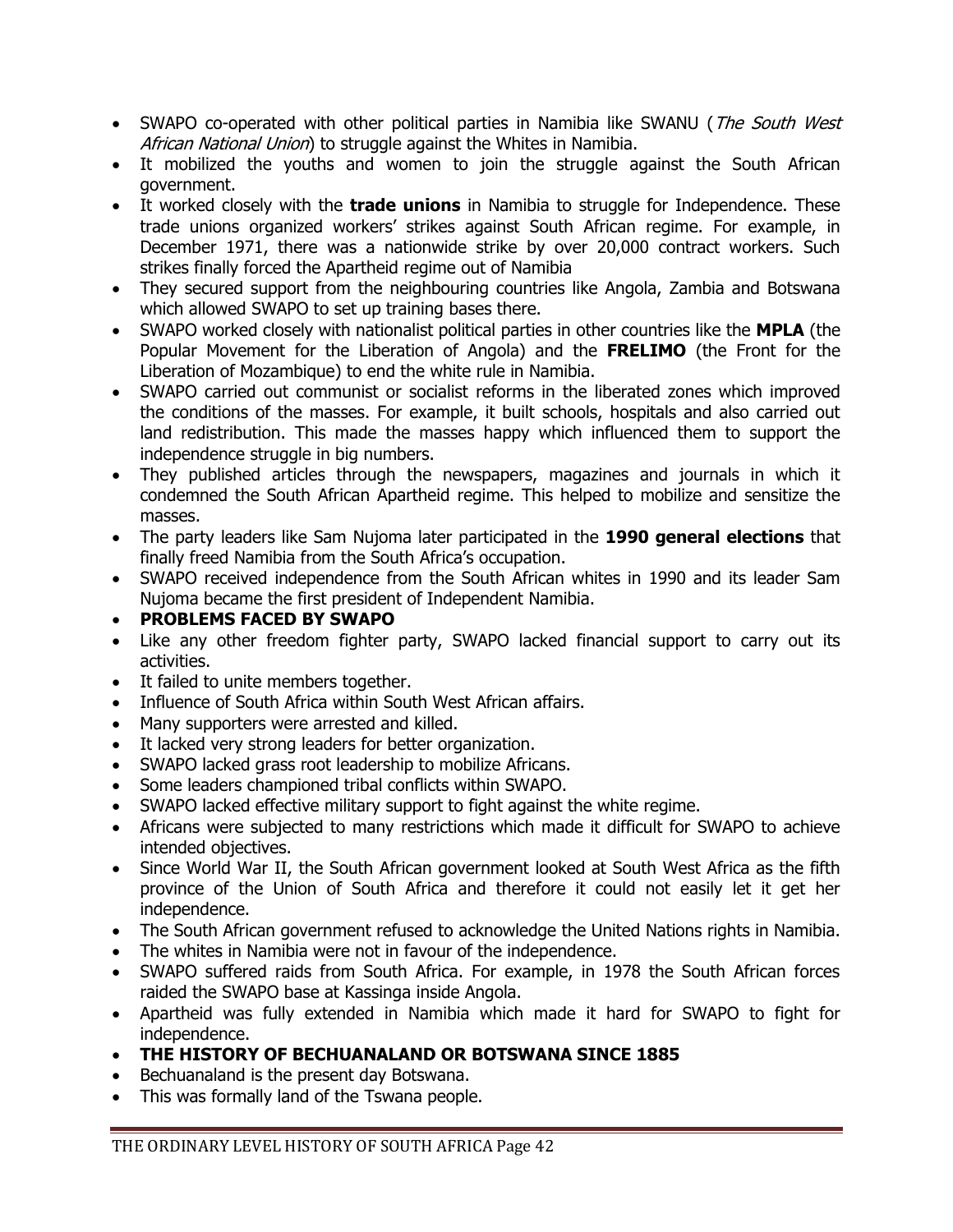- During the second half of the 19<sup>th</sup> century, Bechuanaland was led generally by Chief Khama III.
- He attended a Lutheran Mission school where he developed great love for western culture and education.
- He became converted to Christianityand his Christian attitude and love of western culture encouraged the British to annex his area.
- He invited the London Missionary Society (L.M.S) to establish a school at the Royal Kraal or his capital.
- The persuasive character of Chief Khama III set the stage for the British annexation of the area.
- He had asked the British for protection in 1876 but the British were not interested at first
- He went ahead to lobby the British parliament and Queen Victoria for protection.
- **REASONS FOR THE BRITISH ANNEXATION OF BECHUANALAND IN 1885**
- The British annexation was however influenced by factors from Europe and some within Africa which included the following;
- The British annexed Bechuanaland since thiswas a period of the scramble for and partition of Africa and therefore the British had picked interest in colonies.
- The strategic location of Bechuanaland encouraged the British to annex the area. This was because the British wanted to control the inland route from the Cape to Transvaal and Kalahari Desert.
- The effects of the Franco-Prussian War of 1870 1871 encourged the British to annex Bechuanaland. For example, it changed the balance of power in Europe in favour of Germany.
- The growth of nationalism among European powers like France, Germany and Britain led to the annexation of Bechuanaland.
- The British desired to aquire many colonies abroad for international presige or recognition as a strong nation.
- The effects of the industrial revolution in Europe led to the British annexation of Bechuanaland. For example;
- The British wanted to get raw materials like cash crops, minerals and timber for their industries.
- They also wanted to get market in Bechuanaland for their excess industrial goods.
- There was also need to invest their surplus capital in Bechuanaland for economic development.
- The British also needed to settle their surplus or unemployed population caused by the industrial revolution.
- There was also need to promote legitimate trade and commerce with the local people.
- The British thought that Bechuanaland had minerals especially uranium. This was after the discovery of gold in Transvaal in 1885.
- The British were scared by the presence of the German imperialism in Namibia whom they did not want to have connections with their old enemies, the Boers in Transvaal. The Boer alliance with the Germans in Namibia would force the British out of South Africa.
- The British also feared the German alliance with the Portuguese at the coast of Mozambique. This would also dislodge them from South Africa.
- The British defeat by the Boers during the First Anglo-Boer War of 1880-1881 led to the annexation of Bechuanaland.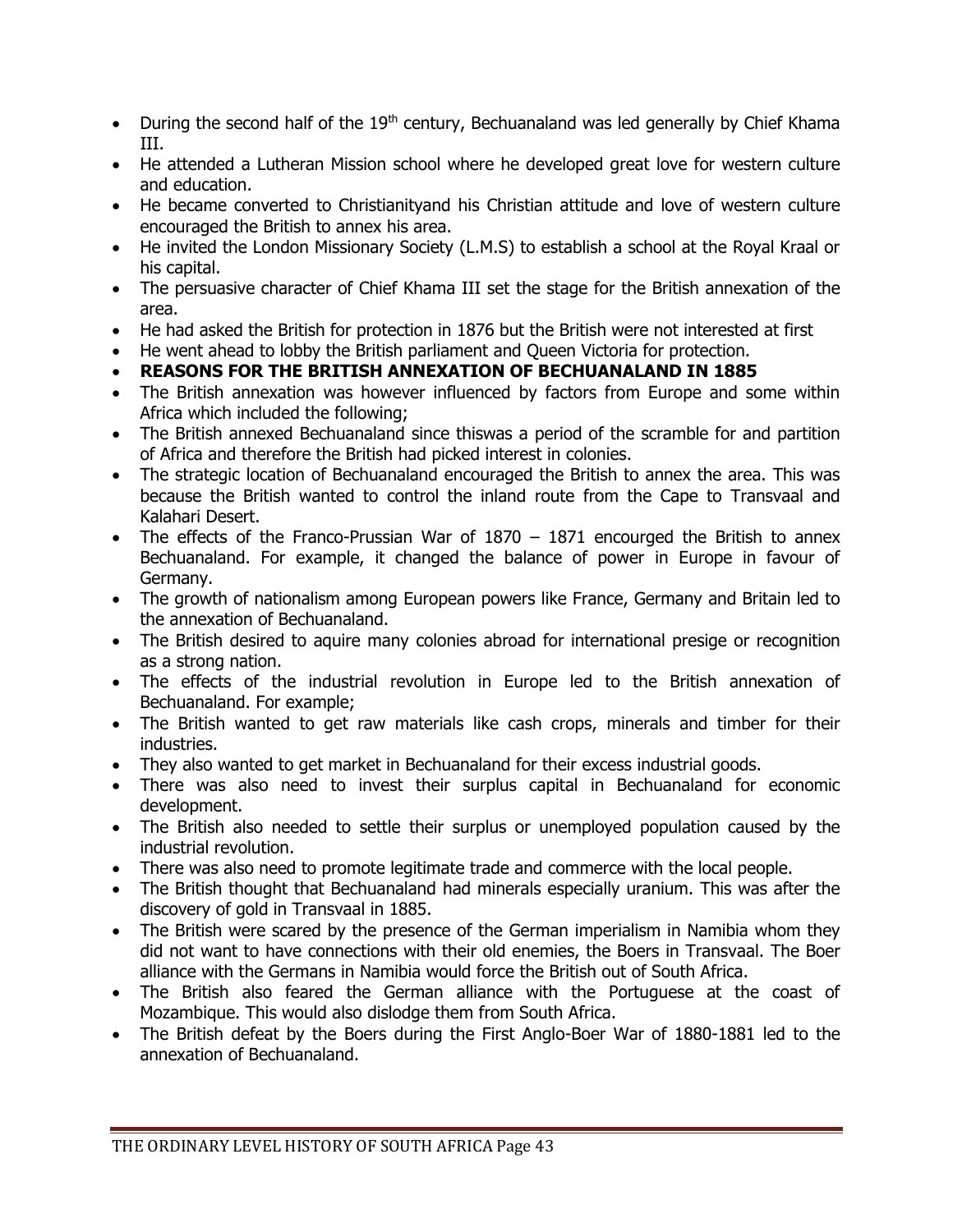- The British desired to frustrate the Boers politically since they Boers had blocked the British plan to federate or unite the whole of South Africa under their control. The annexation was therefore done to clear the way for the federation plan.
- The British also wanted to protect their missionaries living in Bechuanaland by then.
- The British desired to protect the British traders and settlers living in Bechuanaland.
- The British missionaries wanted to promote the spread of Christianity in the area.
- There was need to spread western education and civilization to the local people.
- The Berlin Conference of 1884-1885 also made Britain to annex Bechuanaland since it encouraged European Powers to acquire colonies in Africa.
- The British annexed Bechuanaland due to the love for adventure.
- The rise of the British imperialist Cecil Rhodes and his dream of uniting South Africa under the British flag encouraged the British annexation of Bechuanaland in 1885.
- Cecil Rhodes also had plans to build a railway from the Cape to Cairo through Bechuanaland. Basing on this therefore, the British took over Bechuanaland in 1885.
- The British declared a protectorate over Bechuanaland in **1885**.
- It was finally incorporated into the Cape Colony in 1895.
- **PROBLEMS FACED BY THE BRITISH DURING THE ANNEXATION OF BOTSWANA**
- The British faced many political, economic and social problems during the annexation.
- The first problem was lack of full British support from London.
- The British public opinion was against investing money in Botswana. Bechuanaland (Botswana) seemed to have no economic significance to Britain.
- The British Empire in South Africa had become too big to be monitored effectively or properly.
- The British faced a problem of language barrier since they never understood the local languages. As a result, communication between the British colonial administrators and the local people became difficult.
- They lacked enough manpower at the beginning for administration and defence.
- They lacked enough supplies like medicine, fire arms and food.
- There were poor means of transport. For example, there were no clear roads and railways.
- There were also poor communication networks in the country as there were no telephones and telegraphs.
- They lacked enough funds since the economy of Bechuanaland was initially weak.
- The British administrators were affected by tropical diseases like malaria and sleeping sickness.
- The native people of Bechuanaland opposed the British annexation of their country. They were concerned of losing their land to the British settlers like what had happened in neighbouring South Africa.
- The conservative traditional leaders in Botswana like the chiefs of the **Bakwena** and the **Bamangwato** never wanted to lose their authority to the British.
- In the beginning there was absence of a clear Paramount chief in Botswana unlike in Swaziland and Lesotho. Therefore, it was difficult to identify the centre of authority.
- There were inter-clan differerences which created disunity. The Tswana lived in about eight clans with each clan living independently.
- The pioneer British colonialists lacked adequate geographical knowledge about Bechuanaland.
- They faced the harsh climatic conditions of the Kalahari Desert that extended into Botswana.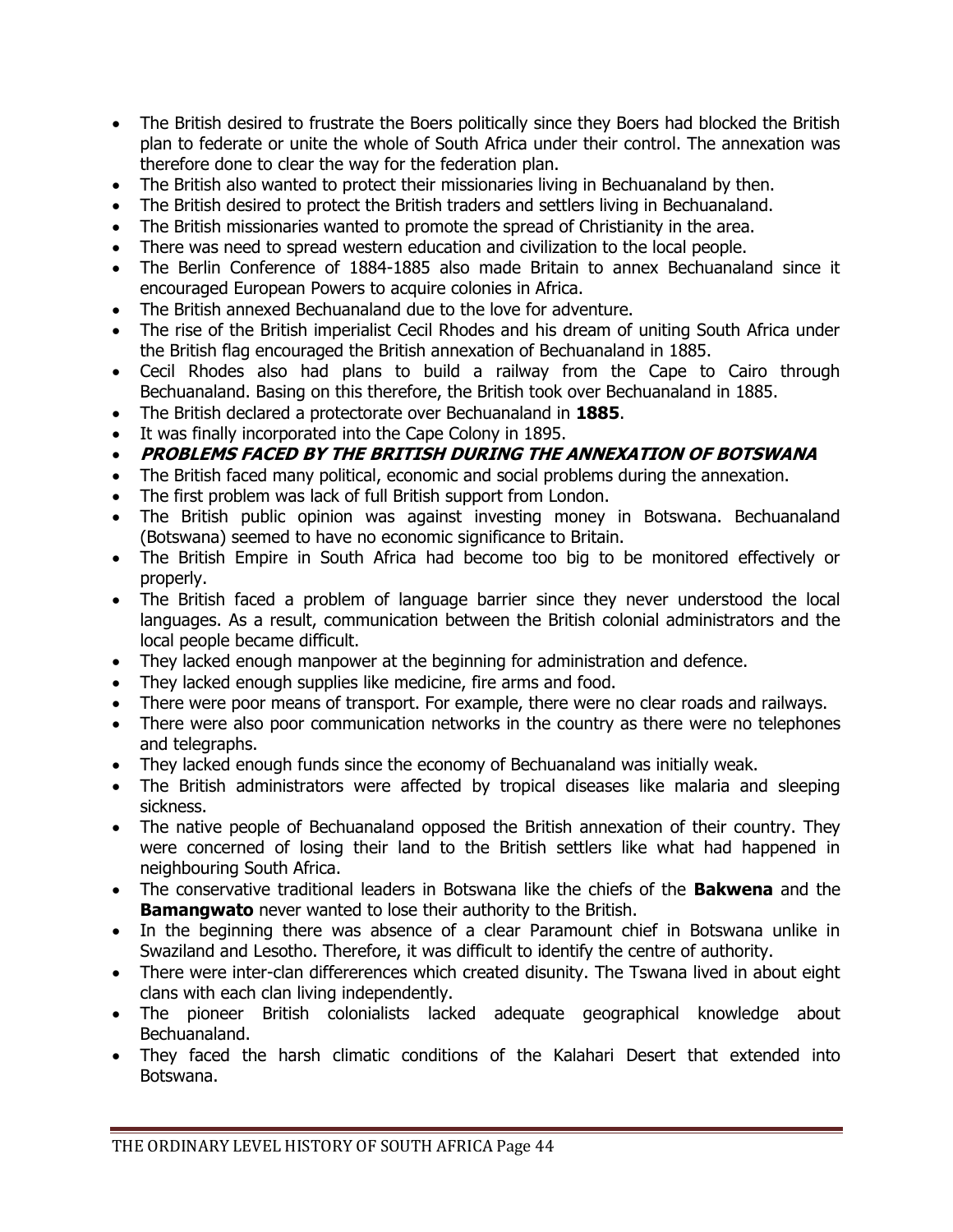- The Christian missionary activities divided the Africans and caused more confusion in the country.
- The British had the fear of being attacked by their old enemies the Boers in Transvaal under Paul Kruger and being thrown out of the country. Therefore, they feared the Boer greed for Bechuanaland.
- They also feared German presence in neighbouring Namibia.
- The London Treaty of **1884** had also created the small Boer republics of Goshen and Stella land in Southern Tswanaland which could be used as a stepping stone for the Boer attacks.
- There were internal conflicts and unrest among the people of Botswana leading to insecurity.
- The British faced the problem of the rise of African nationalism (desire for independence) in Botswana. The rise of African nationalism led to the criticism of the British colonial exploitative policies and resistance. The local people therefore pressurised the British for their independence.
- The increasing number of the African elites and the return of World War II veterans became a political threat to the British colonial administrators.
- **REASONS WHY THE BRITISH WERE NOT INTERESTED IN BOTSWANA AT FIRST**
- Before 1885, the British were not interested in Botswana due to the following reasons:
- The Portuguese were initially interested in spreading their influence in Botswana. Therefore, the British did not want to conflict with the Portuguese.
- The Germans in neighbouring Namibia also had some influence in Botswana. For example, they had their missionaries and traders operating there. Therefore, the British also did not want to conflict with these Germans.
- The area was not rich in raw materials and minerals to attract the British.
- The Boers in Transvaal had shown interest in Botswana.
- The British were more interested in federating the republic of South Africa.
- The British also at this time were more interested in Southern Rhodesia which they expected to have minerals.
- The British feared to burden their tax payers with a colony that was poor.
- There were a few British missionaries and traders in Botswana.
- Generally, the British did not have enough colonial agents to attract them to Botswana.
- The Botswana chiefs (except Khama III) were resistant to the establishment of colonial rule.
- The country had a hot or poor climate. Therefore, the country did not enough rain and water.
- It had poor soils that did not favour large scale farming.
- Valuable minerals had not yet been discovered in the area to attract the British annexation.
- Botswana was a large country and therefore Britain did not have enough manpower to occupy the country.
- The small Boer republics of Goshen and Stella land near Botswana, made the country unattractive security wise to the British.
- The above factors combined to stop the British from being interested in Botswana before 1885.
- **HOW CHIEF KHAMA III RESPONDED TO THE SCRAMBLE FOR AFRICA**
- Chief Khama III belonged to the influential **Bamangwato** clan.
- He became Chief in 1875 on the eve of the European scramble for Africa.
- He ruled Bechuanaland until 1923.
- $\bullet$  He was the greatest chief in Botswana in the 2<sup>nd</sup> half of the 19<sup>th</sup>Century.
- He grew up like any African child and was an expert in tribal war.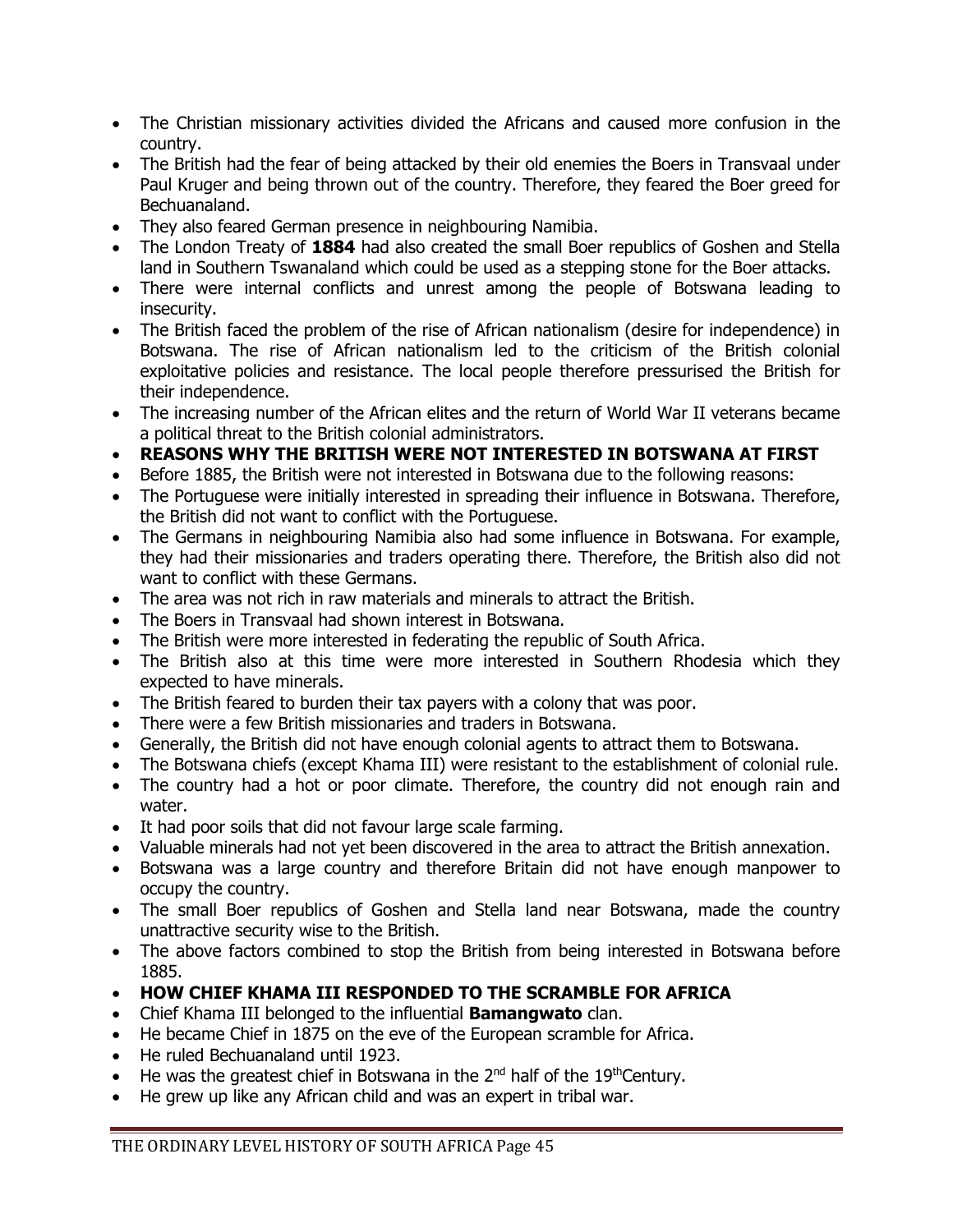- He was an experienced warrior or fighter as a result of the many wars he fought with the Ndebele.
- He attended the Lutheran School in his county and converted to Christianity.
- He disobeyed his father and refused to marry a second wife.
- He was almost killed for disobeying his father.
- He banned the drinking of alcohol and witchcraft.
- He also built a school and church at his palace.
- His early contact with the missionaries and as admirer of the western culture made him a leading collaborator with the British.
- The other Tswana chiefs resisted British colonialism.
- He also collaborated with the British because he did not want his county to be taken over by the Transvaal Boers.
- He also collaborated because he did not like the Germans in neighbouring Namibia to occupy his county.
- He had also resisted the British South African Company under Cecil Rhodes.
- Earlier in 1878, he had appealed to the British government to take over his county as a protectorate.
- He had also appealed to the Brtiish Queen and parliament for protection which was not granted at that time.
- He however lost his land south of the Molopo River to the Cape Colony.
- **THE CAUSES OF UNREST IN BOTSWANA BETWEEN 1920 – 1960**
- The British occupation of Botswana did not usher in a period of peace. This was partly due to the fact that the majority chiefs except Khama III did not welcome the British.
- The unrest in Botswana was caused by political, economic and to some extent social problems which included the following;
- The Tswana people opposed the colonial exploitation of their resources especially the British South African Company.
- There was unrest as a result of the whipping incident of 1933. A white youth was whipped for insulting an African girl by Chief Tshekedi Khama who was a regent of Botswana's Tseretse Khama. This incident almost led to war.
- Tshekedi was suspended from regency for two weeks.
- Another cause of unrest was marriage of Tseretse Khama to Ruth Williams a white woman.
- This was opposed by Tshekedi Khama, a regent and the two men were on bad terms for many years.
- The two men were deported from Botswana for some time.
- The unrest was also caused by the people of Botswana who opposed unfair representation in the Legislative Council or colonial parliament.
- The unrest was further caused by the British administrators who undermined the authority of the African chiefs.
- The British also undermined the African cultures and values.
- The unrest was further caused by the preachings of British missionaries which were against African culture.
- The unrest was also caused by the increasing number of the African educated class or nationalists who forcefully demanded for the independence of Botswana from the British.
- The return of World War II veterans who also put pressure on the British to grant Botswana independence caused unrest.